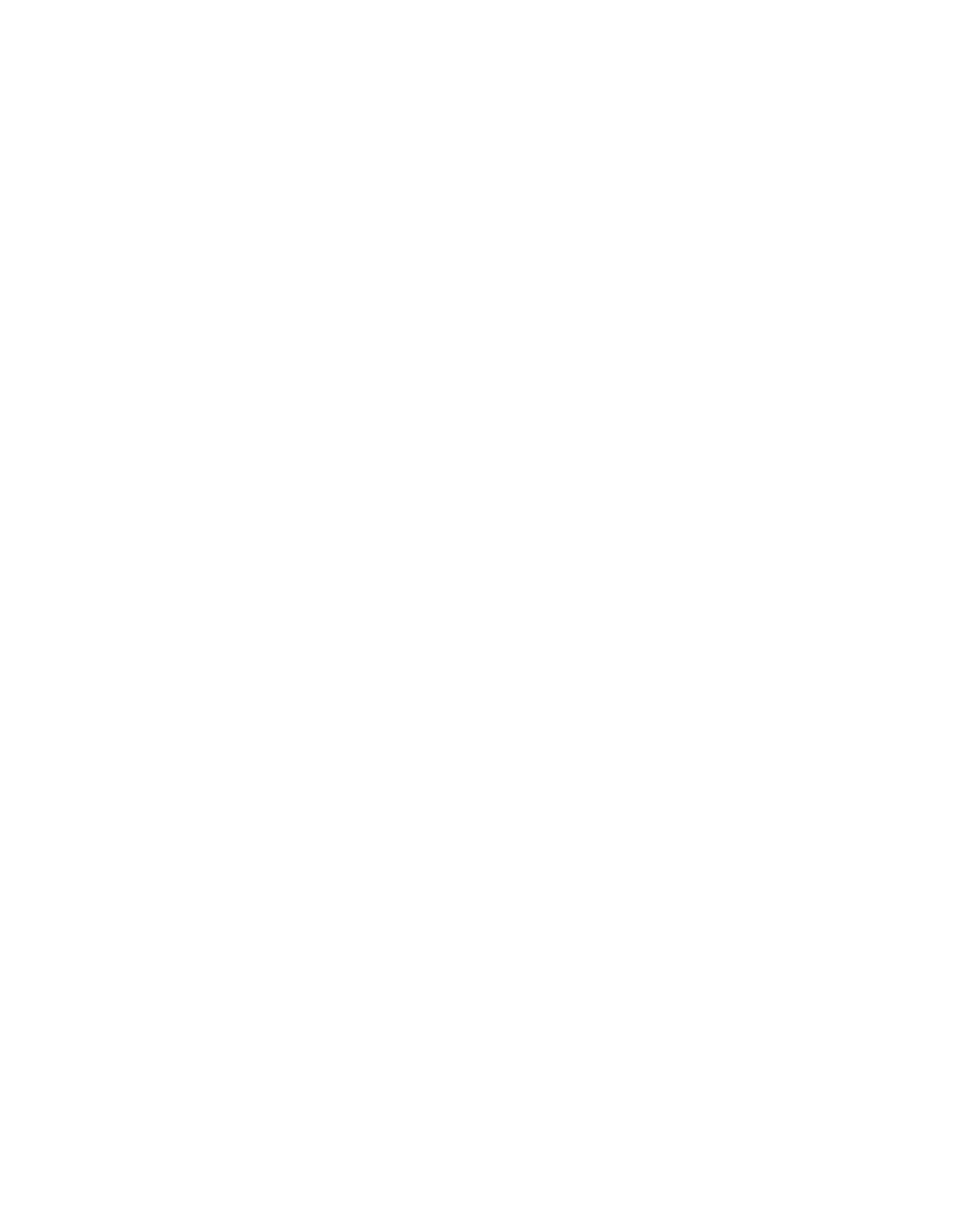**Technical Report CMU/SEI-92-TR-031 ESC-TR-92-031 November 1992**

# Analysis of a Software Maintenance: A Case Study



### **Howard M. Slomer** U.S. Department of Defense

**Alan M. Christie**

CASE Environments Project

Unlimited distribution subject to t he copyright.

**Software Engineering Institute**

Carnegie Mellon University Pittsburgh, Pennsylvania 15213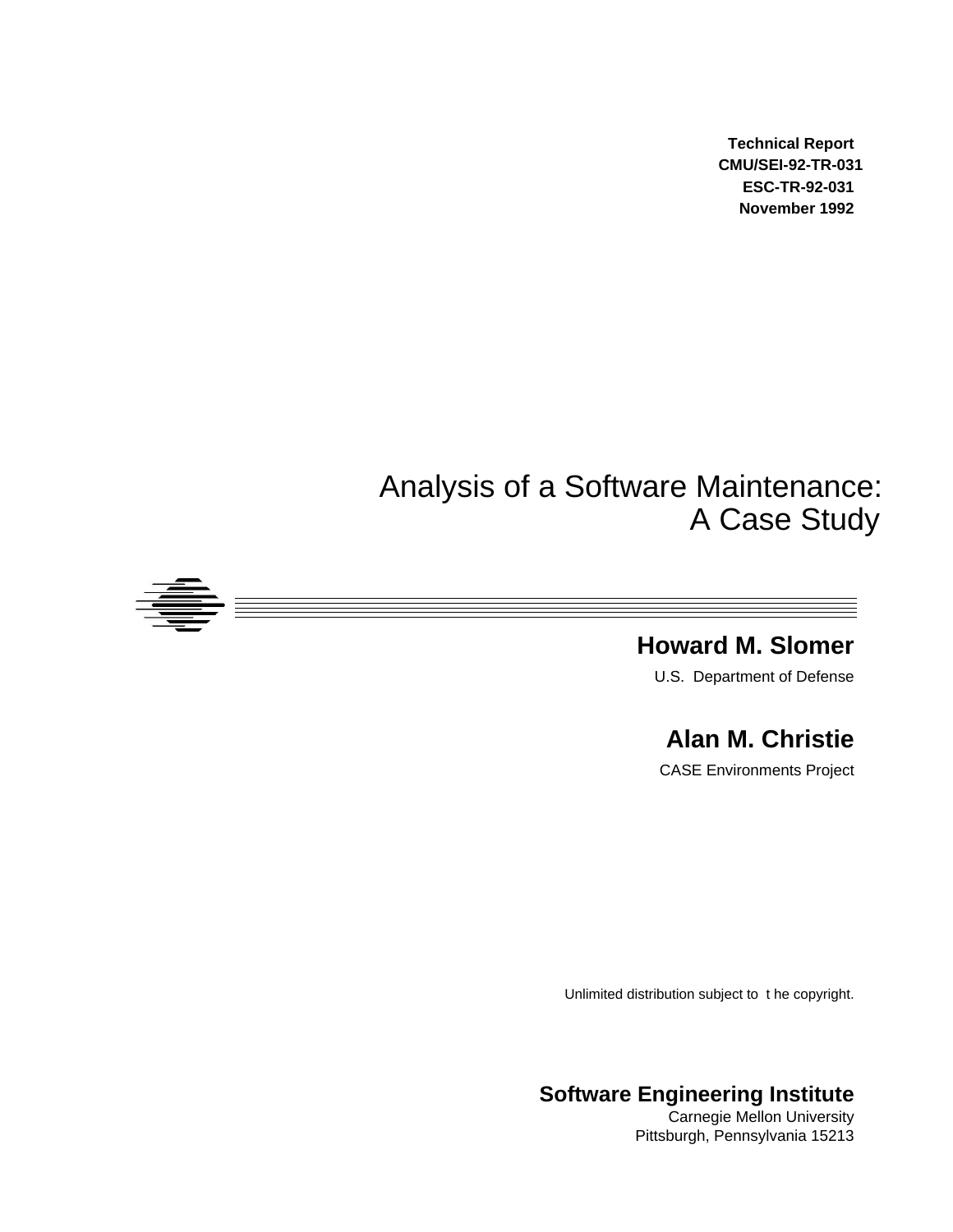This report was prepared for the

SEI Joint Program Office HQ ESC/AXS 5 Eglin Street Hanscom AFB, MA 01731-2116

The ideas and findings in this report should not be construed as an official DoD position. It is published in the interest of scientific and technical information exchange.

#### FOR THE COMMANDER  $\overline{\ }$   $\overline{\ }$

/rotval exch def (signature on file)

> Thomas R. Miller, Lt Col, USAF SEI Joint Program Office

This work is sponsored by the U.S. Department of Defense.

Copyright © 1996 by Carnegie Mellon University.

Permission to reproduce this document and to prepare derivative works from this document for internal use is granted, provided the copyright and "No Warranty" statements are included with all reproductions and derivative works.

Requests for permission to reproduce this document or to prepare derivative works of this document for external and commercial use should be addressed to the SEI Licensing Agent.

#### NO WARRANTY

THIS CARNEGIE MELLON UNIVERSITY AND SOFTWARE ENGINEERING INSTITUTE MATERIAL IS FURNISHED ON AN "AS-IS" BASIS. CARNEGIE MELLON UNIVERSITY MAKES NO WARRAN-TIES OF ANY KIND, EITHER EXPRESSED OR IMPLIED, AS TO ANY MATTER INCLUDING, BUT NOT LIMITED TO, WARRANTY OF FITNESS FOR PURPOSE OR MERCHANTIBILITY, EXCLUSIVITY, OR RESULTS OBTAINED FROM USE OF THE MATERIAL. CARNEGIE MELLON UNIVERSITY DOES NOT MAKE ANY WARRANTY OF ANY KIND WITH RESPECT TO FREEDOM FROM PATENT, TRADEMARK, OR COPYRIGHT INFRINGEMENT.

This work was created in the performance of Federal Government Contract Number F19628-95-C-0003 with Carnegie Mellon University for the operation of the Software Engineering Institute, a federally funded research and development center. The Government of the United States has a royalty-free government-purpose license to use, duplicate, or disclose the work, in whole or in part and in any manner, and to have or permit others to do so, for government purposes pursuant to the copyright license under the clause at 52.227-7013.

This document is available through Research Access, Inc., 800 Vinial Street, Pittsburgh, PA 15212. Phone: 1-800-685-6510. FAX: (412) 321-2994. RAI also maintains a World Wide Web home page. The URL is http://www.rai.com

Copies of this document are available through the National Technical Information Service (NTIS). For information on ordering, please contact NTIS directly: National Technical Information Service, U.S. Department of Commerce, Springfield, VA 22161. Phone: (703) 487-4600.

This document is also available through the Defense Technical Information Center (DTIC). DTIC provides access to and transfer of scientific and technical information for DoD personnel, DoD contractors and potential contractors, and other U.S. Government agency personnel and their contractors. To obtain a copy, please contact DTIC directly: Defense Technical Information Center / 8725 John J. Kingman Road / Suite 0944 / Ft. Belvoir, VA 22060-6218. Phone: (703) 767-8222 or 1-800 225-3842.]

Use of any trademarks in this report is not intended in any way to infringe on the rights of the trademark holder.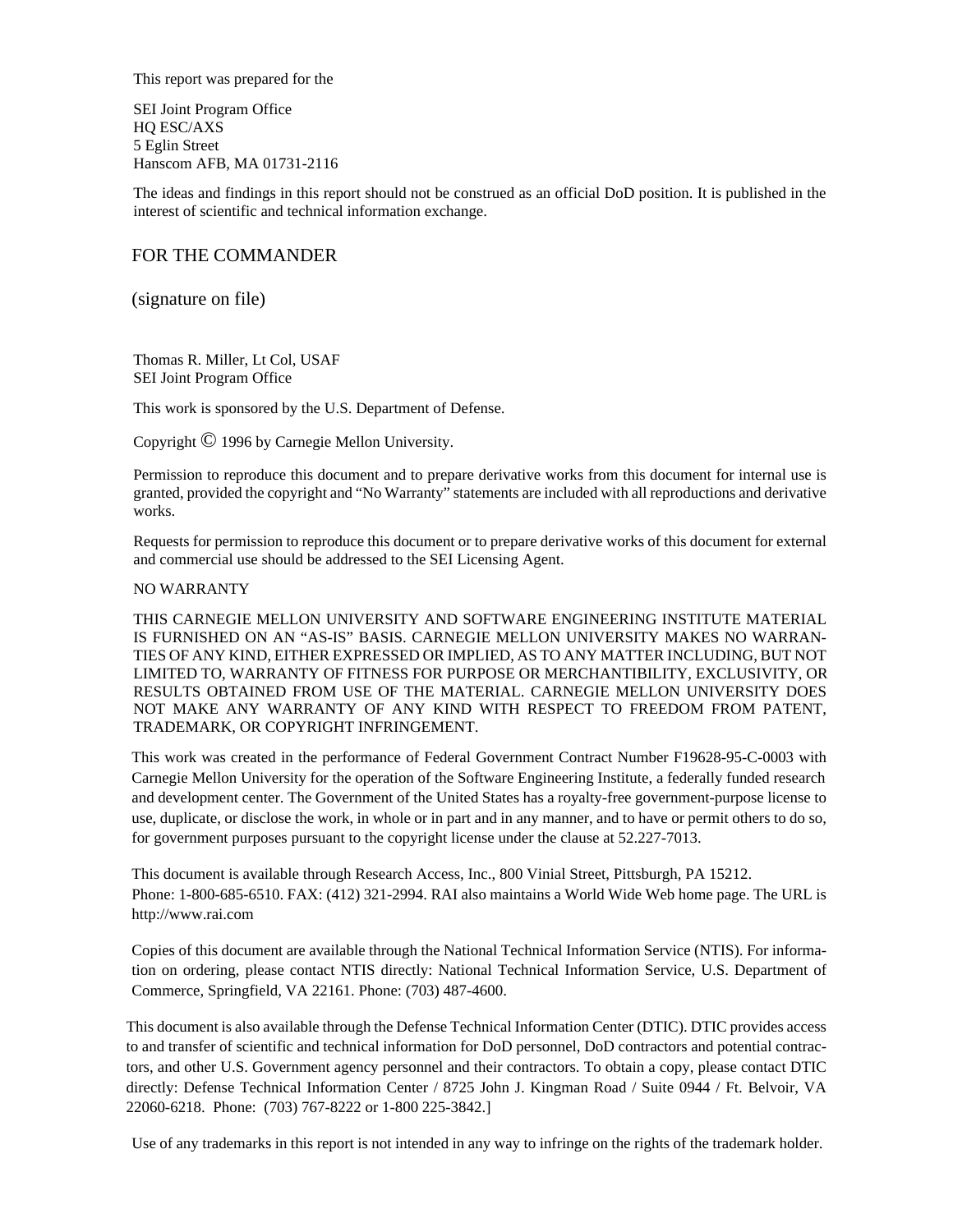## **Table of Contents**

|                | <b>Abstract</b> |                                              |                           |
|----------------|-----------------|----------------------------------------------|---------------------------|
| 1              |                 | <b>Introduction</b>                          | 1                         |
| $\overline{2}$ |                 | A Brief History of the Project               | 3                         |
|                | 2.1             | The Early Years                              | $\ensuremath{\mathsf{3}}$ |
|                | 2.2             | <b>Configuration Management Arrives</b>      | $\sqrt{5}$                |
|                |                 | 2.3 CM Continues to Evolve                   | $6\phantom{1}6$           |
| 3              |                 | An Overview of the Project Software Process  | 7                         |
|                | 3.1             | The Change Request Cycle                     | $\overline{7}$            |
|                | 3.2             | The Change Control Board                     | $\, 8$                    |
|                | 3.3             | <b>Configuration Management</b>              | 8                         |
|                |                 | 3.4 Unix Directory Structure                 | $\overline{9}$            |
|                | 3.5             | <b>System Structure and Components</b>       | 10                        |
|                | 3.6             | <b>User Support</b>                          | 11                        |
| 4              |                 | <b>The Change Cycle Illustrated</b>          | 13                        |
|                | 4.1             | How to Read the Model                        | 13                        |
|                | 4.2             | The Top-Level View                           | 13                        |
|                | 4.3             | <b>Identify Problem</b>                      | 16                        |
|                | 4.4             | <b>Review and Approve</b>                    | 18                        |
|                | 4.5             | <b>Install Modifications</b>                 | 18                        |
|                |                 | 4.6 Perform CM Activities                    | 21                        |
|                |                 | 4.7 Do External Testing                      | 21                        |
|                | 4.8             | <b>Revise Change Request</b>                 | 24                        |
|                | 4.9             | Do Account Checks                            | 24                        |
|                |                 | 4.10 Move s. Files to CM Repository          | 24                        |
|                |                 | 4.11 Build by CM Group                       | 28                        |
|                |                 | 4.12 Build by Developers                     | 29                        |
|                |                 | 4.13 The Build Process                       | 29                        |
|                |                 | 4.14 Perform Build                           | 31                        |
|                |                 | 4.15 Execute Make File                       | 31                        |
|                |                 | 4.16 Cycle Through Sub-Directories           | 35                        |
| 5              |                 | <b>Lessons Learned and Future Directions</b> | 37                        |
|                | 5.1             | The Build Process                            | 37                        |
|                | 5.2             | Testing                                      | 37                        |
|                |                 | 5.3 Automation                               | 38                        |
|                |                 | 5.4 Buy Versus Build                         | 38                        |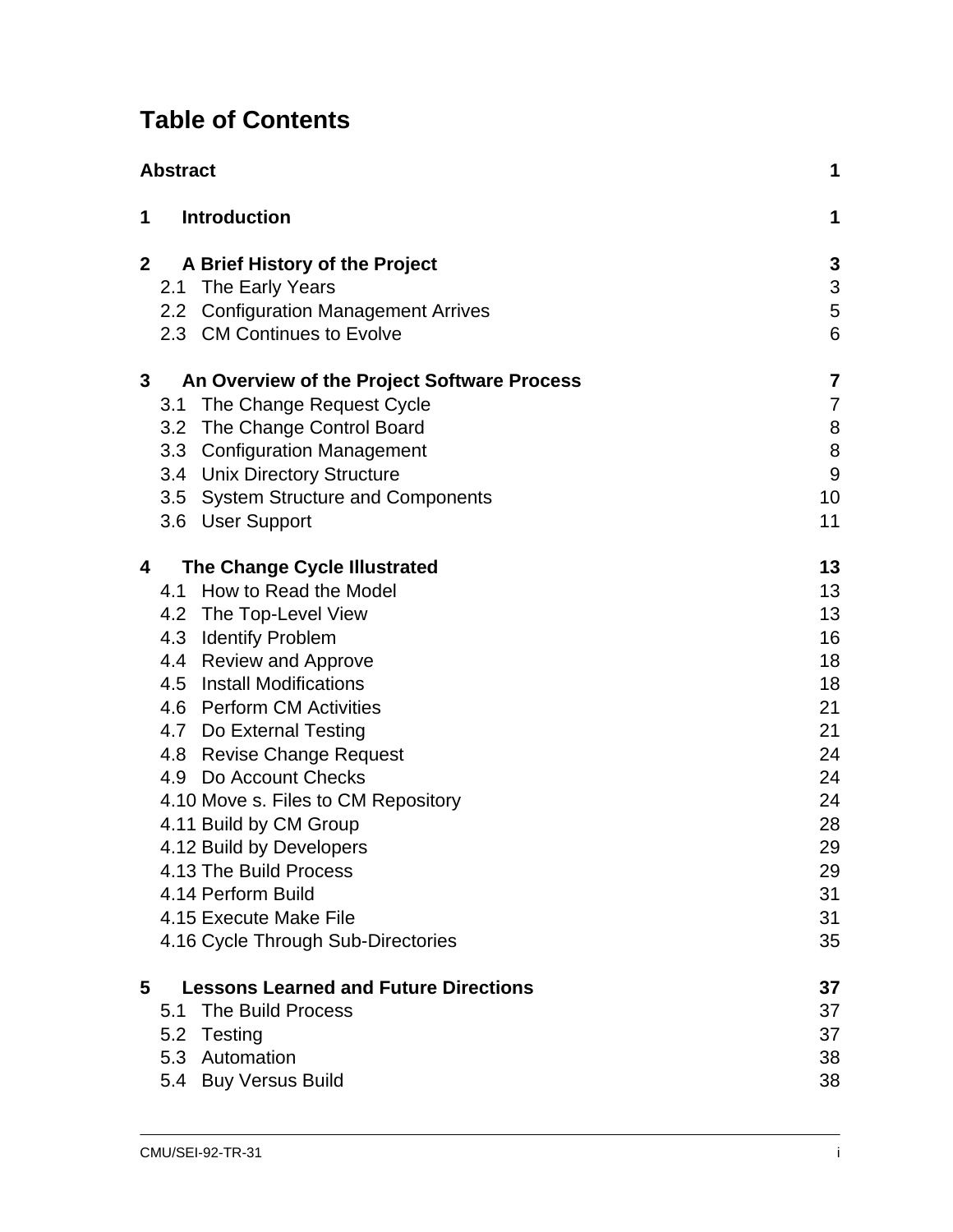| 6                                                           | The Project Software Process and the Capability Maturity Model | 41 |  |  |
|-------------------------------------------------------------|----------------------------------------------------------------|----|--|--|
|                                                             | Goals<br>6.1                                                   | 41 |  |  |
|                                                             | 6.2 Commitment to Perform                                      | 41 |  |  |
|                                                             | 6.3 Ability to Perform                                         | 42 |  |  |
|                                                             | 6.4 Activities Performed                                       | 44 |  |  |
|                                                             | 6.5 Monitoring Implementation                                  | 49 |  |  |
|                                                             | 6.6 Verifying Implementation                                   | 49 |  |  |
|                                                             | 6.7 Conclusions                                                | 49 |  |  |
| $\mathbf{7}$                                                | <b>Reusing Elements of the Project Software Process</b>        | 51 |  |  |
|                                                             | <b>Reuse Building Blocks</b><br>7.1                            | 51 |  |  |
|                                                             | 7.2 Some Simple Reuse Examples                                 | 52 |  |  |
| 8                                                           | <b>Summary and Conclusions</b>                                 | 55 |  |  |
| Appendix A How to Read the Process Diagrams                 |                                                                |    |  |  |
| <b>Appendix B Unix Scripts for System Build</b>             |                                                                |    |  |  |
| <b>Appendix C Sample Makefile</b><br>63                     |                                                                |    |  |  |
| <b>Appendix D Sample Compile/Build/Install Script</b><br>65 |                                                                |    |  |  |
| Appendix E CCB Change Request Form<br>71                    |                                                                |    |  |  |
| Appendix F Example of an Initialized CR Form                |                                                                |    |  |  |
| <b>References</b>                                           |                                                                |    |  |  |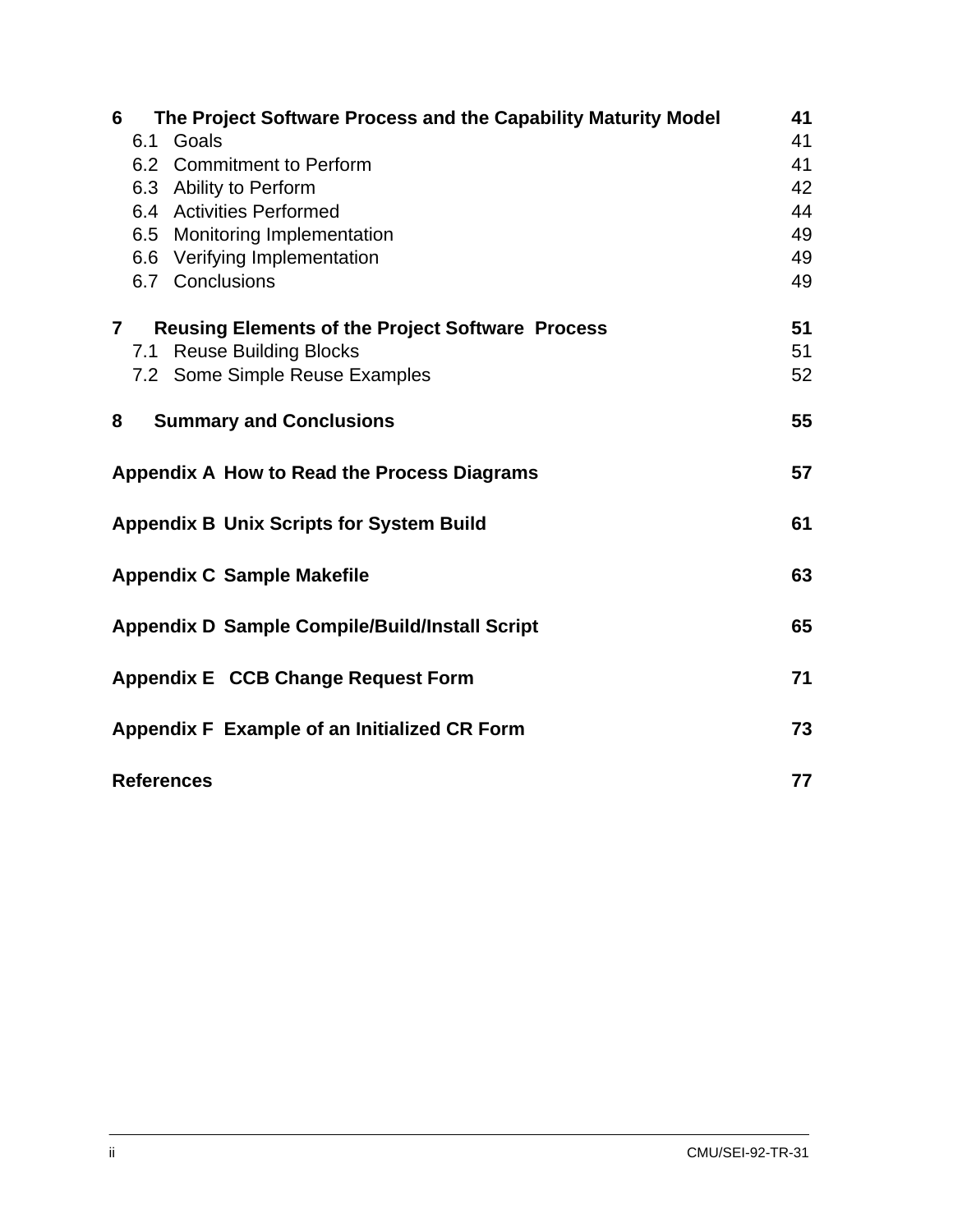# **List of Figures**

| Figure 3.1        | Relationship Between Project Databases         | 10 |
|-------------------|------------------------------------------------|----|
| Figure 4.1        | RoadmapThrough the Process Model               | 14 |
| Figure 4.2        | <b>Project Process Overview</b>                | 15 |
| Figure 4.3        | Process Flow for: Identify Problem             | 17 |
| Figure 4.4        | Process Flow for: Review and Approve           | 19 |
| Figure 4.5        | <b>Process Flow for: Install Modifications</b> | 20 |
| <b>Figure 4.6</b> | <b>Process Flow for: Perform CM Activities</b> | 21 |
| Figure 4.7        | Process Flow for: Do External Testing          | 23 |
| <b>Figure 4.8</b> | Process Flow for: Revise CR                    | 24 |
| <b>Figure 4.9</b> | Process Flow for: Do Account Checks            | 26 |
| Figure 4.10       | Process Flow for: Move s. Files to CM REP      | 27 |
| Figure 4.11       | Process Flow for: Build by CM Group            | 28 |
| Figure 4.12       | Process Flow for: Build by Developers          | 29 |
| Figure 4.13       | <b>Process Flow for: Build Process</b>         | 30 |
| Figure 4.14       | Process Flow for: Perform Build                | 32 |
| Figure 4.15       | Process Flow for: Execute Make File            | 33 |
| Figure 4.16       | Process Flow for: Cycle thru Sub-Directories   | 34 |
|                   | <b>Figure 4.17</b> Unix Tree Structure         | 36 |
| <b>Figure A.1</b> | A Simple Process Diagram                       | 58 |
| <b>Figure A.2</b> | An Example of Boolean Composites               | 59 |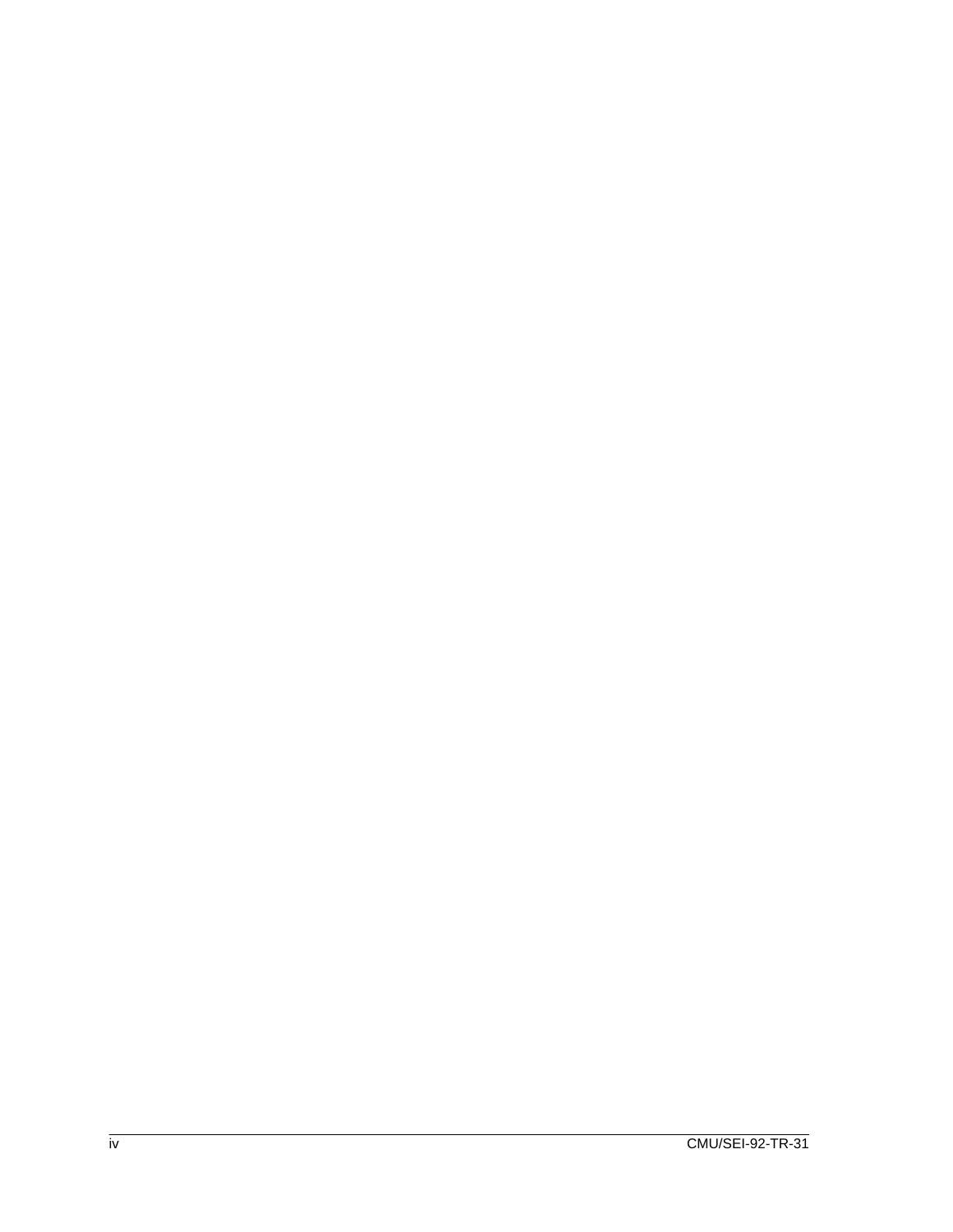## **Analysis of a SoftWare Maintenance System: A Case Study**

**Abstract:** To design, implement, and operate a successful software development process, exposure to similar existing systems is invaluable. The objective of this paper is thus to document and analyze an existing, moderate size, software maintenance project. The project, which supports the maintenance of a software environment has, through incremental improvement, become very effective. However, this effectiveness has only been achieved through struggle, compromise, and creativity. The paper documents the evolution of the project, providing insights into how change was managed, and defines and formally models the project as it existed until recently. The project's process is still evolving, and recent changes, while not formally modeled, are also described.The results of this modeling are applied 1) to compare the project's practices from a perspective of the SEI Capability Maturity Model (CMM) [Paulk 91, Weber 91] and 2) to address briefly the issue of process reuse. Comparison to the CMM resulted in an identification of strengths and weaknesses of the project's software process. In the examination of reuse issues, three hypothetical examples of process reuse are examined.

## **1 Introduction**

This report describes how software maintenance is performed within a project supported by the U.S. Department of Defense<sup>1</sup>. The software environment, which is supported and maintained by the project, is designed to process large amounts of textual information and to retrieve information from dissimilar remote systems. It provides a set of Unix tools which includes: a high-performance distributed editor, a data base, a forms generation package, a mail system, application programs and standard user interface. The project also supports a large collection of library modules (about 1000) that are used both internally and by other software development organizations.The project maintenance system is now quite mature, supporting approximately 350,000 lines of code and having processed to date approximately 2000 change requests.

As background, this report first provides a history of the project from its inception, identifying issues that arose and describing how those issues were resolved (Section 2). The report then describes the project environment both textually and using a more formal model. The textual description is useful for gaining an overall qualitative understanding and for providing insights into the project's operation (see Section 3). The formal model of the project software process (described in Section 4) provides three benefits. First, it graphically defines roles, activities, products and so forth and their relationships. It also defines communication links in the process and conditions under which activities can occur. Such a formal model provides a level of

 $<sup>1</sup>$  For security reasons the project cannot be named, and hence in this document it will simply</sup> be referred to as "the project."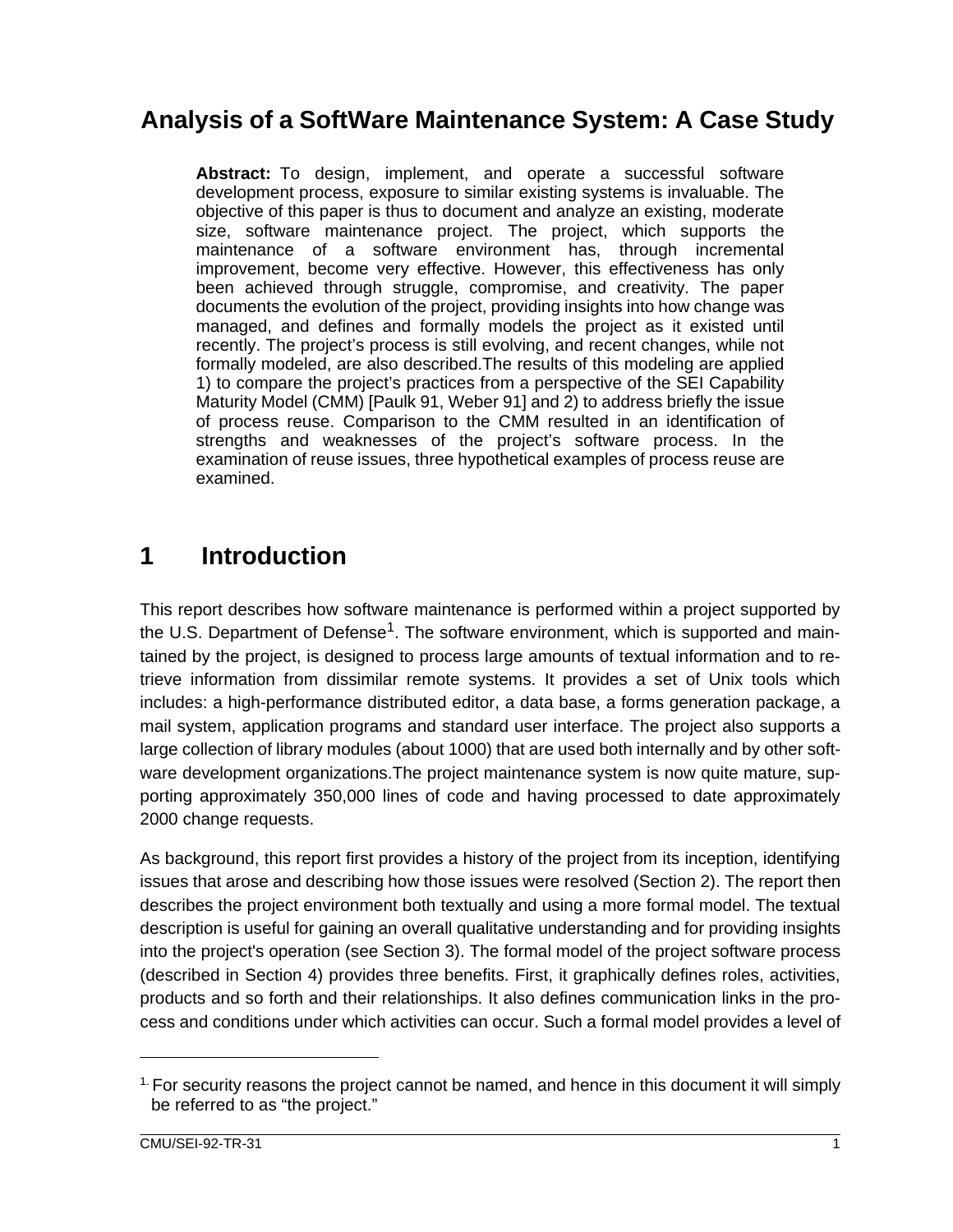precision and rigor for defining the process which is difficult to attain through textual description. Second, such a model is useful as a basis on which to start process improvement. Often what is ineffective in a process is clear, but having an agreed upon definition of the process provides a means for communication about change. Finally, defining a formal model of the process provides a vehicle for training new members and providing a corporate memory in "how things are done." It provides a means for new project members to rapidly understand and visualize the environment in which they will be working, and it establishes continuity of process when experienced members leave the project. Some insights into the operation and the directions where these insights are currently leading the project are also discussed (see Section 5).

As a by-product of developing a detailed project process model, it was evident that it would be a simple but effective exercise to contrast the configuration management practices of the project with those of the Capability Maturity Model [Paulk 91]. This comparison resulted in some interesting conclusions with respect to the strengths and weaknesses of the project's process (see Section 6). Through a formal model, parts of the process may be identified as candidates for reuse. These process building blocks whose success has been established (at least within the project) may be useful to others who are considering the installation of a similar environment. Some of these process elements may come with supporting scripts, thus allowing rapid tailoring of a new, automated environment (see Section 6).

The project software environment was built in-house on top of the Unix operating system [Sobel 89]. One issue which is often encountered is whether to build such an in-house system or to buy an external product and tailor it to the needs of the organization. Having experienced the "build" option, the project can lend insight into the pros and cons of this approach (Section 7).

Appendix A provides a brief description of the graphical terminology used by the process models shown in Section 4. The tools and artifacts which were developed to support the smooth functioning of the process are also described in some detail. Details of these artifacts and outlines of how these tools were implemented, through Unix scripts, are also given. (See Appendices B through F.)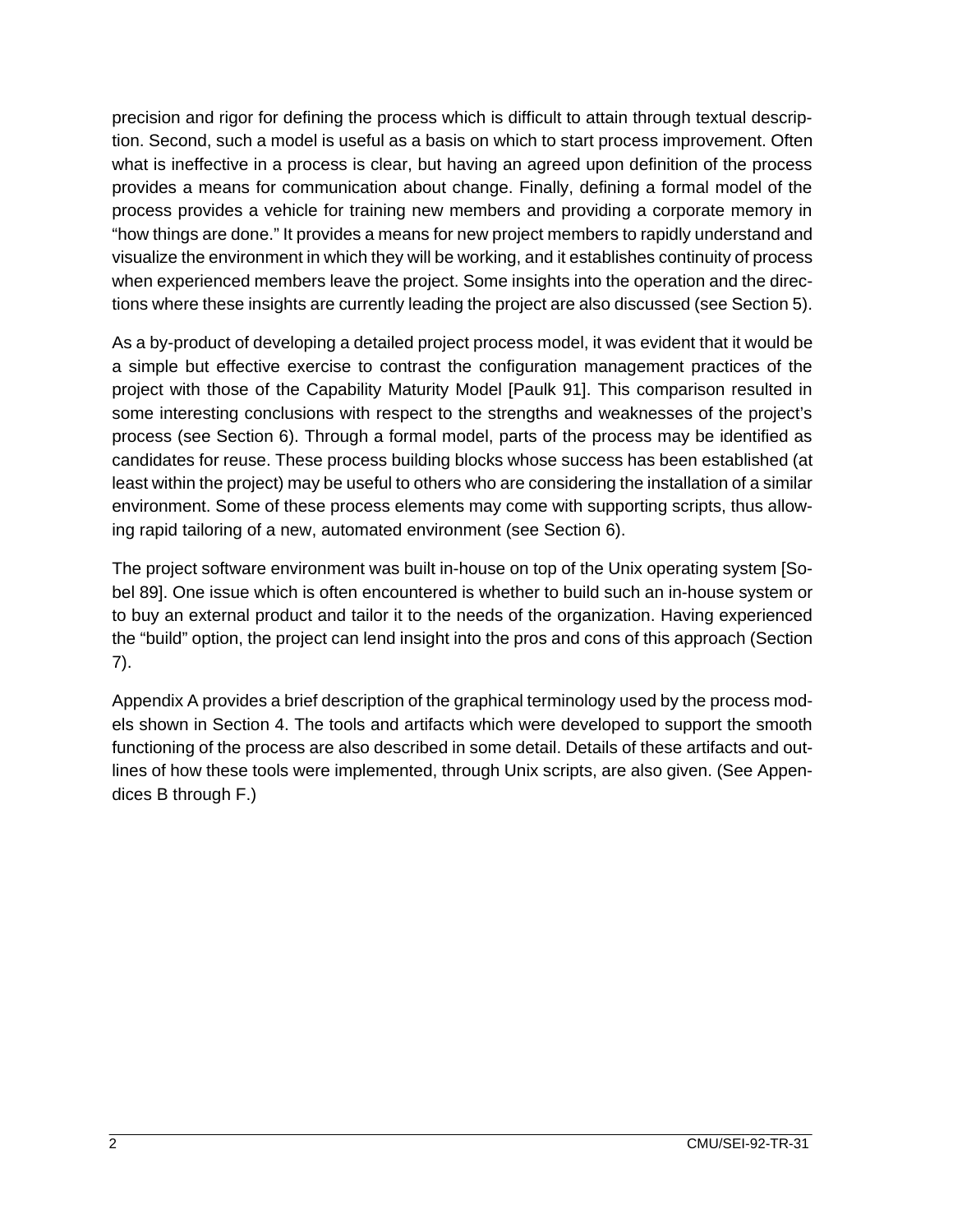## **2 A Brief History of the Project**

### **2.1 The Early Years**

The project was originally designed to provide a set of tools (editor, mail system, database, forms package and others) to process large amounts of textual information and to process and retrieve information from dissimilar remote systems. To provide this capability, multiple requirements were initially imposed on the system design. Some of these are listed below:

- The application programs were required to provide multiple language support. All project programs, including the text editor, had to support the extended ASCII character set.
- The project text editor, which is the common user interface to many of the other programs, was required to provide eye-blink response (less than one second) without being constrained by file size.
- The project was required to provide an environment which isolated users from the operating system and, when necessary, from each other.
- The project hardware systems were required to transfer files in both directions to other project systems and between the project systems and mainframe systems such as the Cray and IBM 360.

The multiple language requirement was satisfied by using the eighth bit of each byte to extend the supported character set to 256. This performance requirement was met by designing the editor to a) distribute the processing between the terminal and the computer, and b) to read ahead in either direction anticipating the user's need, and transferring the next block of text to the terminal before it is required. The security requirement was met by replacing the Unix shell (command interpreter) with one which provided a limited view of the system to the user, based on the security requirements. All tools enforce a multi-layered security algorithm based on the user's "need-to-know" and on the terminal's location. Commercial products were not available at the time which met any of the operational requirements.

The project was first developed on a DEC PDP-11/70 running a modified Unix kernel and Delta Data 3000 terminals. The software was logically divided into two major functional sections: terminal software and host computer software.

For several years the project did not implement formal configuration management procedures. Even simple Unix tools like  $SCCS<sup>2</sup>$  and MAKE were not used. The source files, compile scripts, and install scripts were stored in a single tree structure of Unix directories. The developers had complete access to all sources and made changes in place.

A new release was generated by copying the current state of the development tree to an empty file system and then compiling and linking everything. When the entire set of programs was compiled and built successfully, a tape was made. This was designated as the new "release." Backups were made daily to prevent potential disasters.

 $2\cdot$  SCCS is the name of the source code control system which runs under Unix.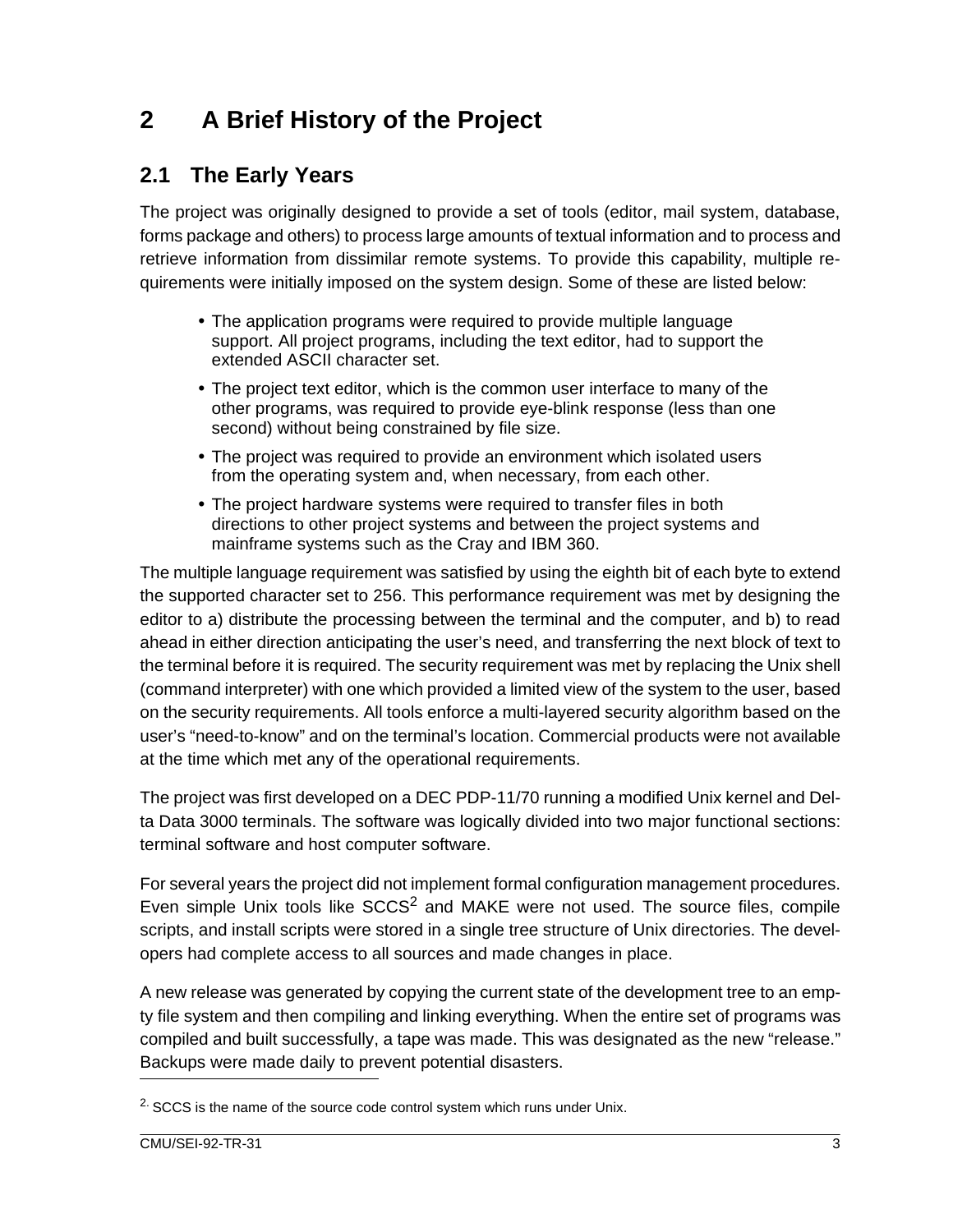When serious problems were discovered between releases, they were fixed immediately and the new versions of the programs distributed to users. New software and upgrades to existing programs were advertised and distributed between releases. No attempt was made to employ version control or to provide a means of identifying which versions of sources were used to produce a given executable. Problems were fixed by installing the latest versions of the program in development and working from that point.

This "system" worked well for several years. Problems were fixed quickly, new releases were generated at will, and in general the project's customers were happy.

There were other factors which contributed to the success of the project:

- The project leader was a highly skilled computer scientist who worked with the development team and was personally responsible or coding many of the most complex modules.
- The team was small and worked well together to solve difficult problems.
- Everyone informally knew which of the project files the other team members were changing and automatically avoided potential CM problems.
- Technical decisions were openly discussed and everyone had a chance to contribute.

As the project continued to grow and expand, however, the lack of formal configuration management started to cause real problems.

New host computers (AT&T 3b20 and 3b15) and terminals (IBM AT) were introduced, while the old systems (PDP-11/Delta Data 3000) continued to be used by one of the major operational groups. The developer faced the problem of porting the software to new hardware platforms while continuing to support the old systems. Enhancements and problem fixes had to be applied to multiple versions of the software. The situation improved somewhat when life cycle support for the old systems was transitioned to the operational organization. The old and new systems were tightly coupled across a network, which meant that many of the software changes had to be coordinated. The problem changed from maintaining two sets of software on dissimilar platforms to that of coordinating changes between two separate organizations.

New network technology (TCP/IP) was introduced with the new hosts. Since several of the original systems were still in use and needed to interface with new systems, the old network software was ported to the new systems. Both sets of network code and the application programs that interfaced to them had to be maintained.

As high performance workstations became available, many of the IBM AT terminals were replaced with terminals from Sun Microsystems. The developers were not only faced with porting to a new variation of the Unix operating system but also to one that was a moving target. Unlike other computer manufacturers, Sun frequently introduced new, incompatible versions of their operating system directly to the user community. The team now faced the problem of maintaining multiple versions of software on the same hardware platform. Introduction of high performance Sun 3 and SPARC workstations blurred the distinction between the host and ter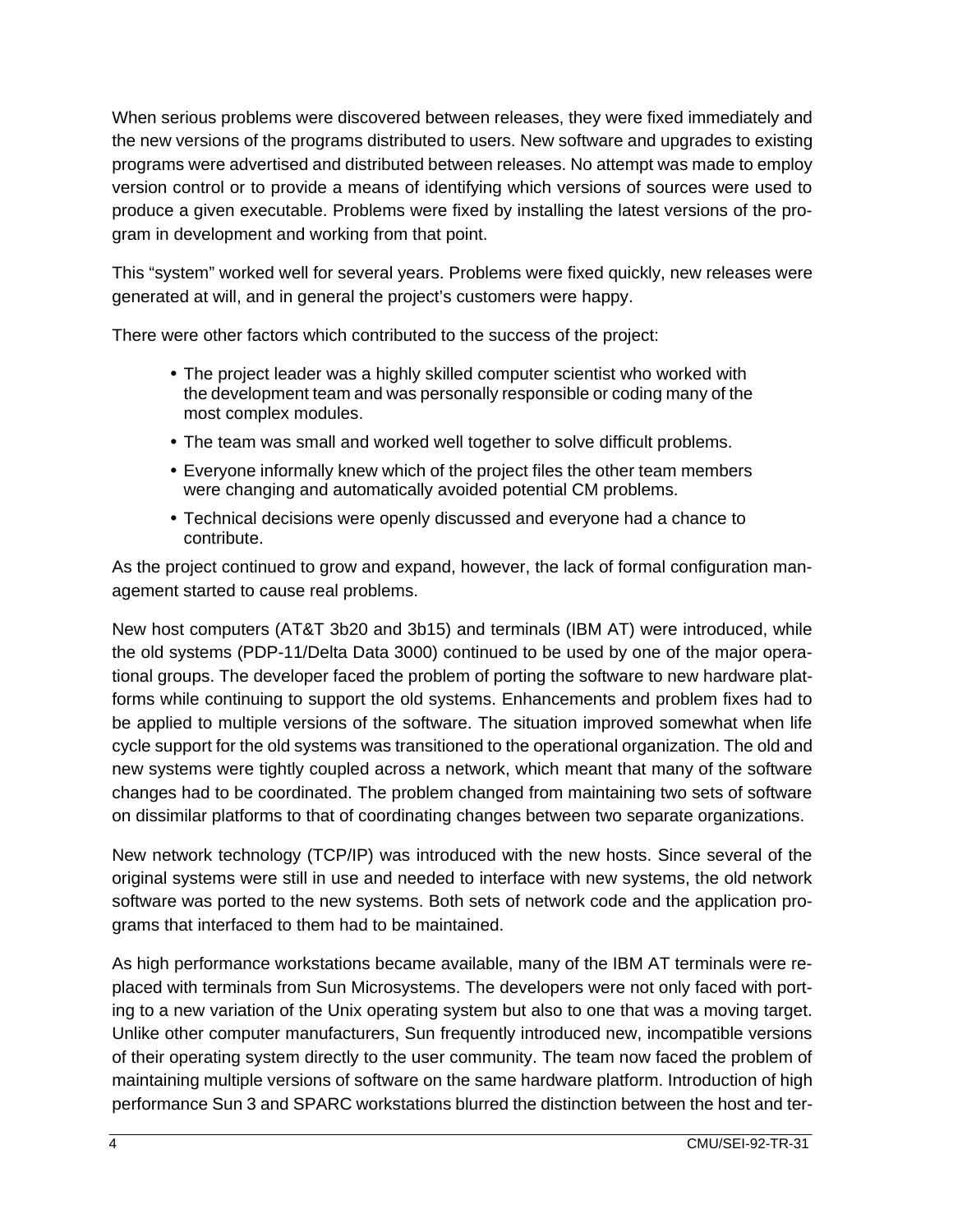minal functions. project users now wanted the traditional host software (data base, forms generation package, mail and other applications) ported to the new work stations.

Several of the original developers resigned from the project and were replaced by less experienced people. The size of the development team was increased to try to cope with the new development and maintenance problems. As a result, communication between developers started to become a problem.

The project was doomed unless a way to manage change could be found.

### **2.2 Configuration Management Arrives**

The development team and management held a series of meetings to determine what could be done to solve the problems. All agreed that a formal system of managing change and controlling software build and release must be introduced. A fundamental decision was made that the developers would not exercise configuration management on their own software. A new work center was established to manage configuration control. After several commercial and government systems were examined, the new CM group decided that none was suitable and that they would have to develop their own programs and procedures. The CM system now in place evolved over several years and continues to evolve. The basic requirements for the new CM system were not formally documented. They evolved during a series of heated meetings between the new work center chief and the development team. The following list represents some of the important requirements of the proposed system:

- The CM system must be as non-intrusive as possible; development and maintenance cannot stop while it is being installed.
- A way of identifying programs must be part of the new system. All programs must be traceable to a formal release-version number. Additionally, all programs must be traceable to the versions of the sources, include files and library modules which were used to generate them.
- A configuration control board (CCB) must be established and meet weekly to approve all changes. A formal, automated method of submitting change requests must be implemented.
- Changes approved by the board must be traceable from executables to specific versions of all files (source files, include files, makefiles, compile scripts, external #ifdefs, etc.).
- An independent test team must be assigned to do quality assurance. A new release would not be distributed without their approval.
- A CM baseline repository containing all approved items must be established. All new baselines had to be generated from the repository and not from the development system.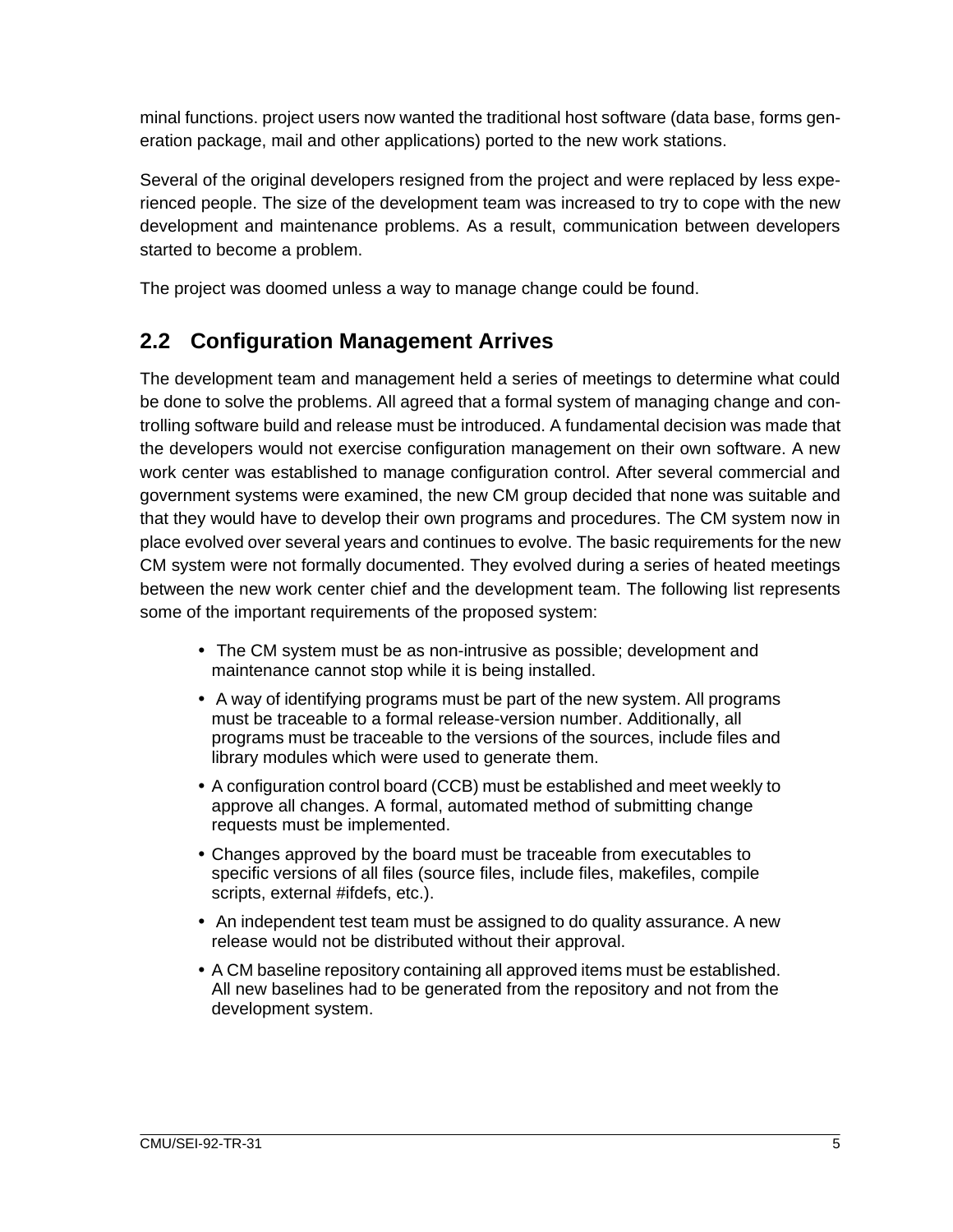### **2.3 CM Continues to Evolve**

The CM software and procedures are not static but are continually evolving to adapt to the changing needs of the project. Prior to suggested changes, CM and development managers carefully evaluate possible alterations to the CM system. Some of the developers view many of the CM practices and procedures as a hinderance to development and tend to resist changes. Modifications which do not directly benefit the developers or ones which divert significant development resources tend to be resisted.

One issue which arose between the developers and configuration managers was whether or not to drop the old compile and build scripts in favor of the Unix MAKE utility. The developers argued that MAKE was not consistent across platforms and that to adopt MAKE would add unnecessary maintenance problems. The compromise reached was to adopt MAKE but retain all compile and build functions in the compile/build scripts. MAKE was thus used to determine dependencies and to start the compile scripts which then performed the software build function.

A second issue which arose between the two teams involved the format of the files delivered to the STAGE tree (see Section 3.4 for a description of this tree). The CM manager wanted the items delivered to STAGE as ASCII files that the CM team would then check in to their version of the tree in the CM repository. The development manager argued that the delta function was too important to delegate and should remain a developer function, and that the updated SCCS files should be delivered to the STAGE tree. The option proposed by the CM organization was adopted. After a short period of time mistakes made by the CM team caused inconstancies to develope between the repository and development SCCS files. The original decision was reversed; the SCCS versions of the files are now delivered to the CM team.

In summary, the project evolved from a single platform, single customer system into areas that the original developers could not have predicted. The customer base grew as more organizations adopted the system. The number of supported platforms grew with the increased customer base and with the evolution to inexpensive computer hardware. As the distinction between terminals and computers became blurred by the introduction of high performance workstations, much of the original software had to be redesigned. All of these changes highlighted the need for improved change management. The configuration management system adopted was designed to support current needs and to be flexible enough to grow with the project. The crucial decision which led to the current effectiveness of the process was the separation of configuration management activities from those of the developers. Without this reorganization, the complexity of the process would probably have led to the demise of the project.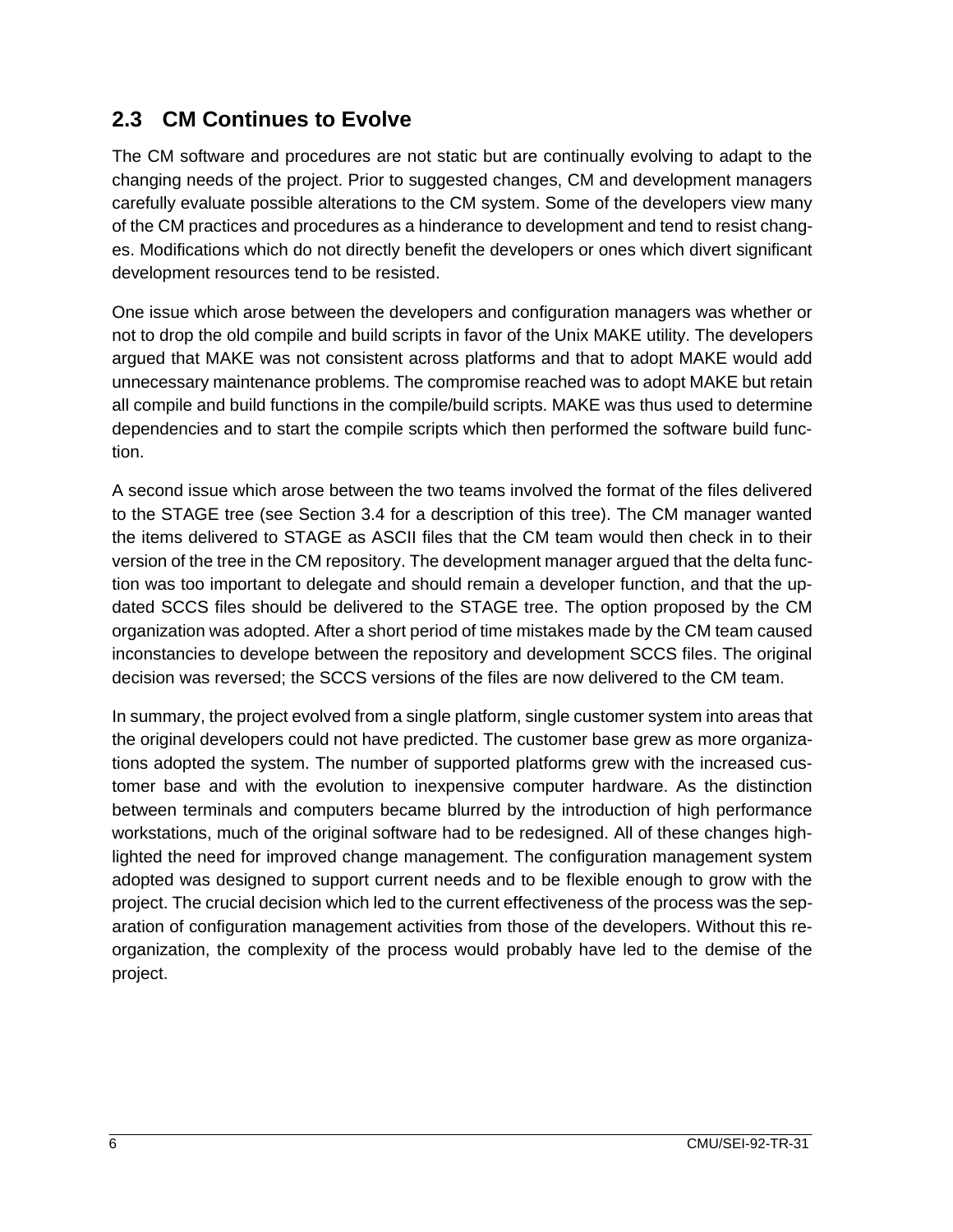## **3 An Overview of the Project Software Process**

The current project software process has several major features. First, requested changes, change authorization, change status, and technical approach are all documented in the change request form (see Appendices E and F). The CR form thus provides an "information backbone" to the whole change process. Second, a change control board is central in authorizing all proposed changes. Third, configuration management of all revised software is the responsibility of an independent CM group, rather than the software development group. Finally, the build process is performed in the same manner by both the development and CM groups using a consistent set of Unix scripts which allow for a high degree of automation and portability (see Appendices B, C, and D).

### **3.1 The Change Request Cycle**

Problem reports and requests for new features usually originate with the users. A developer is assigned to work with the user to determine if the problem is real and if it is a software related problem. The developer then initiates and submits a formal change request (CR) to the CCB. Change request generation is automated through a series of programs and shell scripts. The change request program provides a template containing a series of fields which must be filled out by the developer. The software assigns a unique number to the change request which will be used to track the CR through its entire life cycle. The CCB change request then provides two-way formal communication between the board and the developers. The software is implemented by two programs:

- ccbnew (generate an empty template and assign a unique number to it)
- ccbold # (retrieve for modification a previously generated CCB change request)

The CCB meets once a week to consider all new requests received during the week and to take action on old requests which have not been finalized. CCB change requests may cycle between the developer and the board several times before final disposition. A typical cycle will start with a report of a problem with a proposed solution. The board may reject the change request because it does not contain sufficient information or because the board doesn't agree with the solution. The developer may then re-submit the request and provide additional information or possibly an alternate solution. When the board finally approves the change, the status will change to be done.

Once the CCB request is approved for development, a developer is identified by the project chief to make the changes. The developer uses the Unix **get** command to **checkout** the items needed from the development tree, makes and tests the changes, and then uses the Unix **delta** command to **checkin** the changes to the SCCS version of the file(s). The original number assigned to the change request by the ccbnew program must be entered as the Modification Request (MR) number required by SCCS to do the check in. This feature provides traceability between change requests and versions of the software.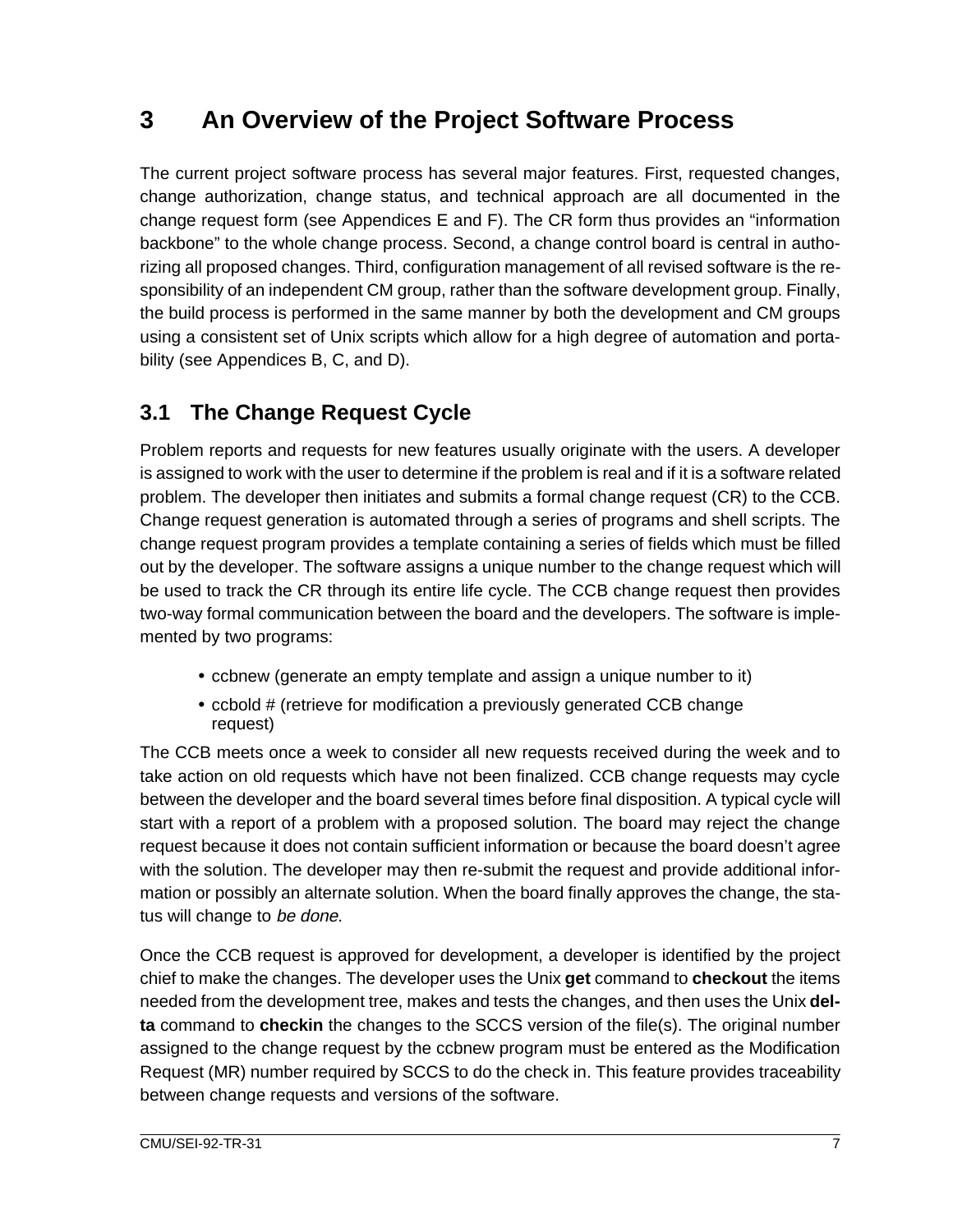On completion of the changes, the developer updates the CR form by supplying the list of modified items and any other missing information. The developer then requests the CCB to change the status of the CR from to be done to include. Once approved, the developer moves the new SCCS files to a holding directory (called STAGE).

The CM branch picks up the modified SCCS files from STAGE and does extensive accounting checks. They make sure that all items in the change request have been moved to STAGE and that the version numbers of the SCCS files match those specified in the CCB change request. They also verify the MR numbers in the delta(s) match the CCB change number associated with the request.

Finally the SCCS files are moved 1) to the CM baseline repository, where files under configuration management are stored and 2) to a directory called BASE on the development system which allows the development team to examine, in read-only mode, the files under CM control. This latter feature allowed the developers to cross check that released software is consistent with their intentions.

### **3.2 The Change Control Board**

A configuration control board was established with permanent members consisting of the deputy division chief, work-center chiefs, and project leaders. The CCB reviews all change requests, determines which will be accepted, assigns priorities, and monitors progress by the development team. The meetings are open to all, and developers are encouraged to attend in order to defend proposed changes. The results of the meetings are e-mailed to all staff members. The CM team uses the published results of the meeting to audit and control the items which are moved from development to the baseline system.

### **3.3 Configuration Management**

The CM team uses the published results of the CCB meetings to determine which items should be moved from the development system to the CM baseline repository. They make sure that all items listed in the CCB change request have been moved to the STAGE area of the development system. They audit the SCCS files to assure that the correct versions have been provided and that the SCCS Modification Request (MR) numbers match the CCB change request number. When the auditing checks have been completed, the new items are installed on the CM machine and inserted into the CM baseline repository. The items are then moved back to the BASE tree on the development system. Summary files are produced which indicate the status of all CRs.

All application source code, library source code, include files, makefiles, and compile scripts are under SCCS control. All items contain an imbedded string which will be expanded by SCCS to produce the following: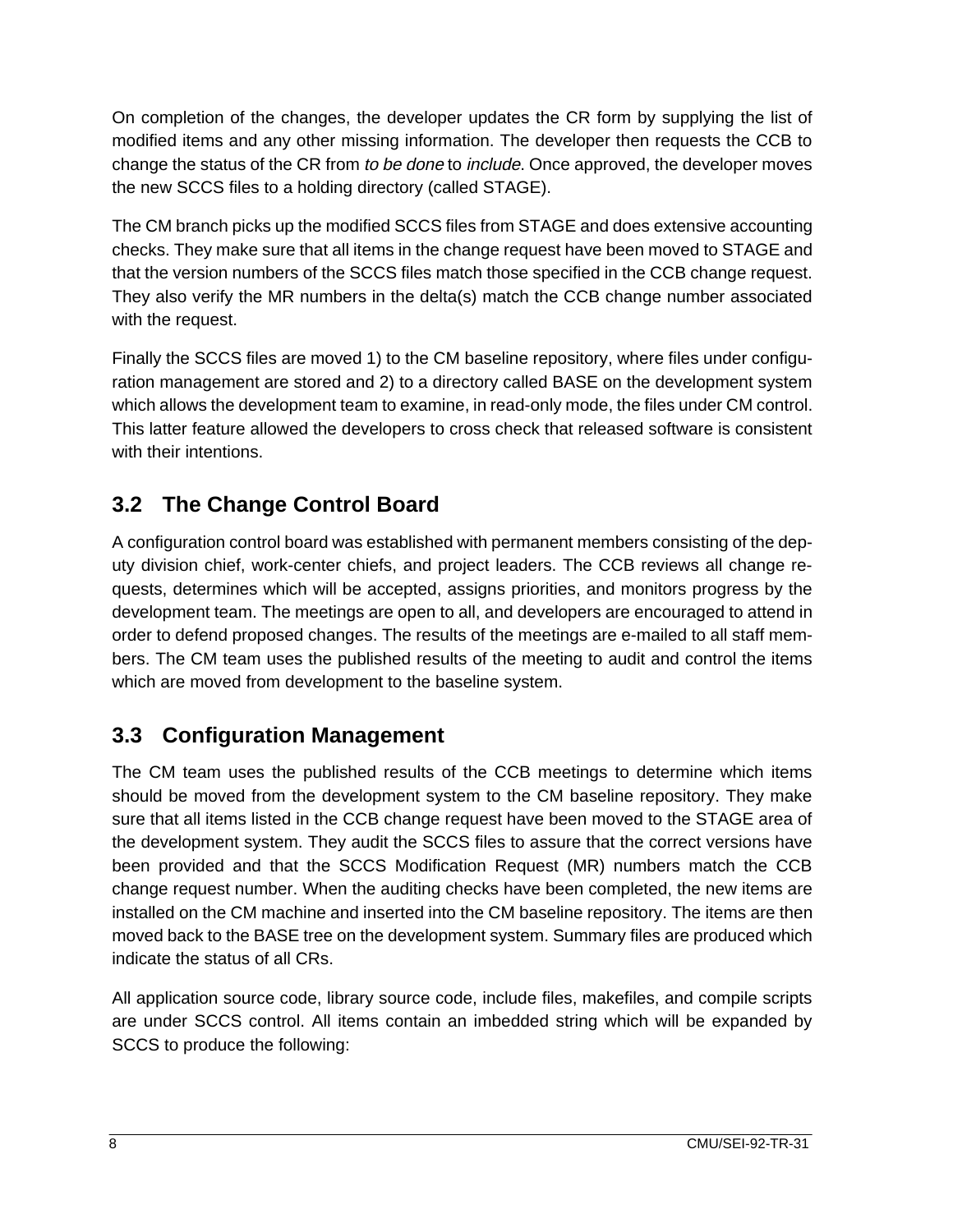- SCCS release, level and branch
- Delta (check-in) date
- Formal release number associated with this delta

During the build process the above information is carried from items to objects to executables. When applied to an executable, the Unix **what** command produces a list of all items that make up the program. The version numbers of each item can then be used to trace back to the CCB reports which identify why and when changes were made. The CCB report will also yield a cross-reference list of all other related items which were modified to satisfy the same change request.

The tools (**what**, **grep**, **sh**, **awk** etc.) used for identification and tracking are available on all Unix platforms.

The CM baseline repository is stored on a separate baseline machine. Access to this machine is limited to those responsible for maintaining and updating the baseline. Software changes must be approved by the CCB and audited by the CM team prior to their movement to the baseline machine. All software released for testing and distribution is built from the sources on the baseline machine.

### **3.4 Unix Directory Structure**

All items used to generate the project programs are stored in a single tree structure of Unix directories. A subset of a typical tree is shown in Figure 4.17. The components stored in the tree include: makefiles, compile scripts, and source code. In addition to these basic components, each node in the tree contains a SCCS directory. The SCCS directory holds the SCCS files for all the items stored at the node. The tree structure is used to separate items into logically related groups of project programs. Large programs like the database and distributed editor are stored in major branches of the tree, while a number of smaller related programs might be siblings of a node at the same level. The executables at any point in the tree can be generated by invoking the Unix **make** command at that point in the tree. The entire system can be rebuilt by invoking **make** from the root of the tree.

The top level of this tree is used to divide the programs into broad subsystems (network, editor, library, system etc.). Each additional level is used to further divide these subsystems. Programs may be generated from single or multiple source files. All sources for a program may be at one level of the tree or may be stored at multiple levels at or below the same level. Each node of the tree contains at least one file (makefile) which is responsible for making executables at that node and/or starting the make procedure at all levels immediately below it.

The entire system can be build by running the Unix **make** command from the top of the tree. (See Appendix C for an example of a make parameter file.) Each **make** is responsible for building items at the node in which it is installed and for starting the **make** process at all nodes immediately below it. Individual items can be made by running **make** at the appropriate node.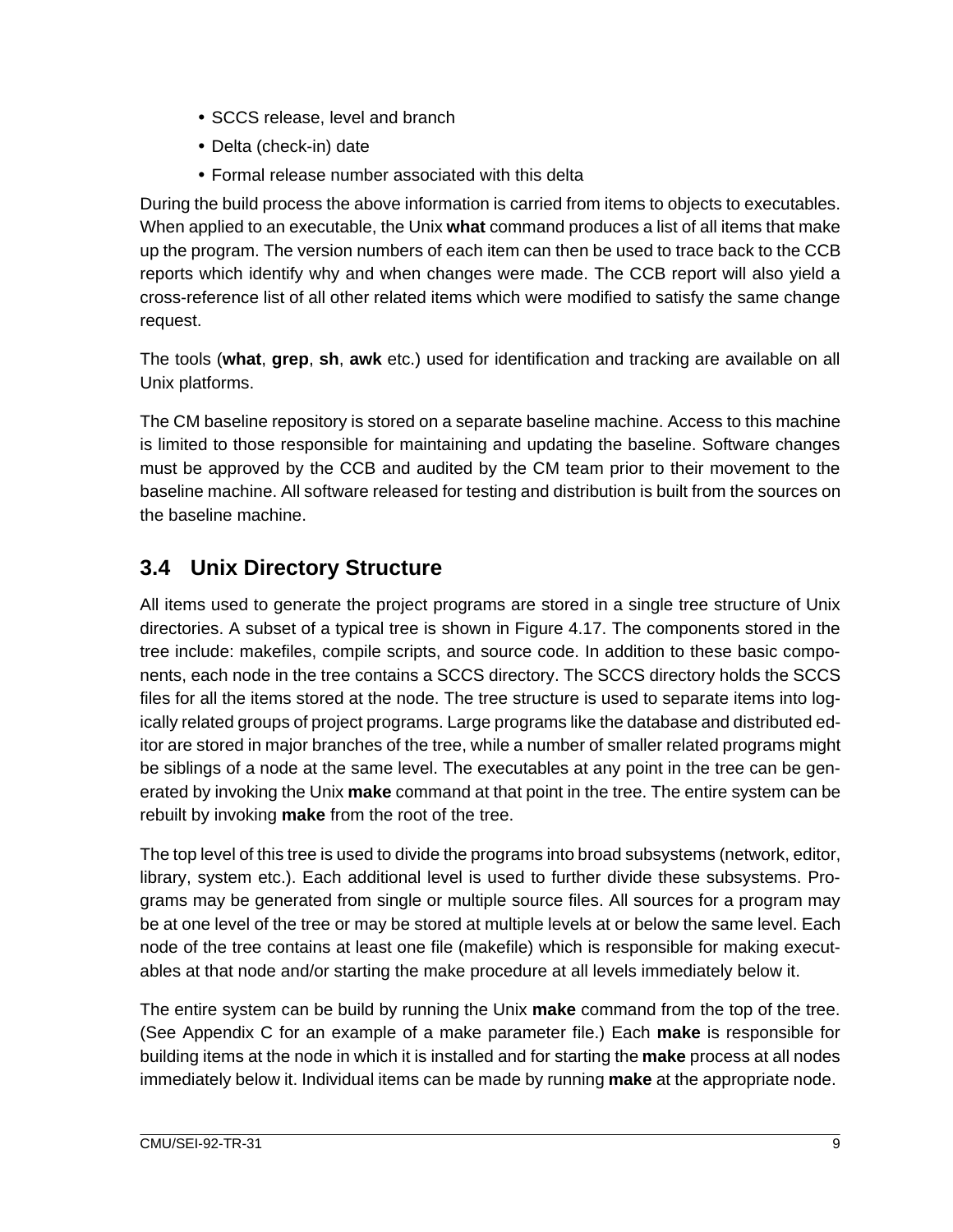Compile scripts (see Appendix D) located at each node are executed by the makefiles. The compile scripts determine the platform by consulting a single data file at the root directory (Appendix B) and adjust platform-dependant parameters (compile flags, ifdef parameters, link flags, location of executable, ownership of executable, mode of executable, etc.) which control the build and installation of executables.

A new release on a given hardware platform is generated by moving the baseline tree structure to the target machine and doing a make from the top of the tree. To build the system on a different platform, the entire tree is moved to that platform and the process repeated.

### **3.5 System Structure and Components**

There are multiple instances of the tree structure described on Section 3.4. These trees are called DEVEL, STAGE, BASE and the CM baseline repository (see Figure 3.1).



**Figure 3-1 Relationship between Project Databases**

All modification and testing are carried out in the DEVEL tree. Communication between team members working in the DEVEL tree is generally very good; each developer knows where other team members are working and in general overlapping development is not a problem. Since development is accomplished directly in the tree and not in separate work spaces, two techniques are employed to help synchronize change. First, when developers are assigned work they immediately change the ownership of the items under development to themselves. Ownership by another developer indicates that someone else is looking at a problem involving the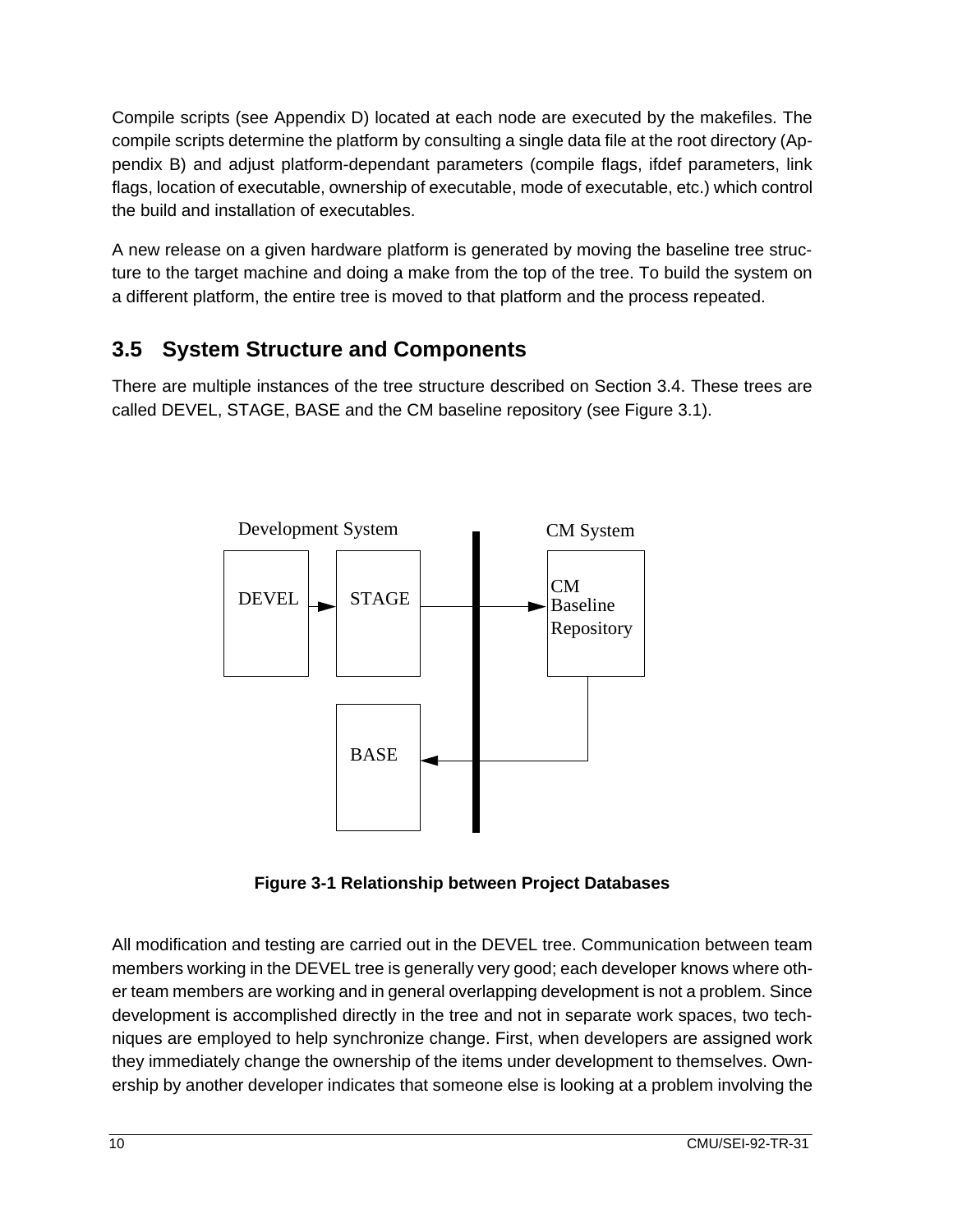items. However, this does not prevent others from accessing these items; it is only a form of notification. Second, SCCS provides a primitive form of file locking by not allowing a second get for update when a change is pending. An SCCS lock indicates that the code is actually checked out for modification.

The second instance of the tree (STAGE) is usually empty -- it is used as a staging area between the developers and the CM team. STAGE acts as a buffer between the teams and allows development to continue while the CM managers audit and move completed items to the CM repository. The developers move completed items to STAGE where the CM team, using the completed CCB change request as a guide, audit and then move the newly approved items to the CM machine. Auditing is done to check consistency between the contents of the CCB change request and the software delivered by the developer.

The third instance of the tree (BASE) contains a copy of the current release plus all approved changes. Once the CM team audits a change and moves the new versions to the CM repository, the items are moved back to this tree. The developers can verify that their changes were successfully transferred to the repository and that the development tree is current before they proceed with additional changes.

The forth instance of the tree is the CM baseline repository which is kept on the baseline machine. The BASE copy on the development system is a mirror image of the baseline repository.

### **3.6 User Support**

### **3.6.1 Upper Management**

The CM system provides management with an overview of the status of all change requests. A summary program scans the CCB change request forms and provides a formatted output of the current state of all change requests. The agenda for the weekly CCB meetings is determined from the list. All new items and those which require CCB action are scheduled for discussion. The list of topics is e-mailed to CCB members.

### **3.6.2 Project Management**

Project managers also have access to the CCB summary files, and they can use them to determine the current state of all outstanding change requests. Details of a particular change request can be determined from the specific CCB change request.

### **3.6.3 Developer**

The CM system provides developer support in several key ways.

Communication between developers and program managers is automated by the CM system. A copy of each CR form, when submitted or updated, is automatically mailed to everyone involved with the project.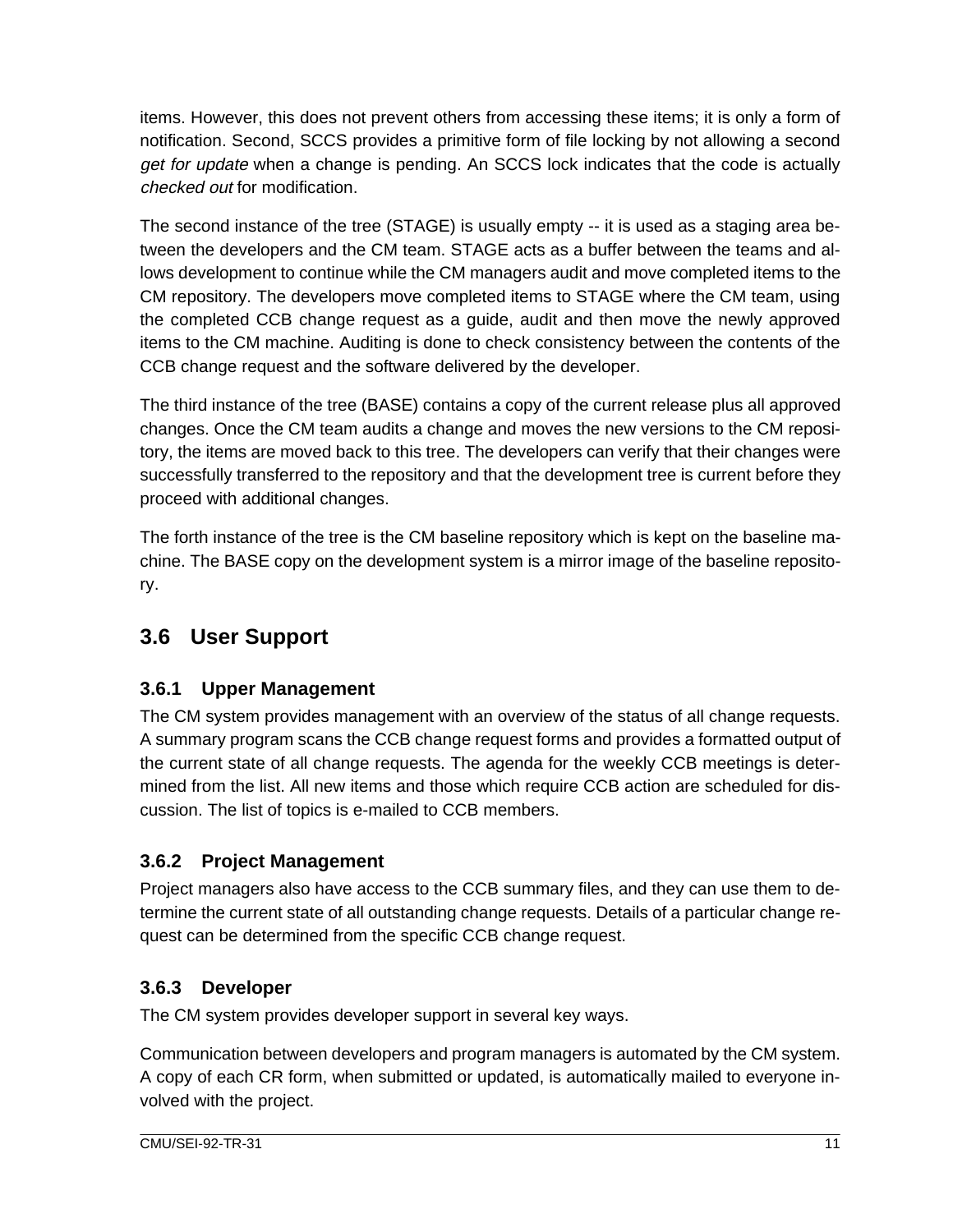Maintenance has been improved substantially by the combination of automatically embedding SCCS identification strings in the programs and by the tight linkage between CCB change requests, the versions of the source files, and the executables.

The build procedures have been completely automated by makefiles and compile scripts. The build procedures determine which machine platform the item is being built on and automatically makes adjustments to the compile, build, and install parameters.

Good communication and co-ordination between developers and program managers is provided via e-mail by the CM system. Communication between developers and the CCB is through the CCB change request. Copies of all transactions are mailed to everyone on the project.

#### **3.6.4 Tester**

Formal testing of all changes is deferred until a new release is ready for distribution. The testing organization uses information derived from the CCB change requests (test scenarios and release notes) to unit-test all changes. Copies of the new release are then given to operational elements to beta-test prior to distribution.

#### **3.6.5 Customer Representative**

Release notes which are derived from the CCB change requests are distributed with new versions of the system. The history provided by the CCB change requests supports those responsible for customer interaction.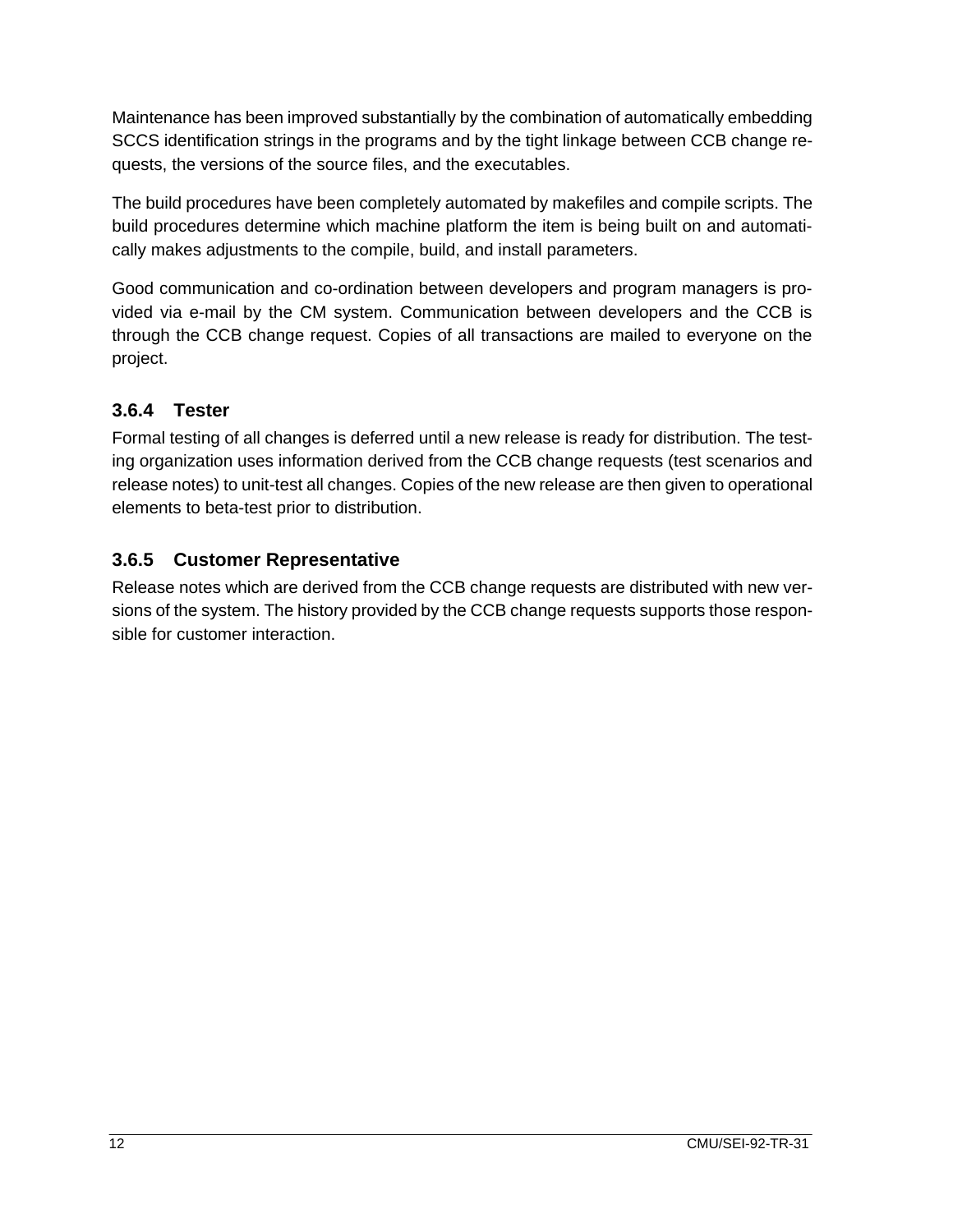## **4 The Change Cycle Illustrated**

This section provides a detailed formal definition of the project software process and uses the graphical modeling representation described in Appendix A. While reading the process diagrams is not difficult, a better understanding of them will result if Appendix A is consulted first. In addition, because the focus of this section is a formal and detailed definition of the process, a review of the process overview in Section 3 is advisable. In building the model, the intent was to capture both the human and machine processes and the interaction between them. This intent defines the model's scope.

### **4.1 How to Read the Model**

The following diagram (Figure 4.1) gives a roadmap through the project process model. Since the model is multi-leveled, it can become confusing without such an overview. Each box in Figure 4.1 provides both the title of the process component and the figure number of the detailed process model corresponding to that component. This road map thus guides the reader through the diagrams and descriptions in the rest of this section.

Before beginning the detailed descriptions, some conventions should be discussed. First, any entities which are to the extreme left edge of a diagram provide information which comes from outside the diagram. In a similar way, any entities which are to the extreme right edge of the diagram send information out of the diagram, and by implication, on to other diagrams. This parameter passing is analogous to the way in which variables get passed through subroutine parameter lists. Using this subroutine analogy further, there is one entity type whose value is assumed to be globally visible. This is the "Unix tree." Instances if this entity type are, for example, the DEVEL tree and the CM baseline repository tree. Any changes that are made to the content of these trees are assumed to be globally visible without the corresponding variable being explicitly passed through the left or right edge of a process diagram. In reading the diagrams, it is best to start with these entities linked to the left hand edge. These entities will initiate certain activities, which themselves will generate new exit entities (e.g., products, conditions). A review of the formalism in the diagrams is provided in Appendix A.

Two other conventions should be noted. First, it is sometimes necessary to specify the same entity twice on the same diagram, otherwise the clutter of links between entities would reduce clarity. For example, in a diagram, the agent *developer* is commonly used, and it may be necessary to define this agent in two separate locations as *developer/1* and *developer/2*. Second, in the text below, the names of activities defined in the process diagrams are in a bold, italicized font (e.g. i**nstall modifications**).

### **4.2 The Top-Level View**

Figure 4.2 shows a top-level view of the project process. A change (bug fix or software enhancement) may be initiated either by external users of the software environment or by project support staff (primarily project developers or the project chief). Throughout the change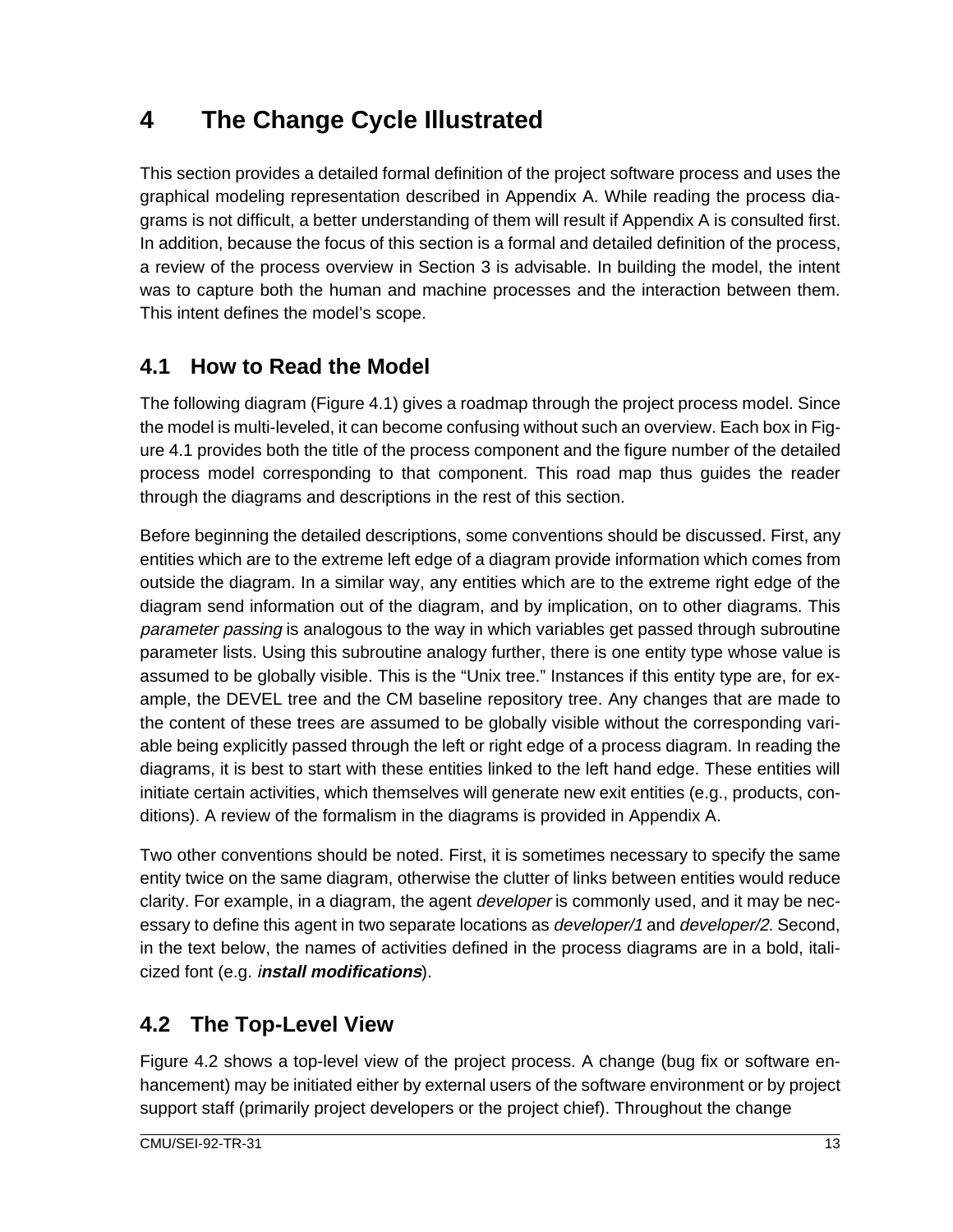

**Figure 4-1 Roadmap Through the Process Model**

process, the change request form is the main conduit for supplying information and history on the current change request (CR), and it is the ''glue" which ties the process together. Figure 4.1 shows the five major steps in the process of developing and releasing a product. These steps are:

• **Identify problem**. This activity focuses on identifying either an external (user) problem or an internal (developer) problem and describing it in the CR.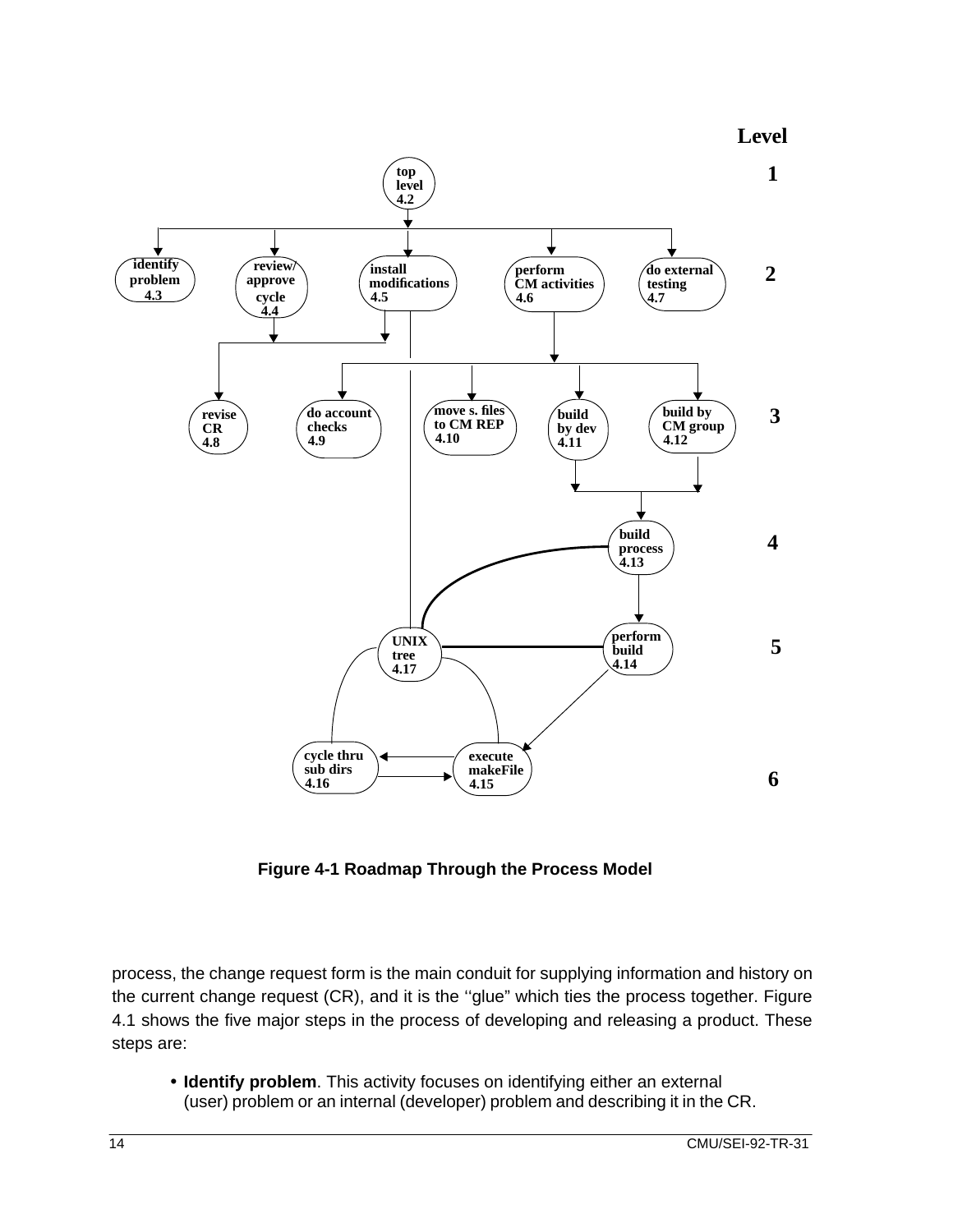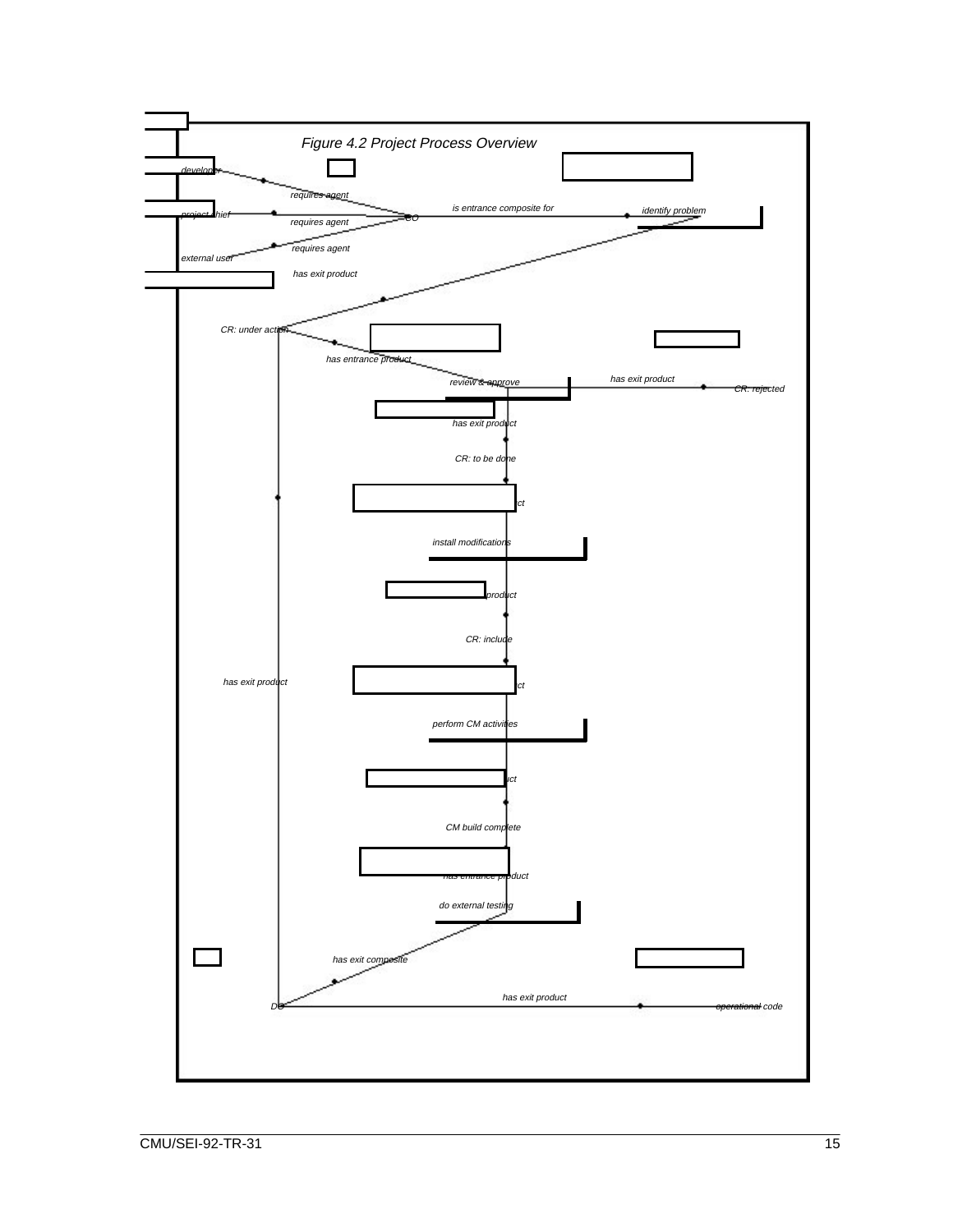- **Review/Approve Cycle.** Once the problem has been documented, the responsible developer proposes and records a solution. This proposed solution is added to the CR.
- **Install Modifications.** This activity focuses on obtaining approval for the proposed changes to the software (through the change control board) and modifying the software to reflect these changes.
- **Perform CM Activities.** On completion of the changes, the modified files are moved to the configuration management group. The CM group checks for the consistency and completeness of the files. A system build to obtain updated executable code is performed after multiple CRs have been collected and validated.
- **Do External Testing.** The final stage is to transfer the executable code over to an independent test group who verify that the code is ready for release. Note that as a result of testing, errors may result in a new CR being developed. This second CR then follows the same procedure as the former CR.

There are three formal CR status values: under action, to be done and include. In addition to these, a variety of other status values are used throughout the process model described in this section. These have no official authorization; they are used here simply to differentiate between different process states.

### **4.3 Identify Problem**

To initiate a revision to existing software, a blank change request form is generated. The CR form is on-line and is managed by a suite of programs, coordinated through the ccbnew program. For example, when a new CR is being established, the ccbnew program brings up a blank form, inserts a unique CR number, adds the user ID of the person initiating the effort, and provides an editor to insert text describing the problem. The ccbnew program also allows saving of the newly filled-out CR form.

In Figure 4.3, activity **generate new CR form** automatically inserts the user ID and a unique change control board number (ccb#) into the form. The user then adds a description of the problem or enhancement (**add problem description**). If the CR initiator is an internal user (i.e., either a developer or the project chief), then that user may go on to suggest how the change should be implemented. In Figure 4.3, there are two decision "activities" associated with this process. The first *(is user int or ext)* separates internal from external users. The second (**add to or pass**) discriminated between these internal users who decide to add a proposed implementation and those who do not. The final action (**save CR: under action**) saves the CR with the status under action.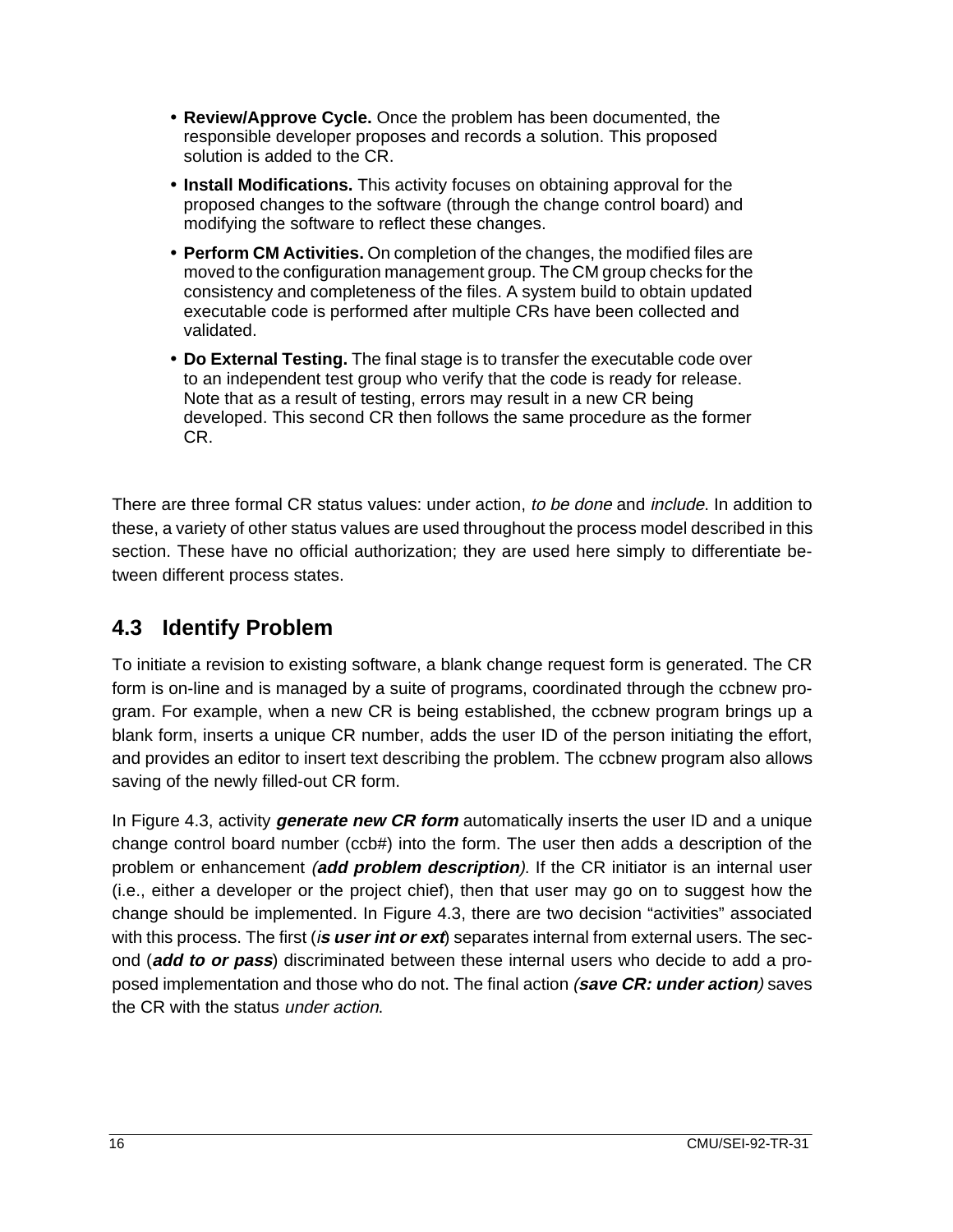

**CMU/SEI-92-TR-31** 17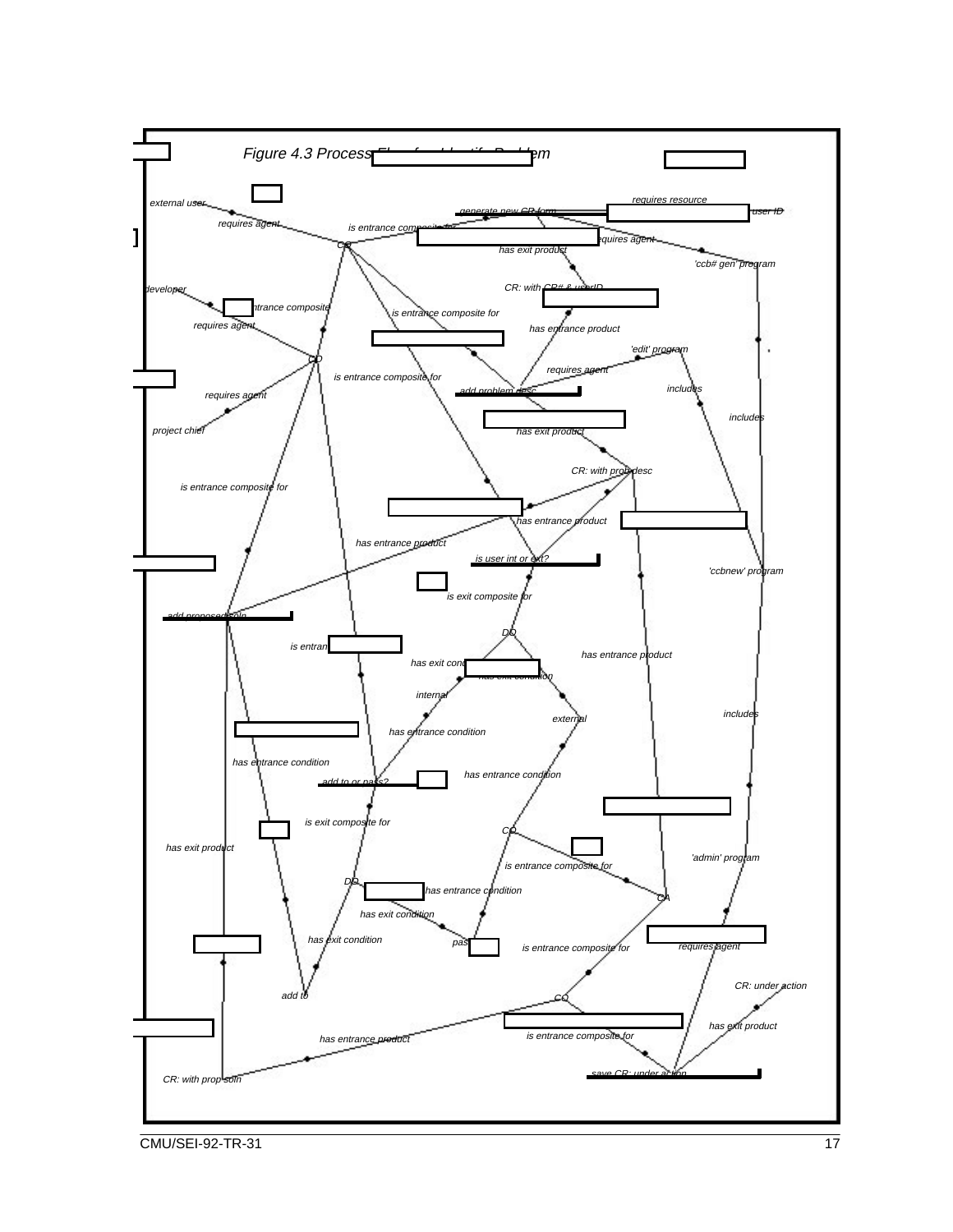### **4.4 Review and Approve**

Upon completion of the CR form, change control board approval is required before implementation of the changes can occur. Figure 4.4 illustrates this approval process. The review panel consists of the change control board and may involve the developer who is responsible for managing the CR prior to the changes being implemented. (A different developer may make the actual changes.)

As a result of the review, (**review CR**), the CR may be approved and given the status to be done, it may be rejected (too costly, low priority, etc.) or it may require revision. There are a variety of reasons for making revisions. First, if the CR was filled out by an external user, the approach to implementation has not yet been defined. Second, a proposed approach may not be sufficiently detailed or be too vague. In these cases the review board will provide guidance, and this is documented through the meeting minutes. These minutes are distributed to all interested parties in electronic form.

The proposed changes are incorporated into the CR (**revise CR**). The review/approve/revise cycle can be performed as many times as necessary until one of the exit criteria have been met (i.e. the CR has either the status to be done or rejected.)

### **4.5 Install Modifications**

After change request approval has been granted, work on implementing the changes starts (see Figure 4.5). The project chief first identifies which developer will perform the work (**assign developer(dev)/1**). That developer then makes copies of the appropriate files from the tree in which the developers work (**check out files**). These files are stored in the DEVEL tree in archival s. format so that they have to be extracted before use. The resulting source files are placed in another branch of the DEVEL tree for private developer modification. The s. files automatically lock to prevent clashing. Once checked out, the code changes are made. The development sequence consists of making changes (**make changes per CR)**, developing appropriate tests (**develop test suite**), and testing the code (**test changes locally**). This cycle is repeated until the modifications have been successfully incorporated.

Once the updates have been completed, the CR is revised to reflect the changes (**revise CR**) and the revised files are incorporated back into the archival s. files (**update s. files in DEVEL**). While saving these files, the system requests that the developer type in an MR number. To this, the developer inserts the number of the CR used to authorize the modifications (see **generate new CR form** in Figure 4.3).

### **4.6 Perform CM Activities**

The CM group is responsible for 1) assuring the completeness and correctness of all files which have been provided by the developer group for the current CR and 2) building the code to be released. These activities are illustrated in Figure 4.6. In the first activity (**do account checks**; see Section 4.9), the CM group uses the change request to assure adequacy of the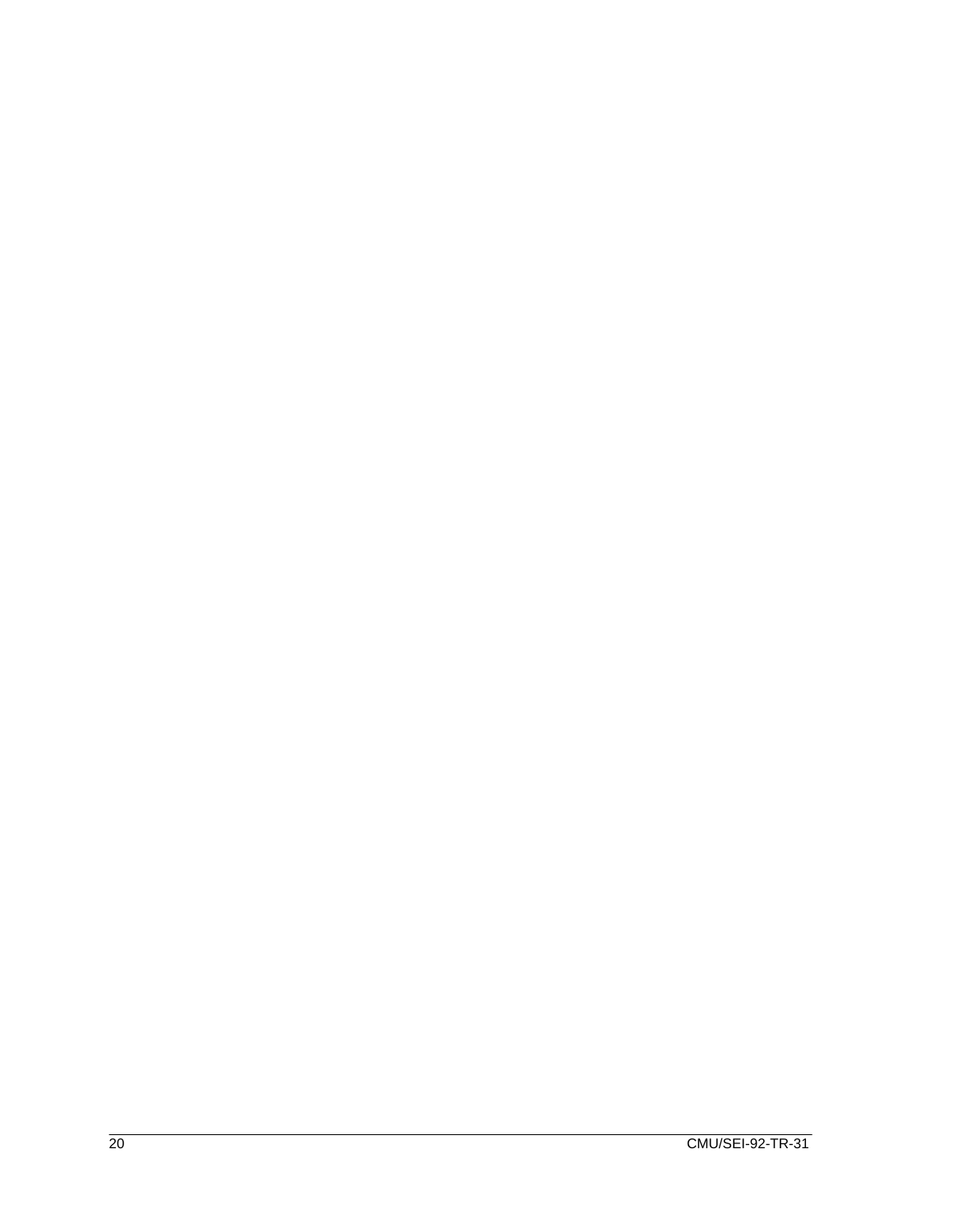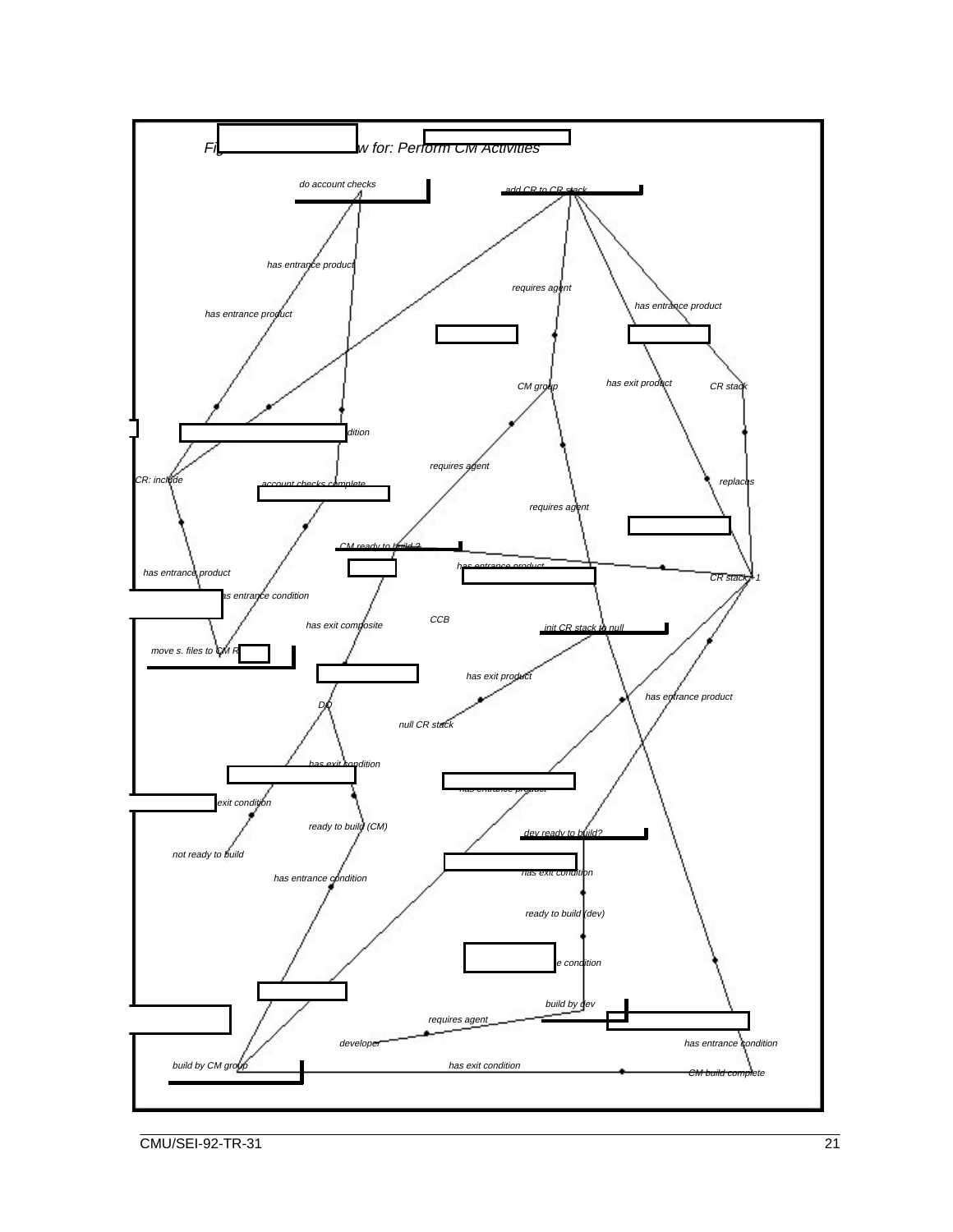files in the STAGE tree. Having resolved any problems (usually through interaction with the developers), the files in the STAGE tree are transferred over to the CM repository, which has a structure identical to that of the trees previously discussed.

The software build performed by the CM group involves modifications due to many CRs. As CRs are processed, they are added to a stack which is managed by the CM group (**add CR to stack**). The CM repository is incrementally updated each time a new CR is added to the stack (**move s. files to CM REP**; see Section 4.10). The update cycle is continued until the CM group is ready to release the next version of the software, at which time a build is performed (**build by CM group**; see Section 4.11). A build may be initiated, for example because of number of CRs currently processed, or to release an upgrade containing a particularly important modification (**ready to build?**). At any point during the accumulation of CRs, the developers may also decide to perform an informal build on the DEVEL tree (**build by dev**; see section 4.12), primarily to assure themselves that the CM group will not confront major problems when they perform their "official" build.

### **4.7 Do External Testing**

The final step in the modification process is to perform independent testing before release (see Figure 4.7). Upon completion of the build, the executable code is shipped to the test group. Because the test group have other responsibilities, a significant delay can result from waiting for completion of the test phase.

The first activity performed in the test phase is the actual testing *(test code)*. If the tests succeed, then the existing code built by the CM group is ready for external delivery. If the tests fail, then a new change request must be prepared, (develop new CR), which is then reviewed with the change control board, *(review with CCB)*. If the delays incurred in implementing the proposed changes are significant, and the impact of these changes is serious then the CR bypasses the normal lengthy review process and follows the accelerated process shown up the right hand side of Figure 4.7. The CR (CR: quick fix) is used by the developers to revise the code, (develop revisions). The CM group then build a patch, (build patch), which is added to the tape containing the original (faulty) code, *(add patch to built code)*. For less urgent fixes, the (CR: to be done) which exits this task, is injected into the normal CR cycle (see Figure 4.2).

### **4.8 Revise Change Request**

A change request may be require modification as a result of a CCB review or to reflect changes in code during the development cycle. These changes are made using the "ccbold" program, which supports a variety of functions. Figure 4.8 illustrates the activities involved in revising a CR. The following is a list of these functions:

- Retrieve a copy of an existing CR form from its s. history file.
- Add the ID of the user who is doing the modification to the CR.
- Edit the CR.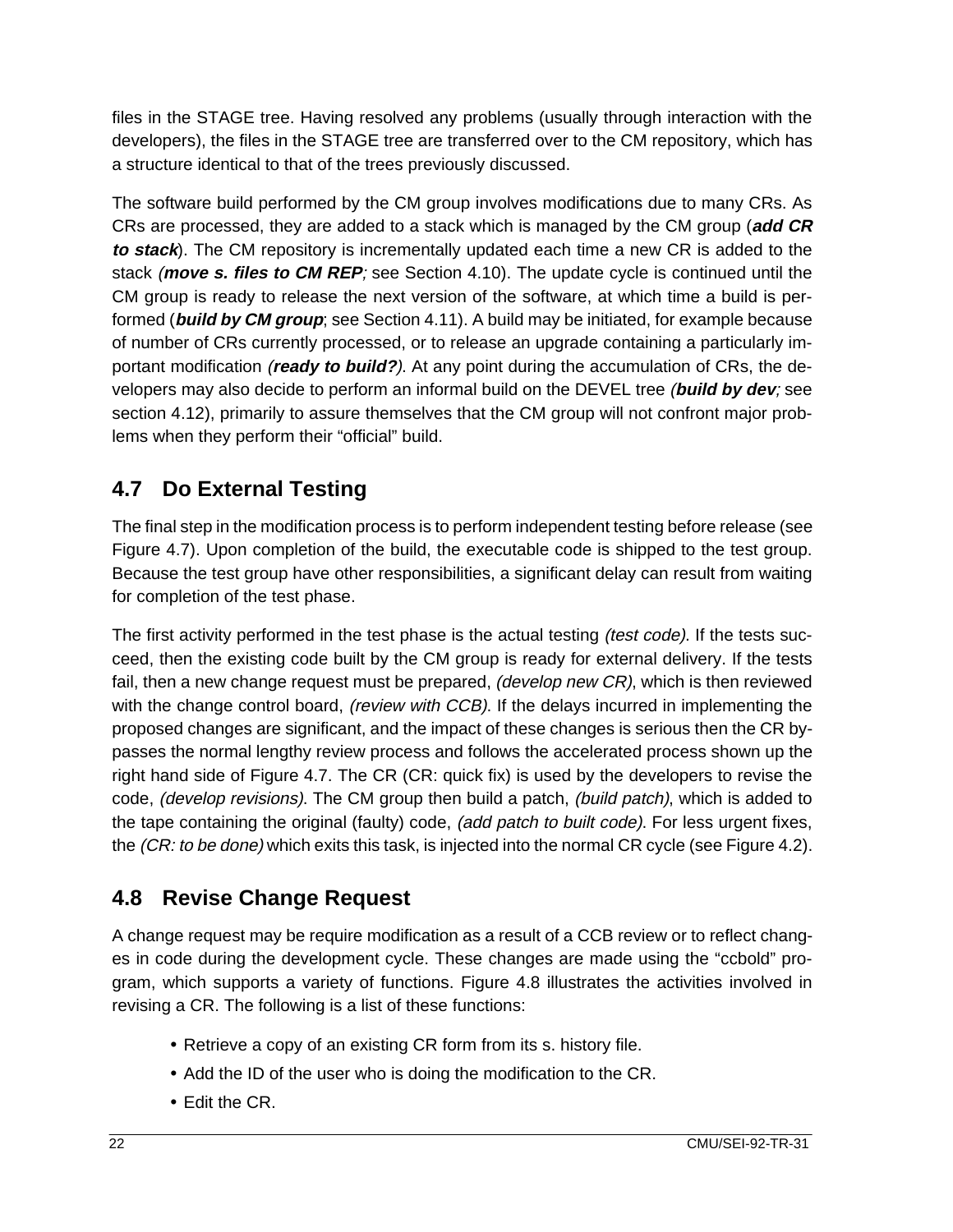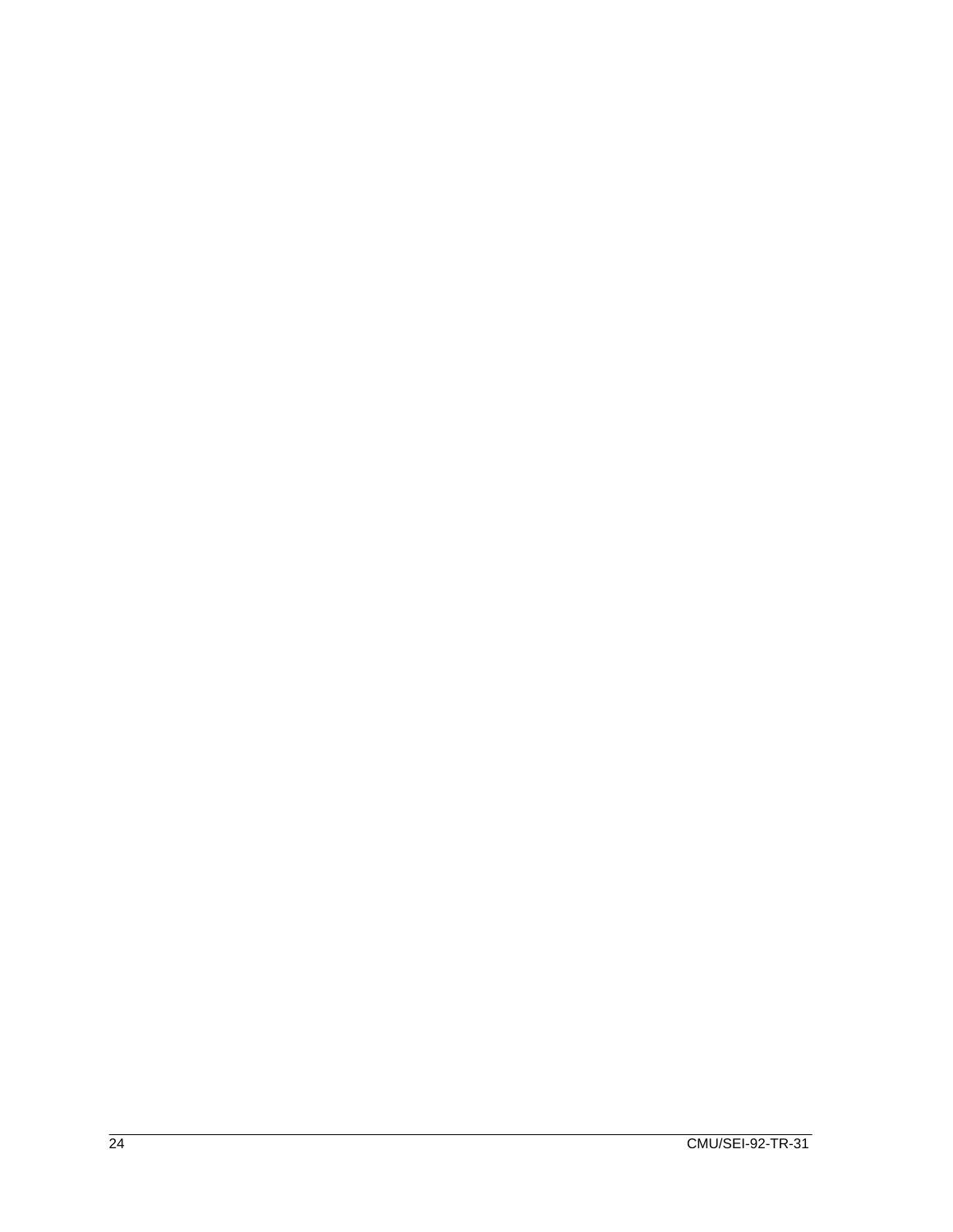- Generate a diff file which contains only the updates to the CR.
- E-mail to staff members a file containing the modified CR plus a 'diff' list.
- Store the updated CR back in the s. history file.

### **4.9 Do Account Checks**

After the development group has completed a set of modifications as defined in the CR, the appropriate files are transferred to the STAGE tree (see Section 4.5). At this point the CM group checks to make sure that the files are complete and correct. Figure 4.9 shows this process. Three common types of error may occur. The first type of error is simply that the files requested in the CR are missing (**check s. files exist**). The second and third types of error are related. These have to do with:

- cross checking that the version numbers of the files to be modified (as specified in the CR) are consistent with the latest file version numbers in the s. history files (**check version #'s**), and
- cross-checking that the MR number in the <sup>s</sup>. history file is consistent with the CR number of the change request under consideration (**check MR & CR #'s match**). (Recall from Section 4.5 that the MR# was attached to the file after it was modified.)

Inconsistencies arising from either of these two checks must then be resolved between the development and CM groups (**resolve account errors**). Correct recording of this file/CR information is important not only for ongoing development, but also to allow future tracking of prior changes in case subsequent operational problems occur.

### **4.10 Move s. Files to CM Repository**

Upon successful completion of the accounting checks, the files are moved from the STAGE tree to the CM repository (**move s. files to CM REP**; see Figure 4.10.). As soon as the files have been transferred, they are moved back to a tree called BASE. This tree has two functions. First, the BASE tree provides the developers with access to the current versions of the files under configuration management. Second, it allows developers to assure themselves that the files to be externally released are consistent with their intent (i.e., it is an additional safety check). In fact, the developers check these BASE tree files for correctness (**check base files**). As with the accounting checks, the development and CM groups must resolve any inconsistencies found (**resolve BASE inconsist)**. The CM group is then responsible for reflecting these changes in the CM repository (**revise CM REP**).

In Figure 4.10, the files initially inserted into the CM repository are called *verified*, since they have gone through the accounting checks. After the BASE tree checks have been performed, and any errors corrected, the status of the files is then upgraded to validated. (This terminology is used in this report for clarity; these are not a generally used in the project.)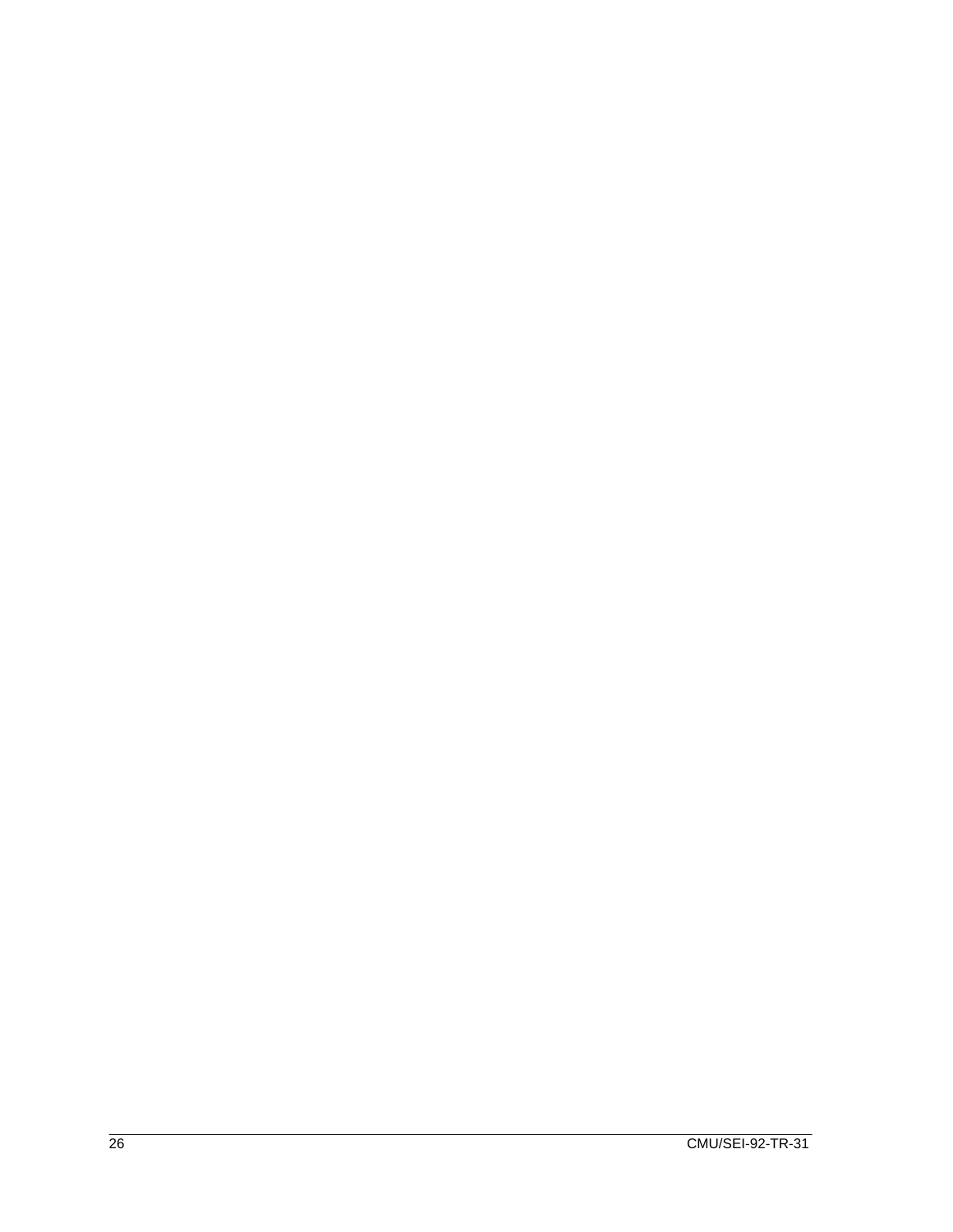

**CMU/SEI-92-TR-31** 27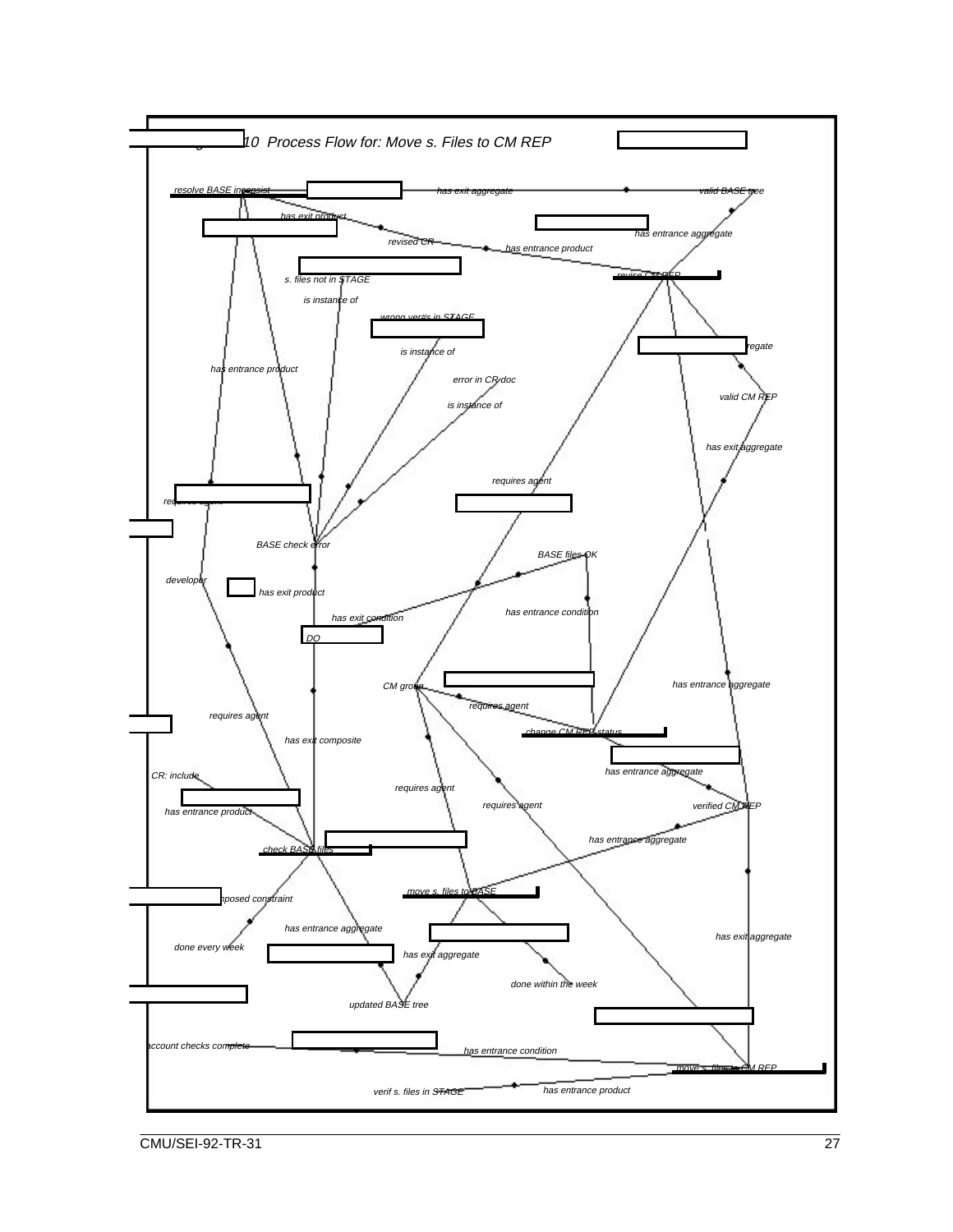### **4.11 Build by CM Group**

The build performed by the CM group involves two activities (see Figure 4.11). First there is



the build itself *(build process)*, and second there is the production of the accompanying release package (**gen release package**). During the build process, errors in compiling and so forth may arise, and these errors can result in additional "emergency" change requests being generated (**CR: emerg group**). The release package involves, in part, the extraction of information from the group of change requests which are associated with this build.

### **4.12 Build by Developers**

At any time during the accumulation of CRs and prior to a CM build, the developers may decide to perform a build (see Figure 4.12), using the files in the BASE tree (**build process**). A build may be performed for a number of reasons such as to check a particularly complex set of changes or simply because time permits. Errors may result in this build process, in which case a change request will be generated (**CR: emerg group**). This change request allows the CM group to revise the CM repository files as necessary (**revise files in CM REP**).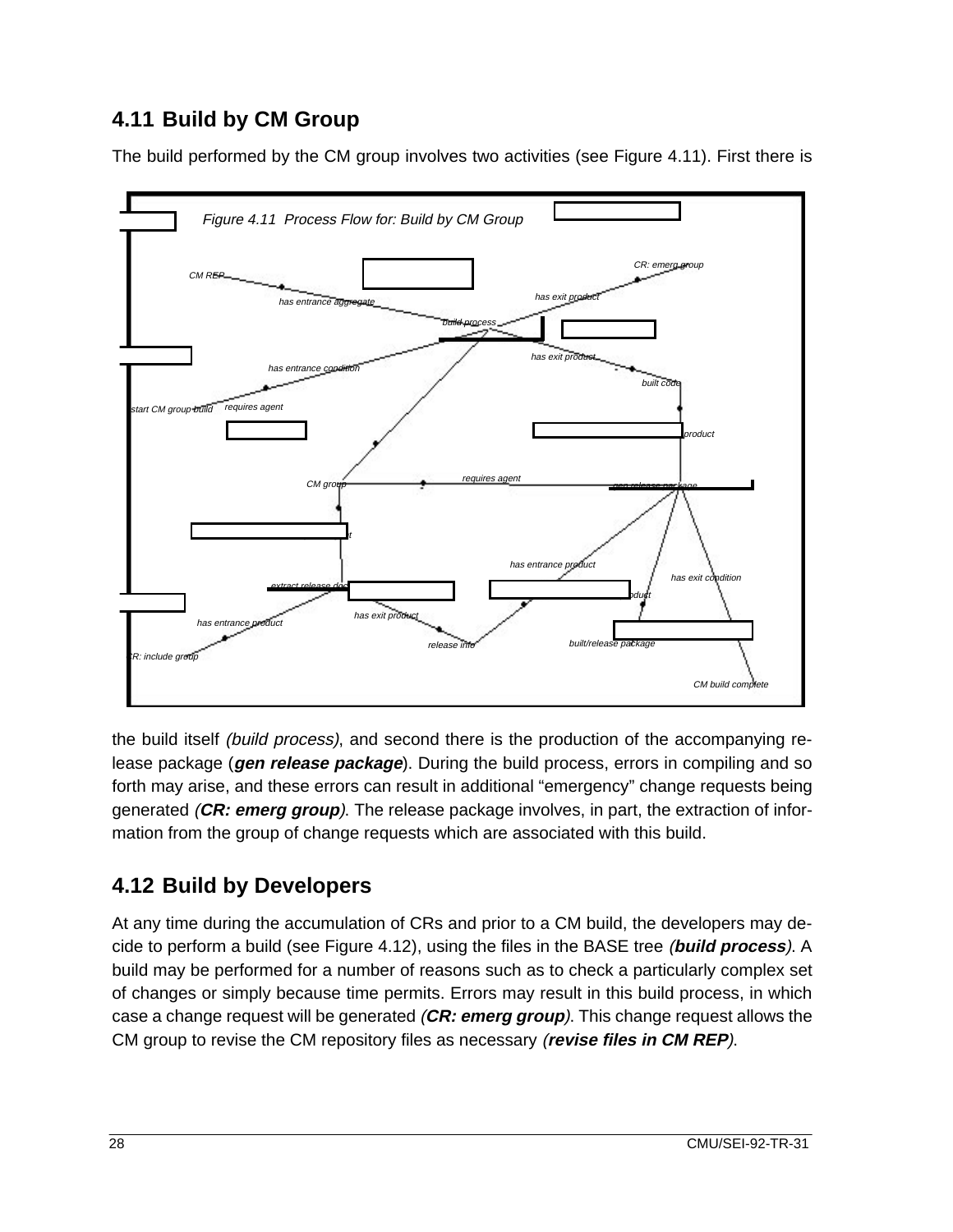

#### **4.13 The Build Process**

Surrounding the mechanics of the build are variety of activities related to change request support. This support is illustrated in Figure 4.13.

The build (**perform build**) can have two outcomes: a successful build (**built code**), in which case this sub-process is complete, or an unsuccessful build from which errors result. These errors must first be resolved (**resolve build errors**) and from this resolution, it is determined whether these errors must be processed by generating another change request (**dev/revise CR: emerg fix**) or whether the cause was minor (such as a missing file (**file not found**)). In the latter case, the file is inserted (**fix file error**), and a new build is performed. If the error does require a new CR, then this CR is reviewed with the change control board. The board may accept or reject the proposed change, and if rejected, then the revise/review cycle is repeated. If accepted, then the CR is added to the group of changes which exist as part of resolving prior build errors (**add to CR: emerg group**).

Once all errors are fixed (those requiring new CRs or otherwise) a successful build can take place. The existence of built code fires a pseudo-activity (**complete CR cycle**) allowing the complete group of CRs to become an exit product along with the code itself.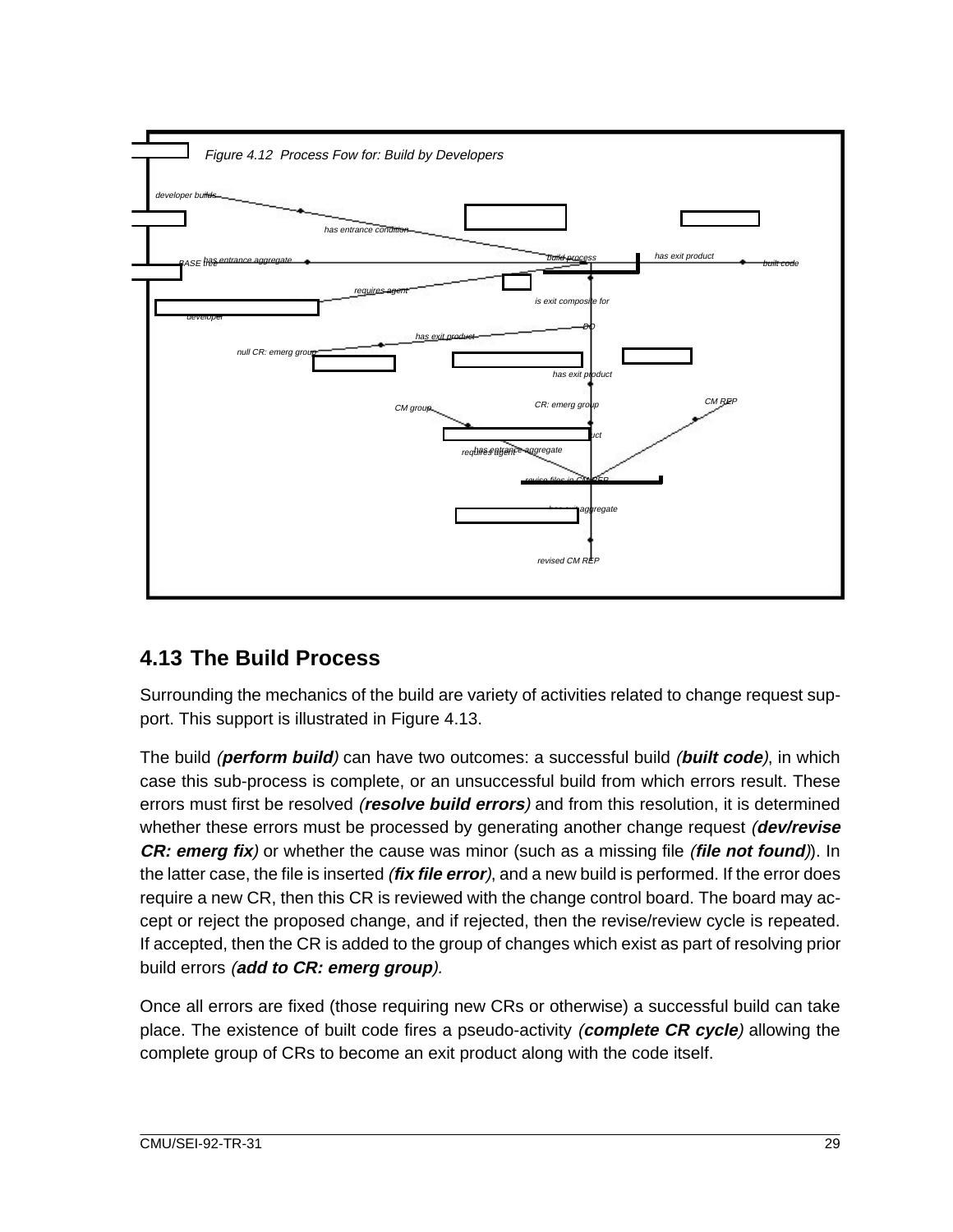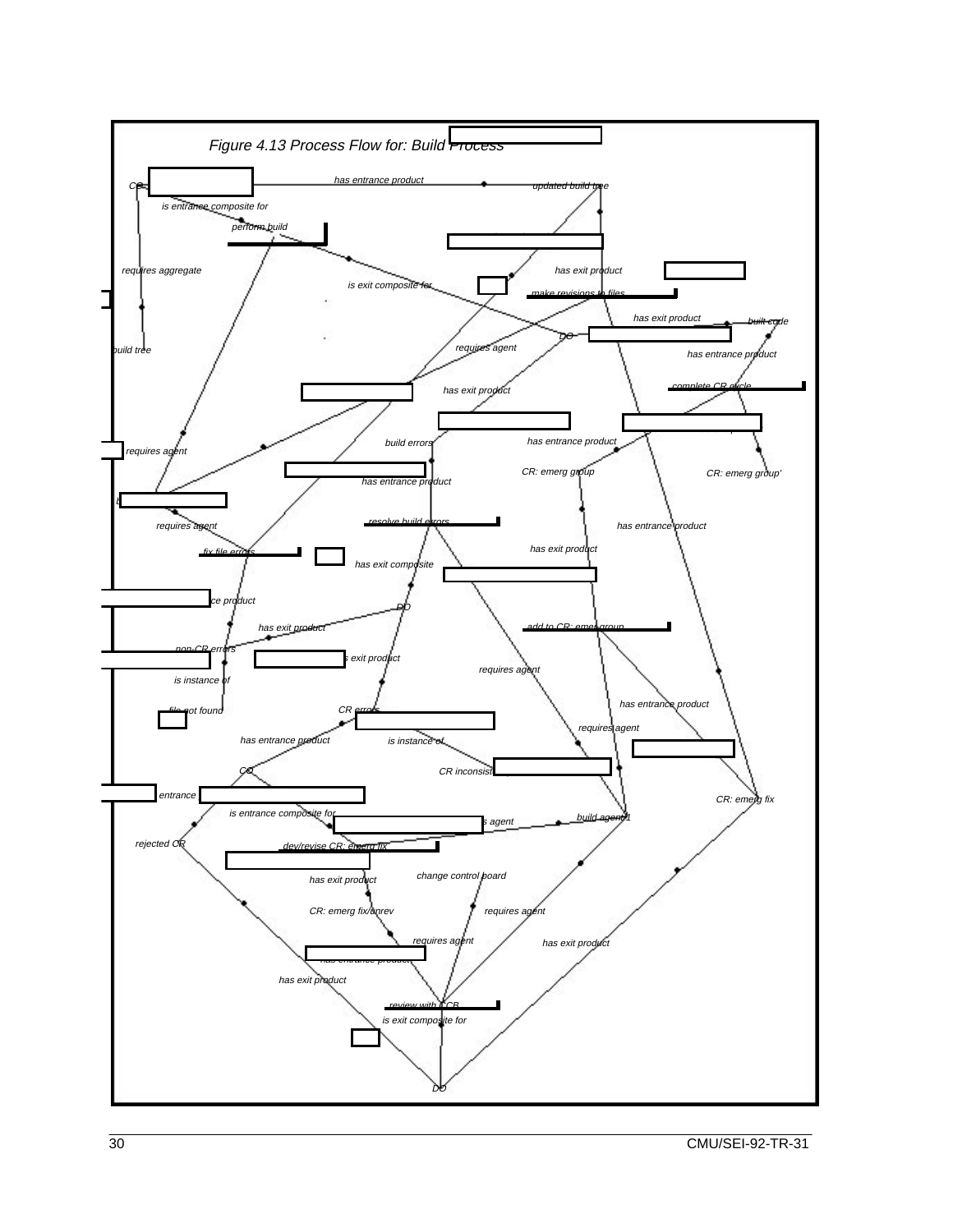#### **4.14 Perform Build**

The actual build may be performed on one of many platforms (see figure 4.14). After selecting the target platform for the build (**select target machine Y**), either the CM repository tree or the BASE tree is copied over to that platform (**copy tree X to machine Y**). In order that the source files can be compiled on this platform, the compile scripts must be configured (through ifdef's) to the local platform characteristics. This is done through the use of a file called compile.env. The initiator of the build modifies this ASCII file, which contains a list of all platforms, by typing an arrow ("->") next to the name of the current platform (**set pointer to machine Y**). At this point, the build agent extracts the root make-file from the top node of the tree (**get makeFile from root**), and initiates the actual build (**execute makeFile)**. Execution results in one of two possible products: built code or build errors. Once the build has been executed, and the executable code has been installed, the tree is removed from the platform (**delete copy of tree X**).

#### **4.15 Execute Make File**

The compilation and build process takes place automatically after the build agent has started up the make-file associated to the top node of the tree. The make-file serves two purposes: 1) to compile source code (through a call to a local compile-file) at this level in the tree and 2) to initiate make files in lower level subdirectories. The complete build process is recursive and quite complicated. Before describing the actual build process, an explanation of the tree structure is useful.

All the tree structures in the project are of identical type, which has been called "Unix tree" in this report (see Figure 4.17). Each node (or subdirectory) in the tree has an SCCS node which includes three file types: a file called *s.makefile* which contains the current makefile and its past history, an *s.compilefile* file which contains the current compile file and its past history, and source files and their past history (e.g., s.f2writeblk.c). In order to compile the source code across the tree, the makefile in the root SCCS directory is extracted from its s. file. Execution of this makefile in turn initiates makefiles in the SCCS subdirectories one level down from the current level. The process continues recursively down the tree and terminates on leaf nodes. If appropriate, the makefile also initiates execution of the local compile file in order to generate and install executable code from the source code for that node.

Figures 4.15 and 4.16 describe the build process in detail. The processes in these two figures are tightly coupled through mutually recursive calls between **execute makeFile** and **cycle thru sub-dirs**. For instance, consider an arbitrary node in the tree. The makefile in the SCCS branch of this tree initiates the calls to the sub-directories directly below this directory. Cycling through the sub-directories requires a counter to be set up and initiated to the first sub-directory (i**nit subdir# to 1**). After cycling through the sub-directories (**cycle thru sub-dirs**), one of two outcomes is possible. Either all the code in the sub-tree has compiled, or an error has been generated in some part of the sub-tree. If an error has occurred then this error is simply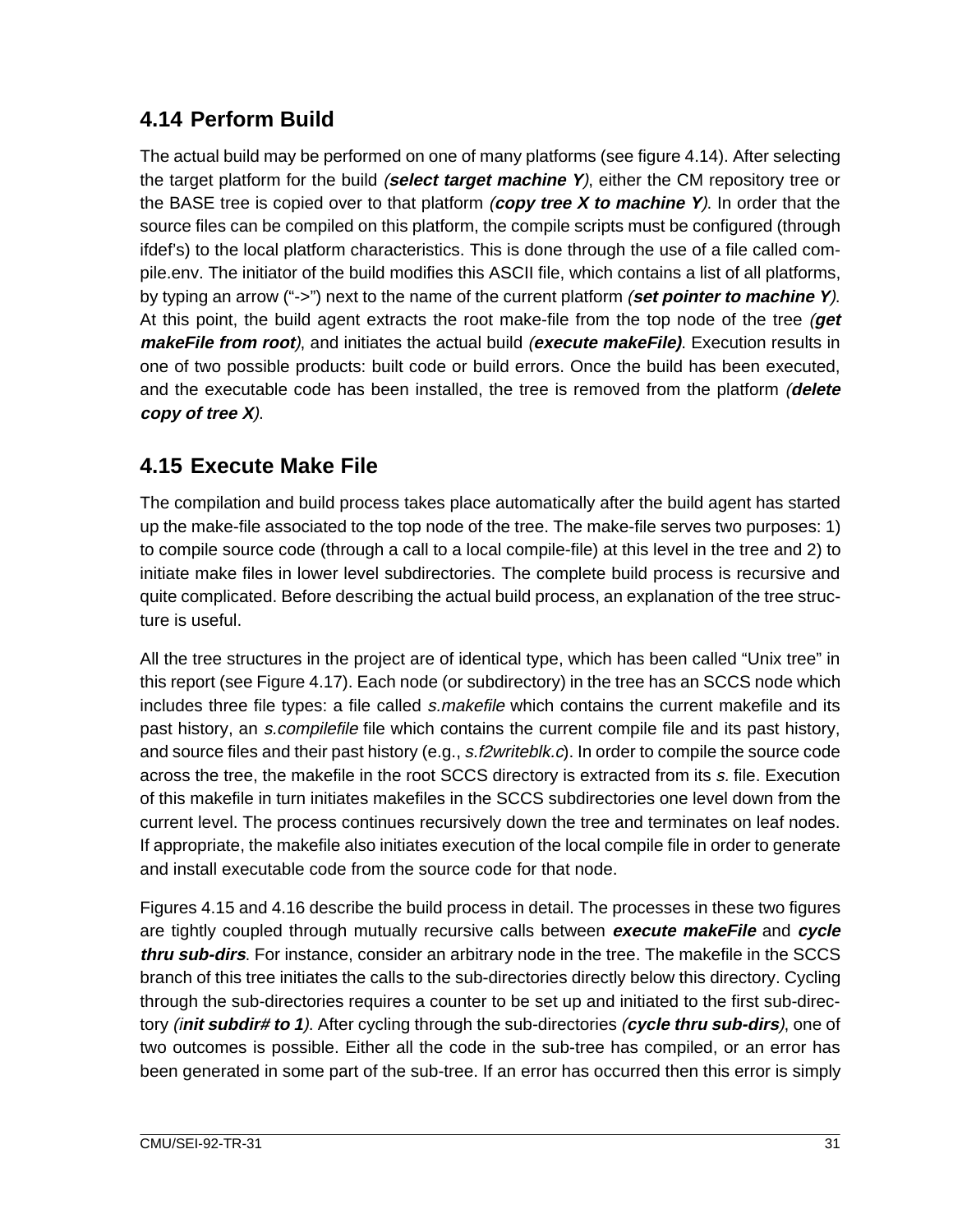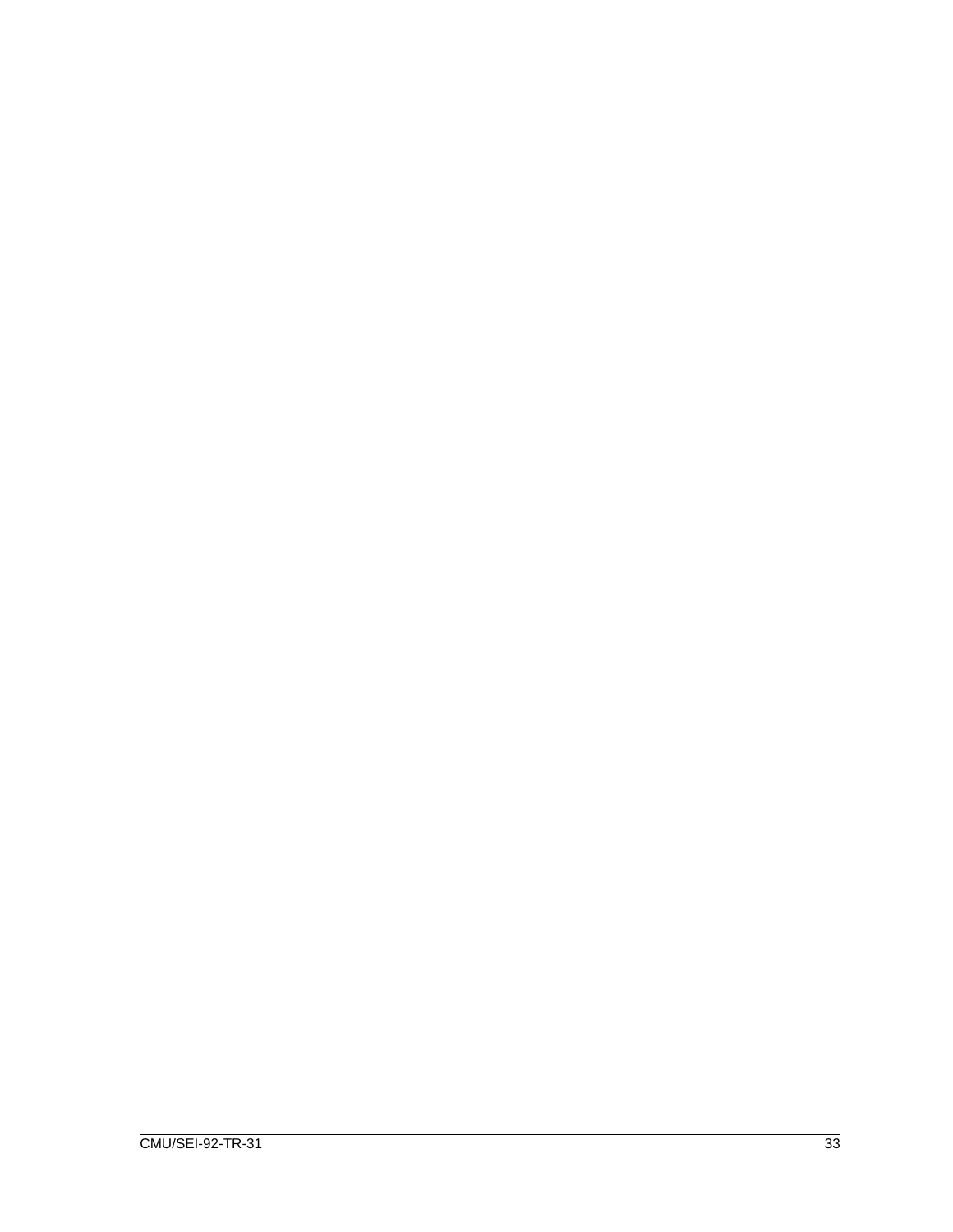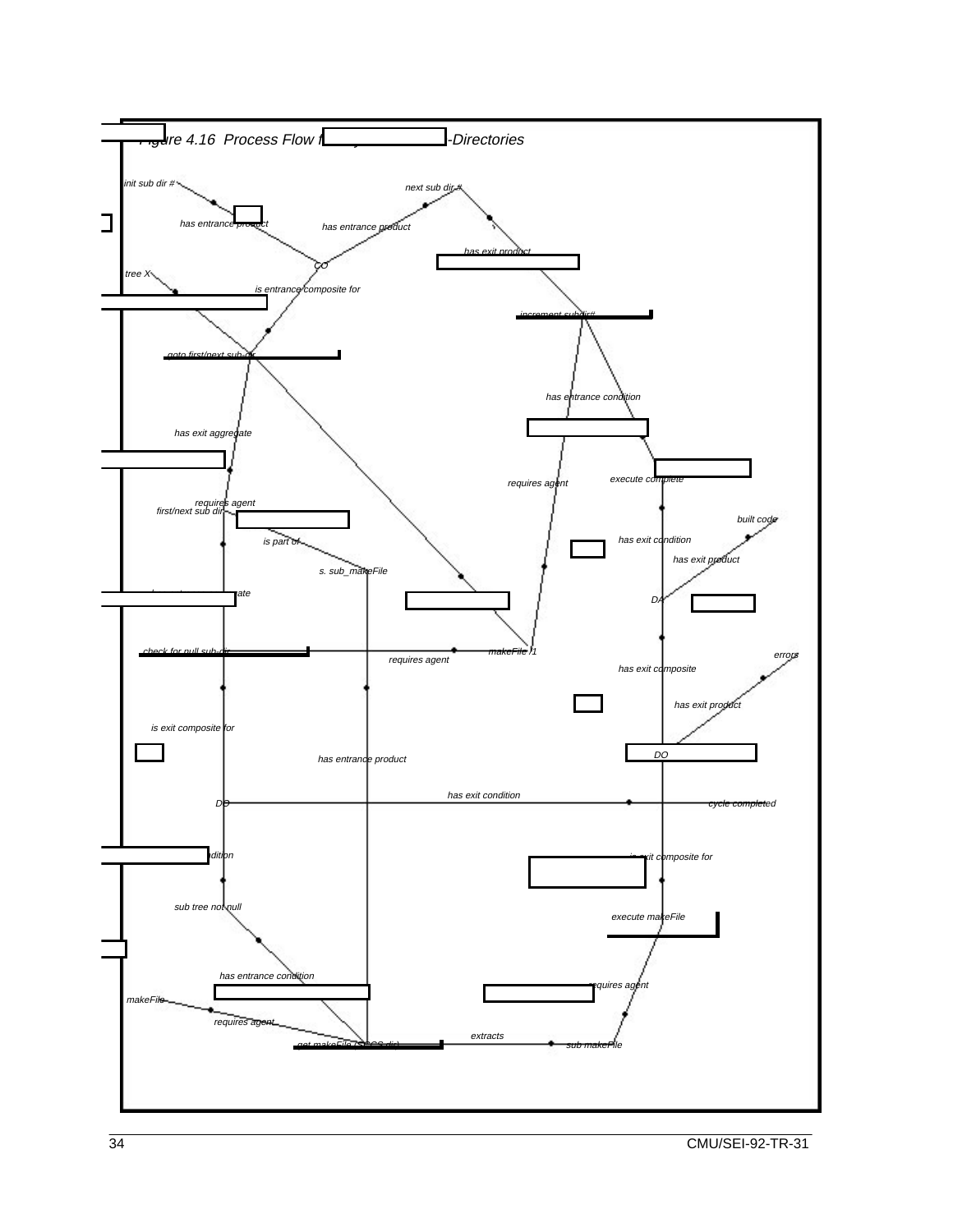passed on to the next higher level in the tree (**pass on sub-dir or local**) bypassing the compilation which would otherwise have been performed at this node.

If no sub-tree errors have been detected, then the compile file is extracted (**get compile script**), and the compile sequence is initiated (**run compile script**). The compile sequence involves extracting the source code (**extract source**), compiling the source (**compile source**), linking compiled objects (**link objects**), and installing the resulting executables (**install exe's**). Any of these activities can result in errors, and if an error does occur, the sequence terminates with the error recorded (**record error**). This action initiates a backtracking up the tree, terminating the build process. If the build succeeds, the executable code becomes part of the accumulating code resulting from the succession of compiles at the nodes currently traversed (**combine builds**).

#### **4.16 Cycle Through Sub-Directories**

Each non-leaf-node makefile initiates the makefiles in all the sub-directories immediately below the current directory. Figure 4.16 shows this cycle of incrementing through the lower level sub-directories (or nodes). Each subdirectory is chosen in turn (**goto first/next subdir**). The cycle ends when no more sub-directories exist at this level (**check for null sub-dir**). At each lower level node, the make-file (**sub makeFile**) is extracted from its associated s. file (**get makeFile (SCCS dir)**), and this is then executed (**execute makeFile**). The output from this execution is either errors or built code. If an error is generated, then execution of subsequent make-files is bypassed, and the error is propagated backup the tree. If the build is successful, the variable subdir# is incremented (**increment subdir#**), and the next cycle initiated.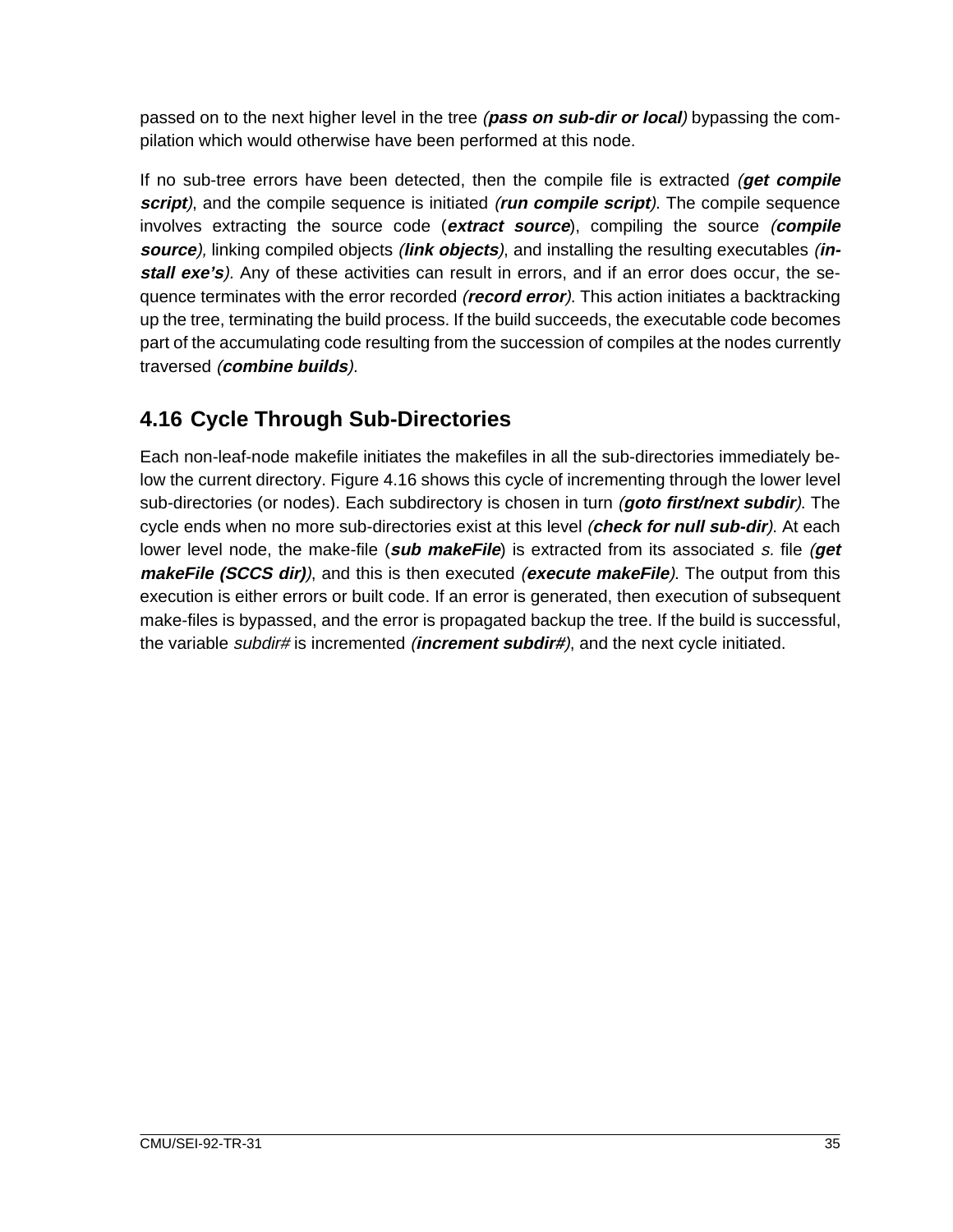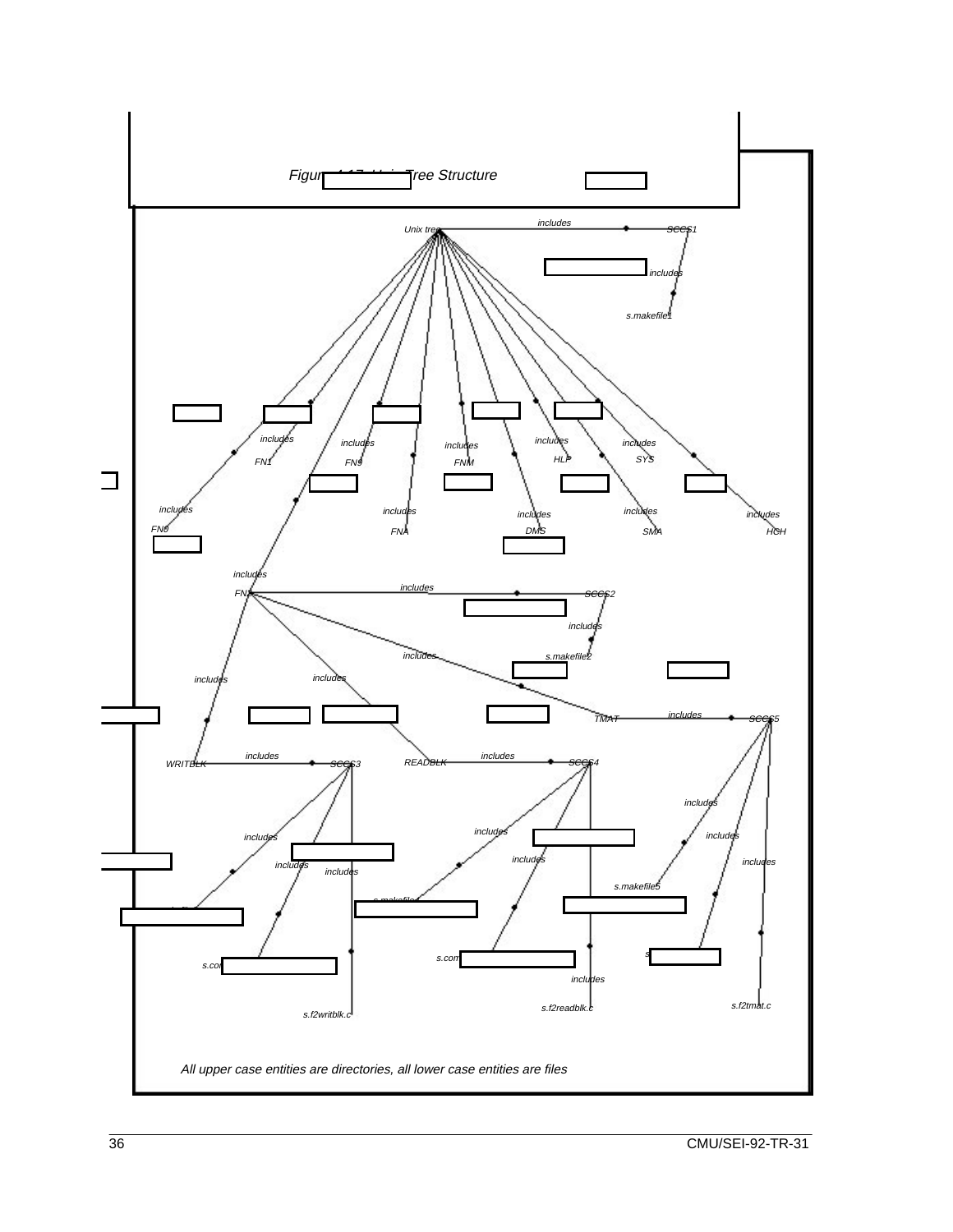## **5 Lessons Learned and Future Directions**

Although much has been done to improve the project by applying configuration management (CM) principles, several key areas remain a problem. The large number of items<sup>3</sup> (2000), hardware platforms<sup>4</sup> (15) and versions of Unix operating system<sup>5</sup> (10) supported by the project continues to cause CM and testing problems. Also, several of the hardware platforms (Sun, 386 Clones) may have one of several different versions of the Unix operating system installed. The lack of automation of key CM functions continues to cause errors and delays during the system build and testing cycles. The CM system continues to evolve and solutions to these problems are being tested for future releases.

#### **5.1 The Build Process**

Building and testing new releases for multiple platforms is very time consuming. The entire tree structure must be installed, built, and tested on each platform. The only way to assure that all platforms are running identical versions is to make changes in a central repository and then move the entire tree structure to each platform. When problems occur in building or testing, the fixes must be installed on all platforms and each rebuilt and tested.

The solution to this problem is currently under test. A set of shell scripts has been developed which will create a new system on any target platform from sources located on one central system. The shell scripts create the tree structure of directories and the makefiles necessary to build and install the entire system on any of the target systems. The new makefiles obtain their input from the central system, and the output of the compile, build and install process are executed on the target system. The advantage of this technique is that changes can be made on a central system, and then all platforms can be built in parallel. Copies of the source tree do not have to be moved to each platform. The entire process is driven by four script files on the source machine (three common and one unique for each platform). Porting to new platforms has been simplified since the sources, the build and the install parameters are now centrally located on a single machine.

## **5.2 Testing**

Once the new release is built, a major problem is the delay caused by testing. The organization chosen by management to test the project software was a Unix application software development office with its own development responsibilities. They are responsible for several prod-

 $3.$  Source files, include files, makefiles and compile scripts (This number does not included customer developed code).

<sup>4.</sup> DEC PDP-11/70; AT&T 3b5, 3b15, 3b20,3b2/600;SUN 3, 4; Data General Aviion; IBM AT, Intel 386/486 Clones; Apollo Workstation, DEC Workstation, AMDAHL, CRAY.

<sup>5.</sup> Unix Version 6; SVR2; SVR3; SCO XENIX; SCO Unix 3.2;Aviion SVR5.4;Sun OS 3.5x, 4.0.3, 4.1;IBM XENIX.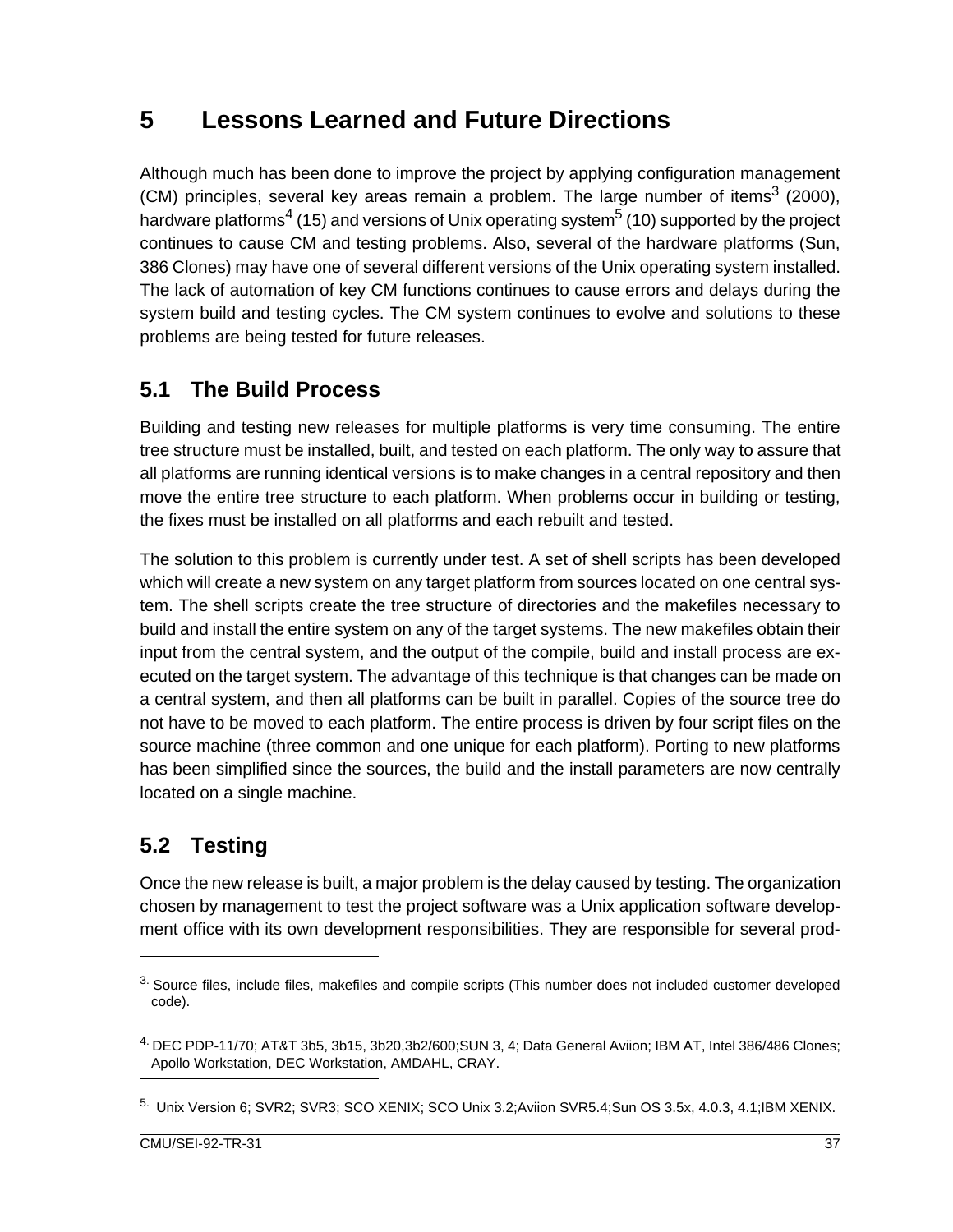ucts which duplicate project functionality and are, in a sense, in competition with the project. Within this organization, testing products developed in the project has low-priority. Testing is deferred until the release is ready for distribution and may represent many months of development and hundreds of individual changes.

Development continues during testing, and in some cases critical changes are ready to install before testing of the previous release has been completed. In some mission-critical cases, the software under development must be installed on the customer's system before the official release. This creates a situation where a customer can actually loose a fix or new capability by installing the latest release.

The testing delay increases the number of changes that must be tested for each formal release. A recent release included several hundred separate change requests. The solution to this problem is to divide the software into small separate products which can be tested and released individually. When significant changes have been made to one of the products, it will be tested and released. This process has started, but it is progressing slowly because of the tight coupling between some of the project programs.

#### **5.3 Automation**

Much of the CM auditing and baseline updating is done manually. New programs and procedures are being written to address this problem. Several fields in the CCB change request form have been changed (Appendix E) to support automatic scanning of the form. Software is being developed to scan the CR forms in order to automate the auditing and installation procedures performed by the CM team.

#### **5.4 Buy versus Build**

The CM system had to be as portable as the application programs that it supported. Since new features and bug fixes are applied to multiple hardware platforms, the CM system had to automatically support product build on all platforms. Since a commercial solution could not be found which met these basic requirements, the development team constructed their own CM system from the basic Unix tools available (**SCCS**, **sh**, **make**, **cc**, **ld**, **mail**, **grep** etc.).

The repository features of a system like Softool's CCC [Softool 91] could be used to store the software items, but little would be gained by doing so. The predefined CM process model imposed by a system like CCC Turnkey would not integrate well with the existing project development process. Adjustments to the CCC Turnkey model to match the current process would be expensive to implement, and it was not obvious what would be gained by doing so. (See also Section 7.2 for a discussion of this topic.)

Because of the tight coupling and dependencies between the various project programs, the project developers felt that easy access to all software was necessary and that sharing a common work space (DEVEL tree) was a benefit rather than a weakness. Commercial systems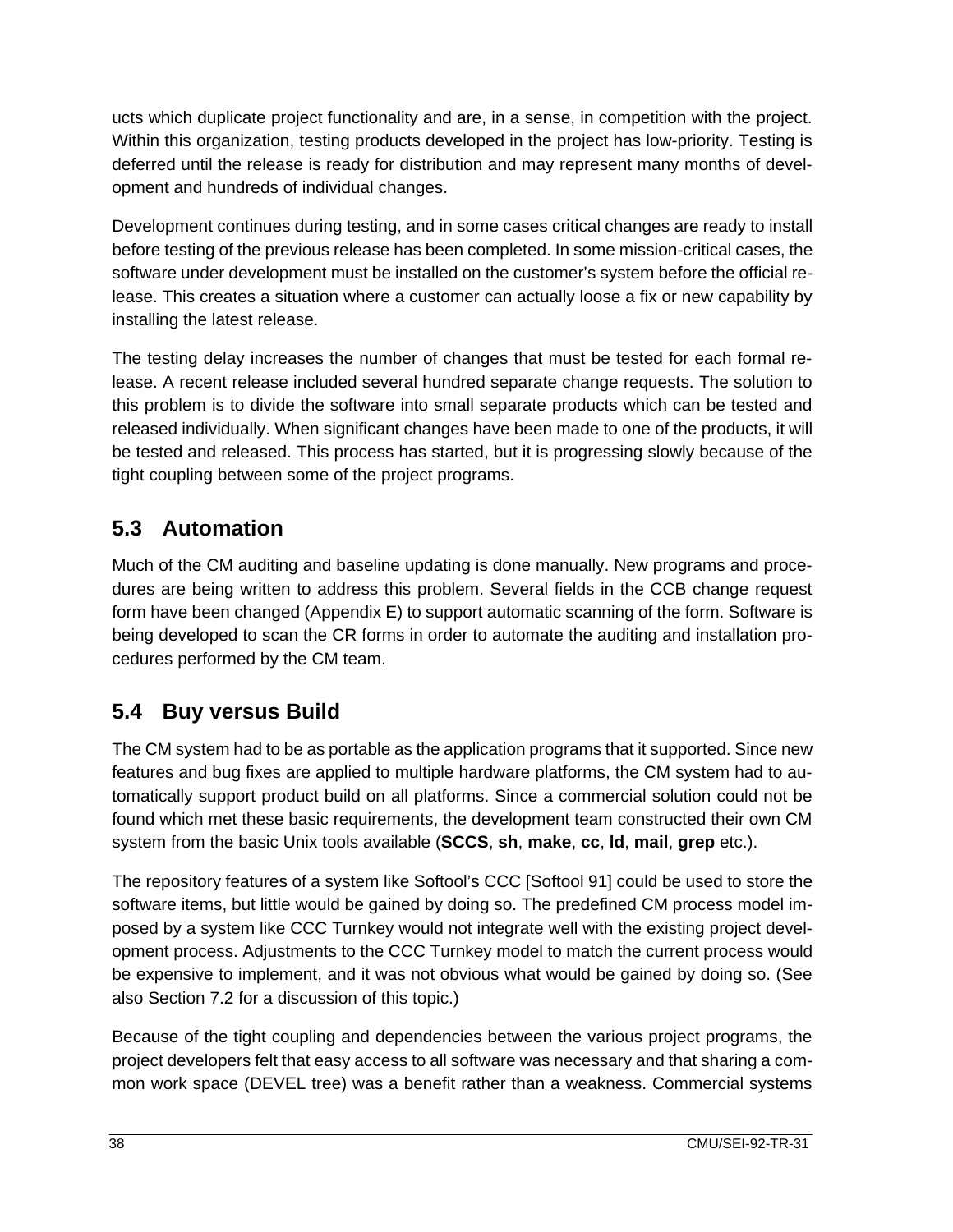generally limit access to portions of the code and assume that each developer will work in a separate work space.

The decision to build rather than buy resulted in the following advantages to the project:

- The CM system is easily tailored to changes in the software development process, and development can continue its during any upgrades.
- The project owns the CM system and does not have to depend on the commercial market for support. Revisions and improvements to the development process are easily incorporated.
- The CM system is hardware-platform independent and can be easily ported to new platforms.
- Special training on the CM system is not required since the CM system uses standard Unix tools.
- Maintenance costs are lower. Expensive vendor upgrades are not required and the project does not need a CM "system administrator" to manage, maintain, and modify the system.
- Being vendor-independent, it is immune to companies whose future existence cannot be guaranteed.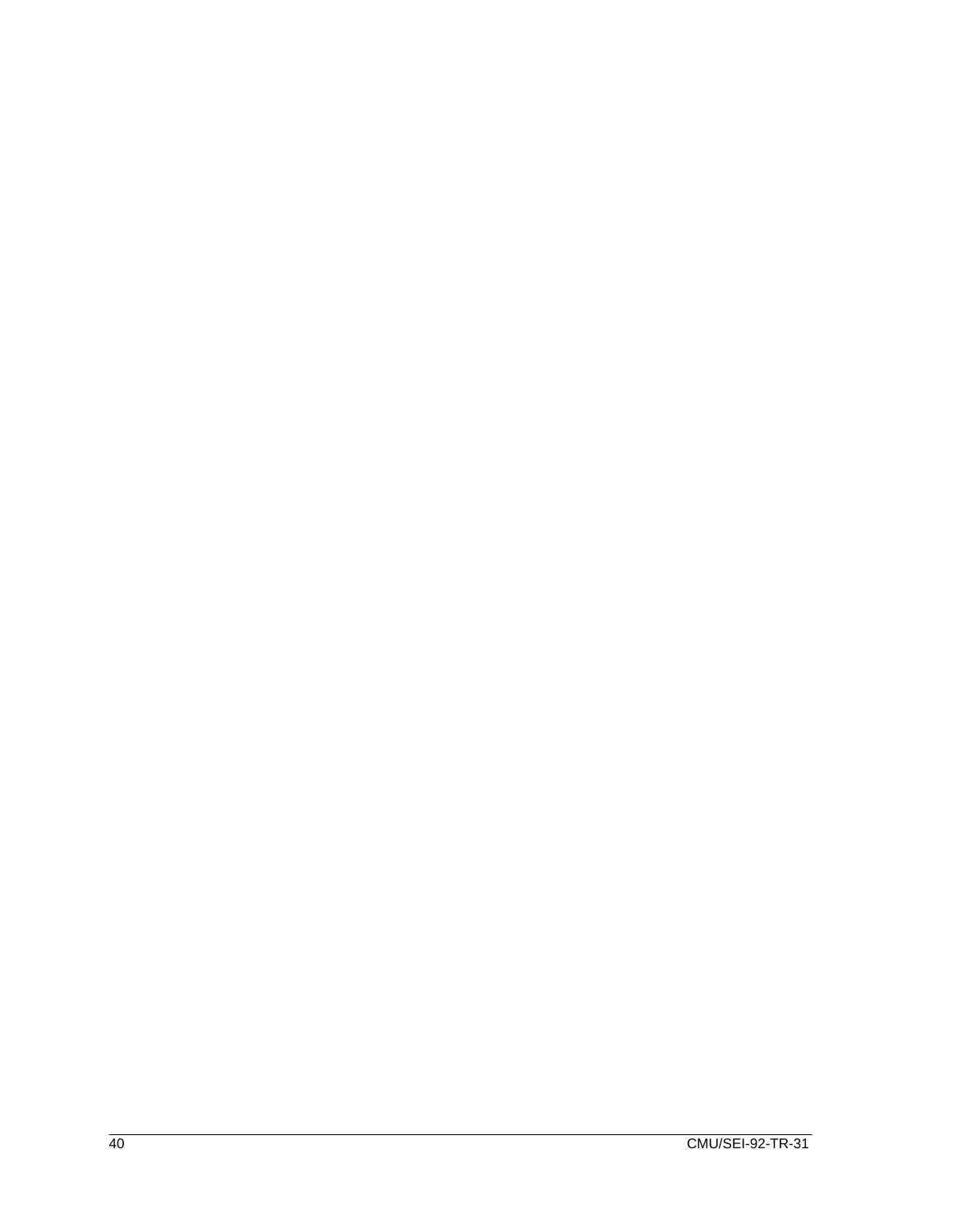## **6 The Project Software Process and the Capability Maturity Model**

This section looks at the project software process from the point of view of the configuration management practices described in the Capability Maturity Model (CMM). Other key practice areas, such as Software Quality Assurance, are not evaluated. The sub-sections below list the CMM practices as provided in [Paulk 91], and then give comments (each comments being in italics and being preceded by a bullet). These comments discuss the project maintenance process in relation to the practices. Some of the practices in the CMM are expanded to provide greater detail; some of this detail has been omitted below if it did not contribute useful insights. For a detailed discussion of the CMM and its underlying rationale, [Paulk 91] and [Weber 91] should be consulted.

There are two motivations behind this comparison. First, the exercise of comparing a process model with the practices of the CMM is useful in answering the question: Do such process models help in identifying process weakness and areas for process improvement? Second, this report defines the project maintenance process in sufficient detail that it could be adopted by others. For an organization wishing to build a maintenance process similar to the project's, it is useful to identify where enhancements might make the process more effective.

## **6.1 Goals**

Goal 1: Controlled and stable baselines are established for planning, managing, and building the system.

• Yes. Baselining of software components is clearly the objective of the project's process through use of change requests, a change control board and the software support environment.

Goal 2: The integrity of the system's configuration is controlled over time.

• Yes. The system (i.e., products) is controlled through the use of the change requests and the close coupling of these CRs to the files in the CM repository.

Goal 3: The status and content of the software baselines are known.

• Yes. The baseline content is well controlled through effective use of the Unix file system and the content and history of changes are known and can be tracked through the change requests.

## **6.2 Commitment to Perform**

Commitment 1: The organization follows a written policy for implementing software configuration management (SCM).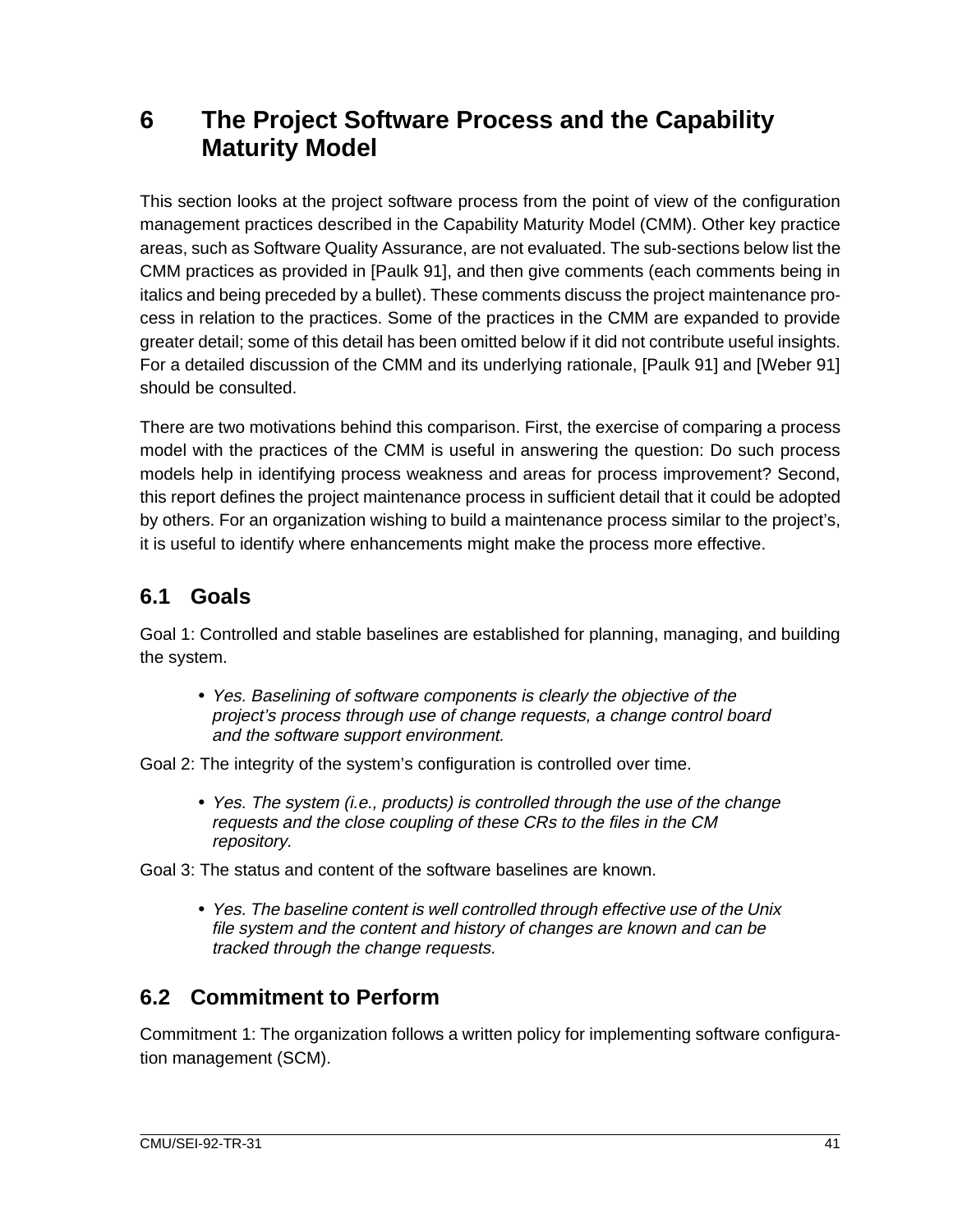• No. While a written policy for defining configuration management does not exist for the project, practices 1 through 5 below are well understood, strictly observed, and to a great extent controlled through automated procedures.

This policy requires that:

- 1. Responsibility for SCM for each project is explicitly assigned.
	- Yes. This responsibility is shared between the developers, change control board and the CM group.

2. SCM is implemented on products throughout the project's life cycle.

• Yes. All software products being developed or maintained are controlled throughout their life cycle.

3. SCM is implemented for externally-deliverable products and for appropriate products used inside the organization.

• Yes. All deliverable products and associated internal products (i.e., the change requests) are maintained under CM control.

4. All projects have a repository for storing the key software engineering elements (i.e., configuration items) and the associated SCM records.

• Yes. A repository for all deliverables is maintained under the control of the CM group.

5. The software baselines and SCM activities are audited on a regular basis.

• No. Formal auditing is not conducted. Informal checks of new baseline items may be made the developer group.

#### **6.3 Ability to perform**

Ability 1: A board having the authority for managing the software baselines (i.e., a software configuration control board - SCCB) is established.

• Yes. The project change control board is central to authorizing and controlling all modifications to software baselines

The SCCB:

1. Authorizes the establishment of software baselines and their configuration items.

• Yes.

2. Represents the interests of the project manager and all groups who may be affected by changes to the software baselines.

• Yes. The project manager is on the SCCB. All interested parties are invited to attend the SCCB review meetings in order that their opinions are accounted for.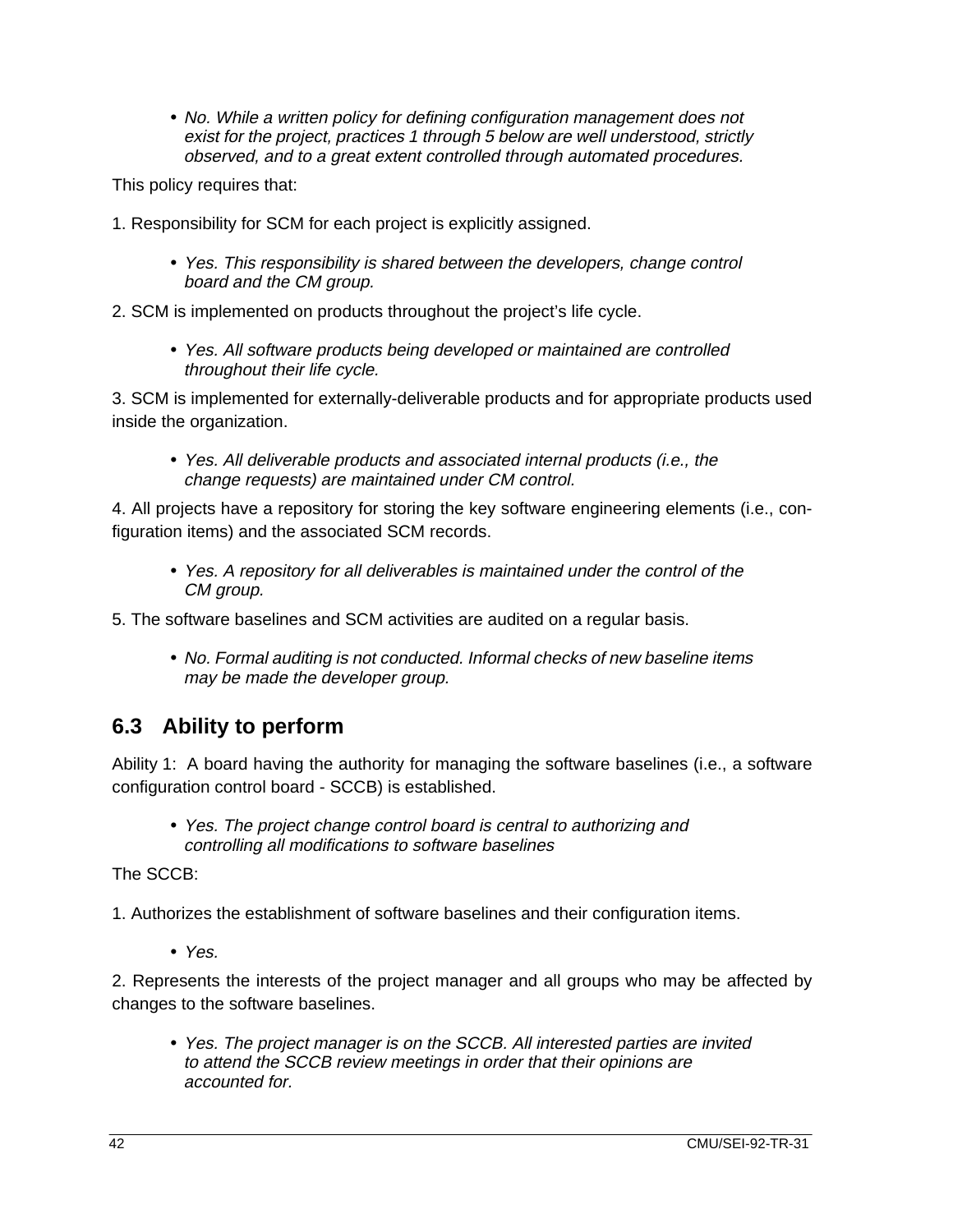3. Reviews and authorizes changes to the software baselines.

- Yes.
- 4. Authorizes the changes to software baselines.
	- Yes. Authorization results from the SCCB review meetings and as reflected in the change requests.

Ability 2: A group that is responsible for coordinating and implementing SCM for the project (i.e., the SCM group) exists or is established.

- Yes. The project has its own CM group for controlling software baselines. The SCM group:
- 1. Creates the project's software baseline library.
	- Yes.
- 2. Develops, documents, and distributes the SCM plans, standards, and procedures.
	- No. Formally documented SCM plans are not developed.
- 3. Manages access to the software baseline library.
	- Yes. Only the CM group have access to the repository.
- 4. Updates the software baselines.
	- Yes. And it verifies their completeness and correctness.
- 5. Creates software baseline products.
	- Yes. It performs the builds which result in the baseline products.
- 6. Records SCM actions.
	- Yes. It records actions through the change requests.
- 7. Produces and distributes SCM reports.
	- Yes. It does so for release notes and summaries.

Ability 3: Adequate resources and budget for performing the SCM activities are provided.

- Yes. Adequate resources and budget are provided.
- 1. A manager is assigned specific responsibilities for SCM.
	- Yes.

2. Appropriate tools to support the SCM activities are made available to the SCM staff and to the software engineering staff.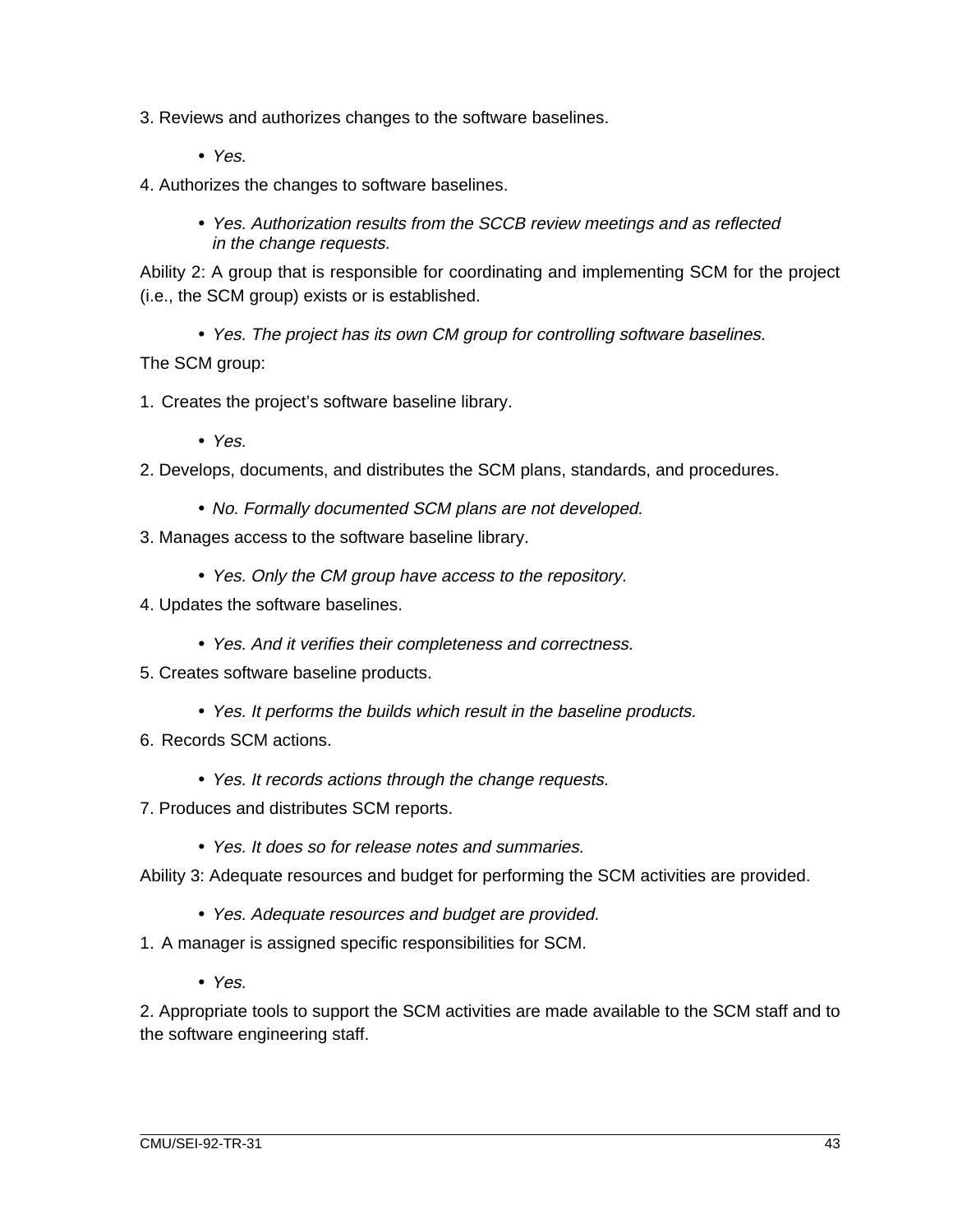• Yes. These include automated support for change control evolution and support for software build, multiple databases for software development and baselining, along with appropriate tools for manipulation of software artifacts. Appropriate hardware to support the software environment is also provided.

Ability 4: Members of the SCM group are trained in the objectives, procedures, and methods for performing their SCM activities.

• No. Formal training is not given. Training is on the job.

Ability 5: Members of the software engineering staff are trained to perform their SCM activities.

• No. Formal training is not given. Training is on the job.

#### **6.4 Activities performed**

Activity 1: Different levels of SCM are implemented, as appropriate, during the project's life cycle.

• Yes. Different levels of SCM are implemented (e.g., between the developer and SCM groups). However, the project's life cycle is primarily in the maintenance phase, and the scope of SCM needs is more limited than in other projects.

1. The level of SCM is different for different products.

• Not applicable. The product type is quite uniform.

2. The level of SCM changes during the project's life cycle to provide a balance of control and flexibility that is most beneficial to the project.

• Yes. Different levels of SCM are implemented (e.g. between the developer and SCM groups). However, the project's life cycle is primarily in the maintenance phase, and the scope of SCM needs are more limited that in other projects.

3. The software engineering group informally manages its individual products during development.

- Yes. The development group has control over its products prior to their being baselined by the SCM group.
- 4. The software engineering group uses informal SCM for products not under formal SCM.
	- Yes. The development team use informal version and configuration control to manage products under modification.

5. The project uses formal SCM for control and stability of baselined items when they are needed to coordinate and interact between project groups and with the customer.

• Yes. Baseline control is strictly adhered to when product is released to external customers. Interaction between project groups is not applicable.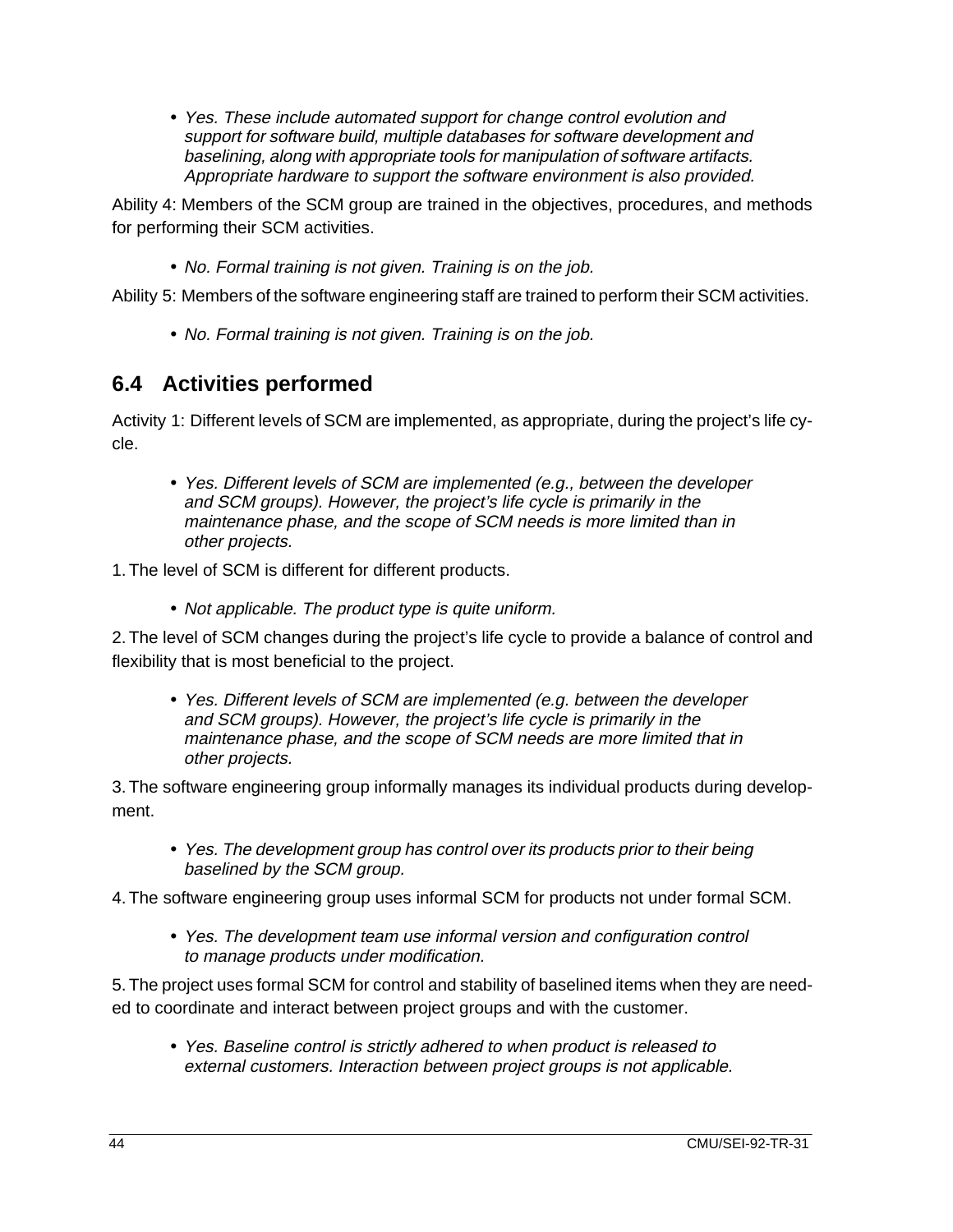6. The project's software baseline library and its contents are controlled and available after the project ends.

• Yes.

Activity 2: A documented SCM plan exists.

• No. A documented SCM plan does not exist.

Activity 3: A documented and approved SCM plan is used as the basis for performing the SCM activities.

• No. A documented SCM plan does not exist.

Activity 4: A configuration management library system is established as a repository for the software baselines.

• Yes. It is.

This library system:

1. Supports multiple control levels of SCM.

• Yes. It does in the sense that, while the SCM group have tight control over the repository, access to baseline information can be retrieved by the development group through accessing the BASE tree (which reflects the contents of the CM repository).

2. Provides for the storage and retrieval of configuration items and their configuration components.

• Yes.

3. Provides for the sharing (i.e., read-only) and transfer of configuration items and their configuration components between the software engineering groups' control and the SCM group's control and between control levels within the library.

• Yes. Sharing of baseline information results from the CM group's maintaining of the BASE tree in the same configuration as the CM repository. The BASE tree is accessible to the developers.

4. Helps to enforce product standards (e.g., naming and format) of configuration items and their configuration components.

• Yes. Several databases are used in the project environment. These all have a standard structure. In addition the files within these databases have names which conform to a defined naming convention.

5. Provides for the storage and recovery of archival versions of configuration items and their configuration components.

• Yes.

6. Helps to ensure correct creation of software baseline products.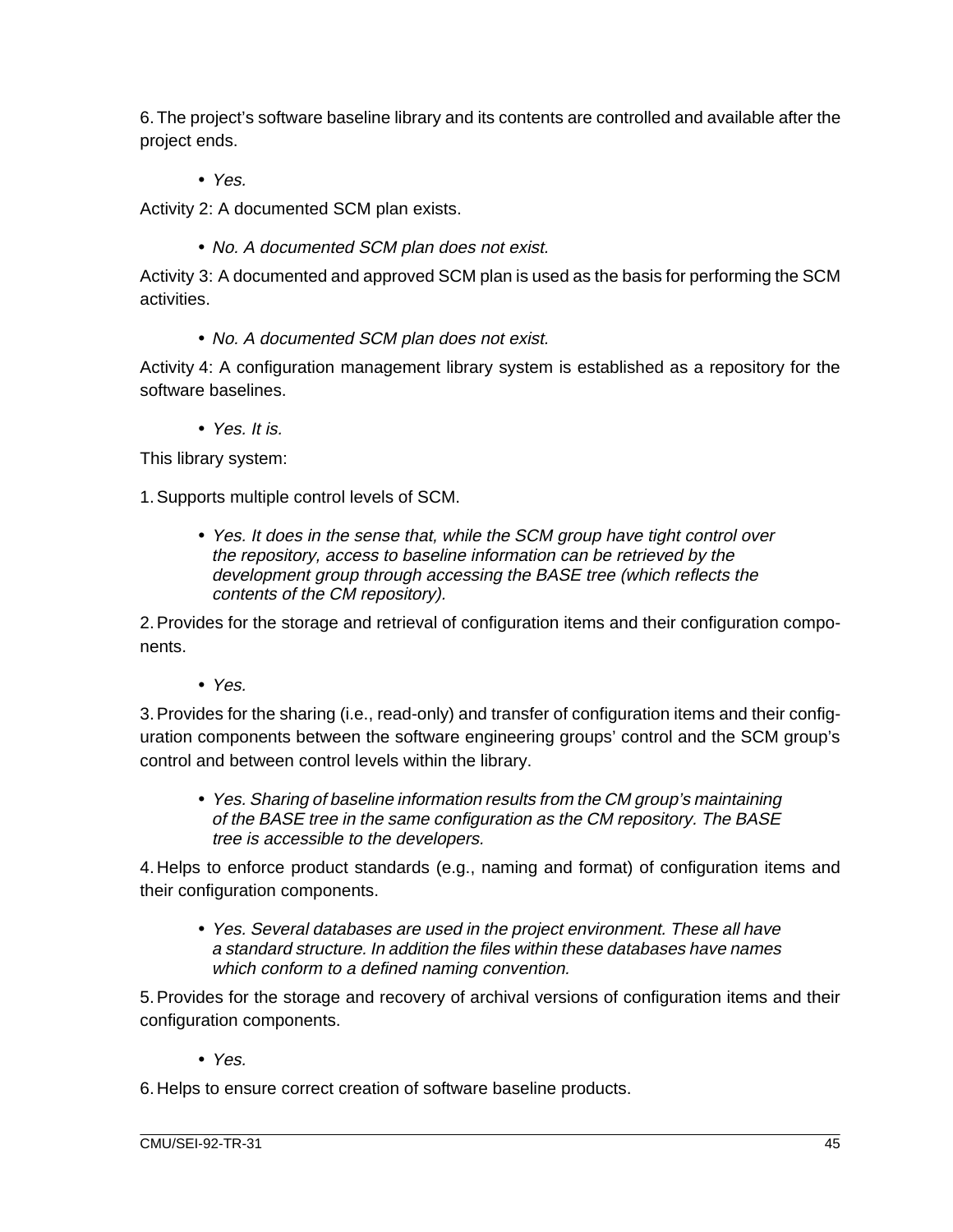- Yes. There are multiple cross-checks within the project 's process which ensure the correctness of baseline products, for example, c ross-checking of change control numbers, cross-checking of file version numbers, and verification by the development group that the baseline product is consistent with their expectations.
- 7. Provides for the storage, update, and retrieval of SCM records.
	- Yes. Control and storage of the change requests allows tracking of any previous changes that were made.

8. Produces SCM reports.

• Yes. These include release notes, installation notes, summaries.

9. Provides for the maintenance of the library structure and contents

• Yes. The system performs regular backups and provides for restoration and recovery from errors and crashes.

Activity 5: The software engineering products and process specifications (i.e., configuration items) to be placed under configuration management are identified.

- Partial yes the answers to items 1 through 7 below provide explanation.
- 1. The configuration items are selected based on documented criteria.
	- No. There are no documented criteria for selection configuration items. Items under configuration control include the software items under modification and change requests.
- 2. The characteristics of each configuration item are specified.
	- $\cdot$  No.
- 3. The software baselines to which each configuration item belongs are specified.
	- Yes. Indirectly through the prior change requests, and CR status summaries.

4. The point in the software life cycle that each configuration item is placed under configuration management is defined.

• Yes. This happens after the CCB authorization takes place.

5. The person responsible for each configuration item (i.e., the owner, from a configuration management point of view) is defined.

• Yes. The CM group are responsible for all configuration items.

Activity 6: A documented procedure is followed for initiating, recording, reviewing, approving, and tracking change requests and trouble reports for all configuration items.

• No. However, well understood procedures are followed, and much of this process is enforced through automation of, for example, the change request procedure.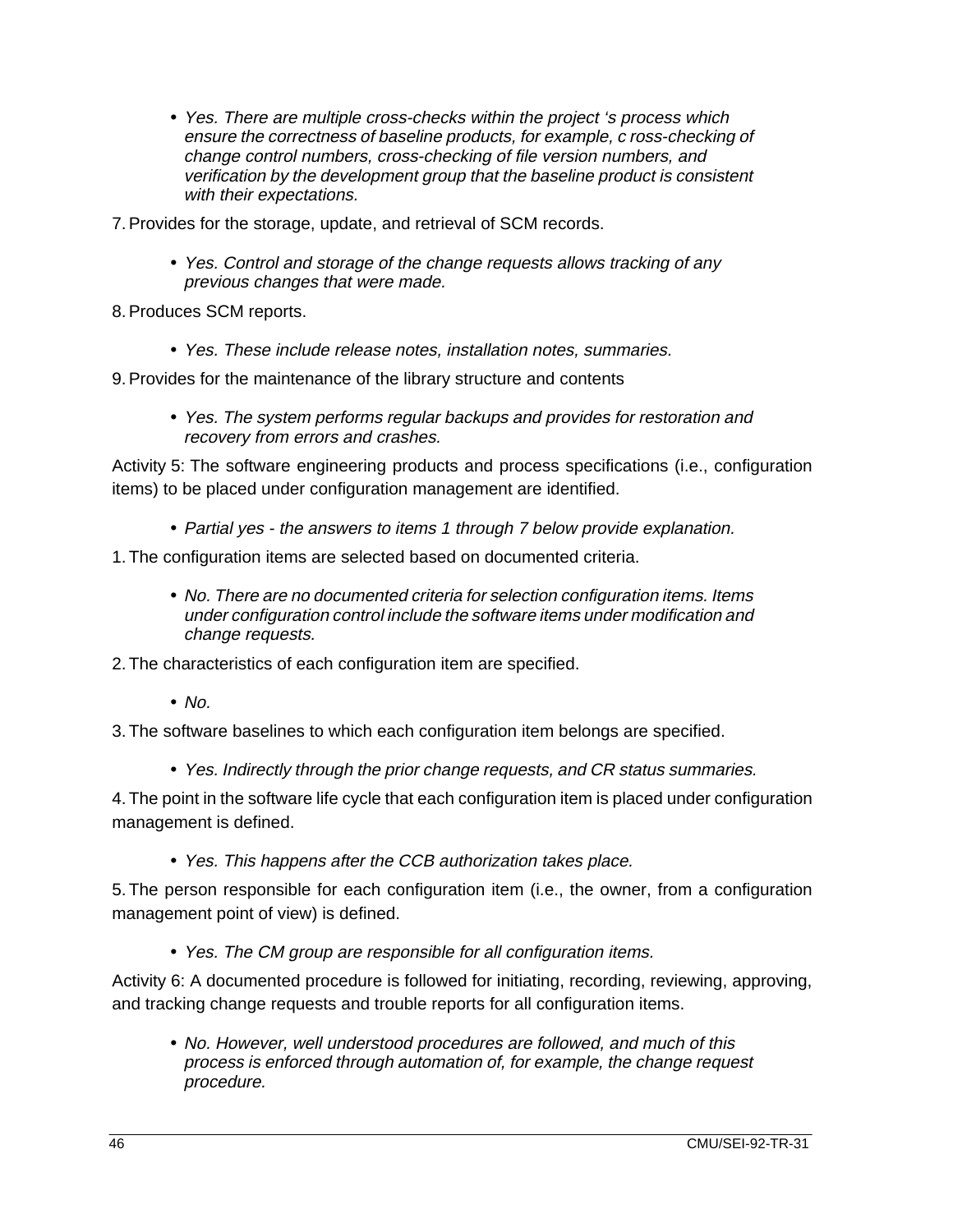Activity 7: A documented procedure is followed to control changes to configuration items.

• No. A documented procedure does not exist. However a well-understood procedure exists.

This procedure requires that:

1. Established controls are followed to ensure that configuration items are checked out and checked in for change in a manner that maintains the correctness and integrity of the software baseline library.

• No. No documented procedure exists, but strict check-out and check-in procedures are followed.

2. Reviews and/or regression tests are performed to ensure that changes have not caused unintended effects on the product.

• No. No documented procedure exists, but testing by an independent group is performed to assure adequacy of the software. (The independent testing procedure could be stronger in that the tests performed originate with the development group.)

3. Revised configuration items are audited to ensure that they are prepared according to the SCM standards and procedures.

• No. No written SCM standards or procedures exist, and therefore no audits are performed as prescribed in such documents. However, checking is conducted in several other ways including: reviews of the change requests by the change control board, and reviews of baseline products by the development group (using the BASE tree).

4. Only configuration items that are accepted by the SCCB are entered into the software baseline library.

• Yes.

Check-in procedures include steps to verify that the revisions are authorized, to create a change log, to maintain a copy of the changes, to update the software baseline library, and to archive the replaced software baseline.

• Yes. All these procedures are followed.

Activity 8: A documented procedure is followed to create and control the release of software baseline products.

• No. No documented procedure is followed. However, a well-understood procedure is followed.

This procedure requires that:

- 1. The SCCB authorizes the creation of software baseline products.
	- No. No documented procedure exists, but the change control board does authorize the creation of software baseline products.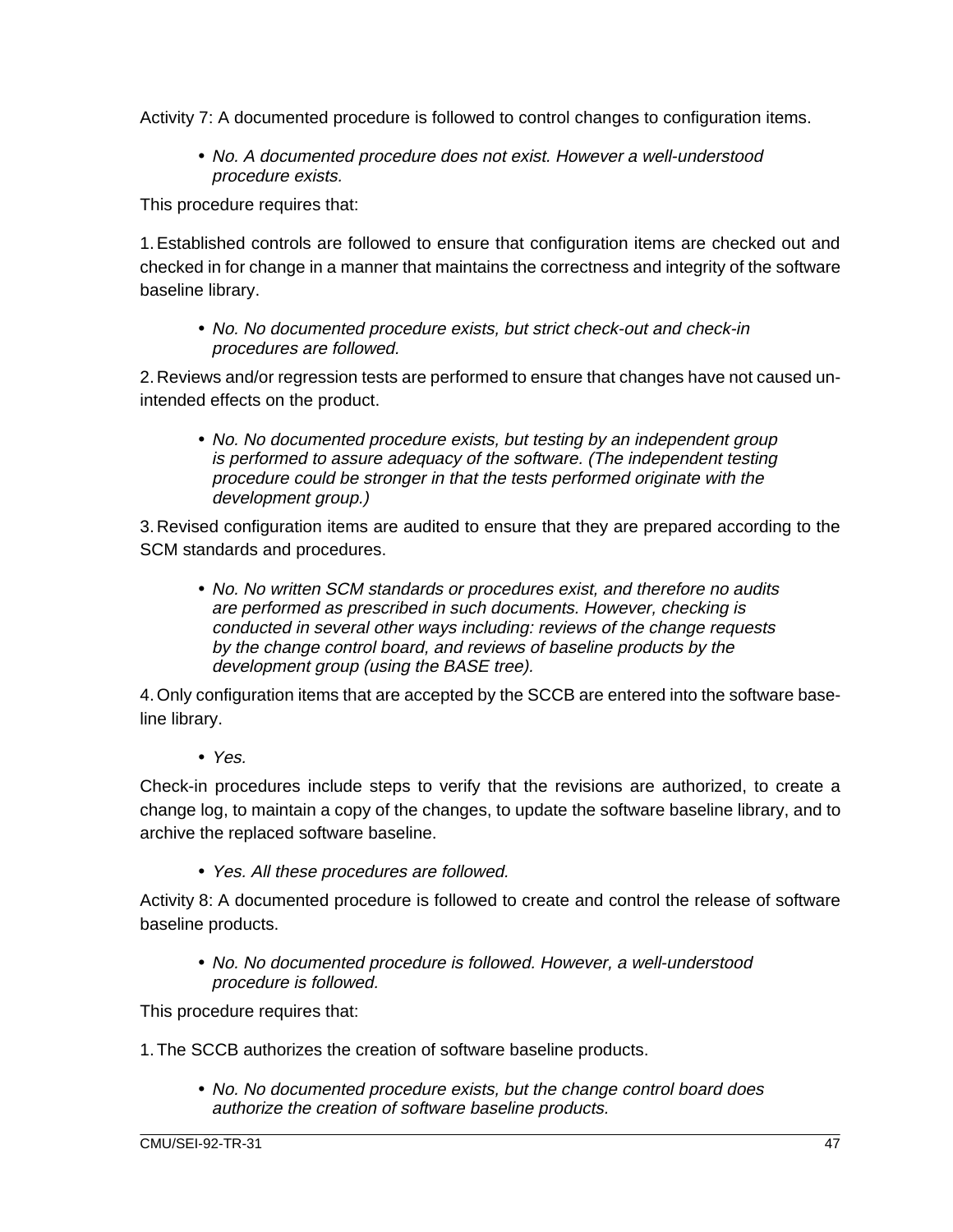2. Software baseline products, for both internal and external use, are built only from configuration items in the software baseline library.

• No. No documented procedure exists, but software baseline products, for both internal and external use, are built only from configuration items in the CM repository.

Activity 9: A documented procedure is followed to record the status of configuration items and change requests.

• No. No documented procedure exists, but the status of configuration items and change requests is strictly controlled through, for example, the change control board.

This procedure requires that:

1. The configuration management actions are recorded in sufficient detail so that the software baselines' content and status are known and previous versions can be recovered.

• Yes. This information is recorded in the change request.

2. The current status and history (i.e., changes and other actions) of the software baselines are maintained.

• Yes - s. files containing the current versions and previous histories of files are maintained and any file version can be accessed through the SCCS configuration management system.

Activity 10: Standard reports documenting the SCM activities and the contents of the software baseline are created and distributed to affected groups and individuals.

• Yes.

These reports include:

1.SCCB meeting minutes

- Yes. CCB meeting minutes are generated and distributed.
- 2. Change request summary and status.
	- Yes. They are included in the change request.
- 3. Trouble report summary and status (including fixes).
	- Yes. They are included in the change request.
- 4. Summary of changes made to the software baselines.
	- Yes. They are included in the software release notes.
- 5. Revision history of configuration items.
	- Yes. They appear in the SCC s.files.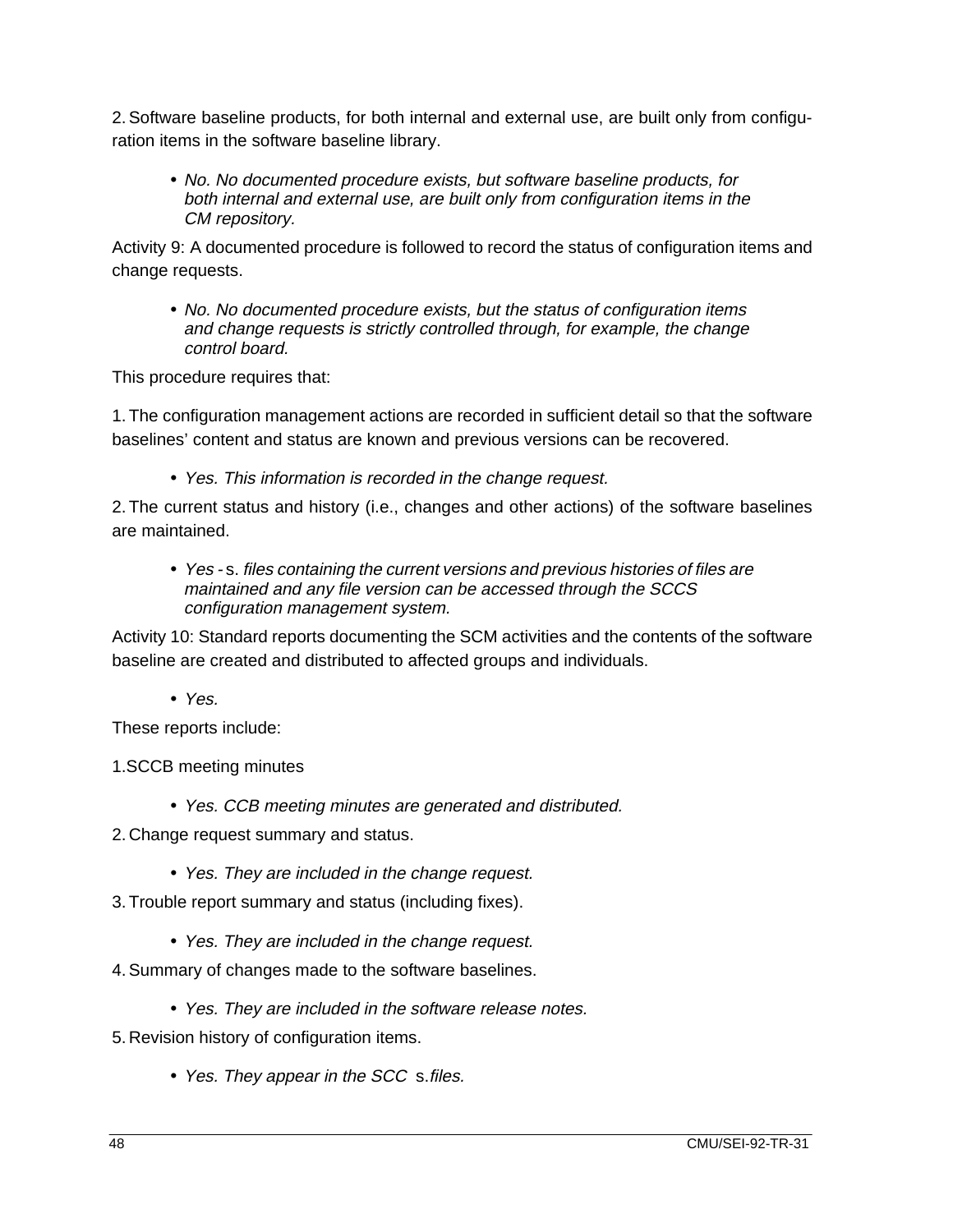- 6. Software baseline status.
	- Yes. they are included in the CRs pending revision.
- 7. Findings of software baseline audits.
	- No. No formal baseline audits take place. In some cases developers will build perform software builds on code derived from baseline files. This activity provides a cross check on the baseline products.

Activity 11: A documented procedure is followed to prepare for, conduct, report results from, and track action from software baseline audits.

• No. No documented procedure is followed to prepare for, conduct, report results from, and track action from software baseline audits. However, as noted under item 6 of activity 4 above, extensive checks are made to assure accuracy of all baseline products.

#### **6.5 Monitoring implementation**

Monitor 1: Measurements are made and used to determine the cost and schedule status of the SCM activities.

• No. No measurements are made or used to determine the cost and schedule status of the SCM activities.

#### **6.6 Verifying implementation**

Verification 1: The SCM activities are reviewed with senior management on a regular basis.

• No. SCM activities are not regularly reviewed with senior management (i.e., management above the operation level of the project).

Verification 2:The SCM activities are reviewed with the project manager on a regular basis.

• Yes. The project manager is closely involved with oversight of the project activities.

Verification 3: Periodic audits are performed to assess how well the SCM standards and procedures are being followed and how effective they are in managing the software baselines.

• No. This is because there are no formal standards or procedures.

Verification 4: The software quality assurance group reviews and audits the activities and products for SCM, and reports results as appropriate.

• No. This is because there is no software quality assurance group.

#### **6.7 Conclusions**

The exercise of mapping the characteristics of the project environment to the Capability Maturity Model has provided several insights. First, as might be expected, one does not need a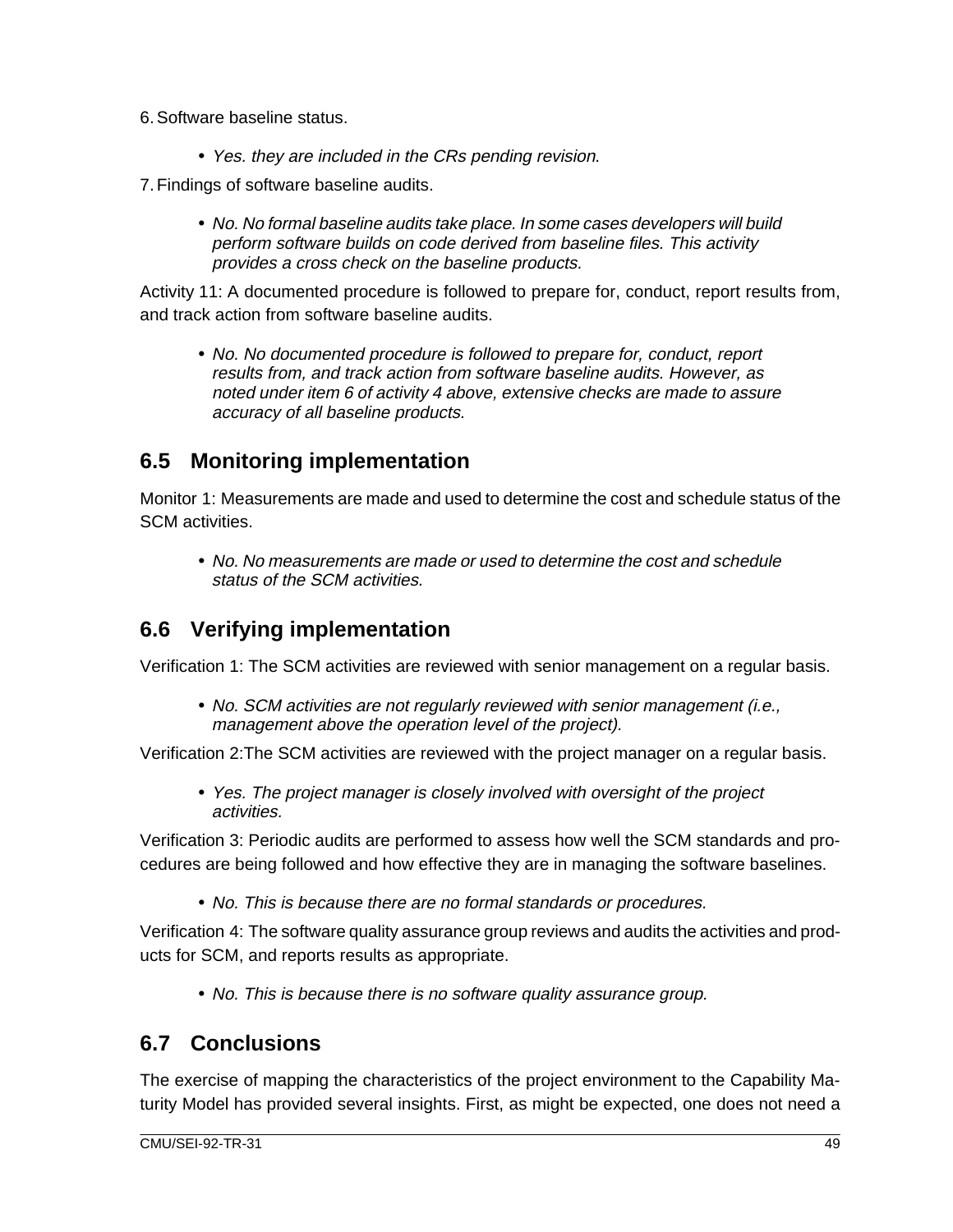process model in order to compare a project's practices to those to the CMM. The act of building the process model is, however, very helpful in performing this comparison. In addition, it was found, again not unexpectedly, that the CMM refers to some issues which may not be addressed in a process model. For example, a process model is unlikely to incorporate training activities or may not explicitly specify certain documentation (e.g., SCM standards) which are needed for compliance with the CMM.

In summary, the following were found to be the strengths and weaknesses of the project maintenance process, as compared to the practices defined in the Capability Maturity Model:

Strengths:

- The process of assuring correctness and completeness of baselines is effective.
- Change control is well defined and managed through an effective CR process.
- The SCM function is separate and independent of the development function.

Weaknesses:

- Lack of documentation (procedures, plans, etc.).
- Lack of formal training.
- Lack of tracking (e.g., on cost and schedules).
- Lack of independent audits.

Most of the above weaknesses do not deal with the day-to-day process issues as modeled in Section 4, but rather with issues which affect the longer term operation. For example, if there were a major movement of personnel out of the project, the lack of training and documented procedures would become a more vital issue.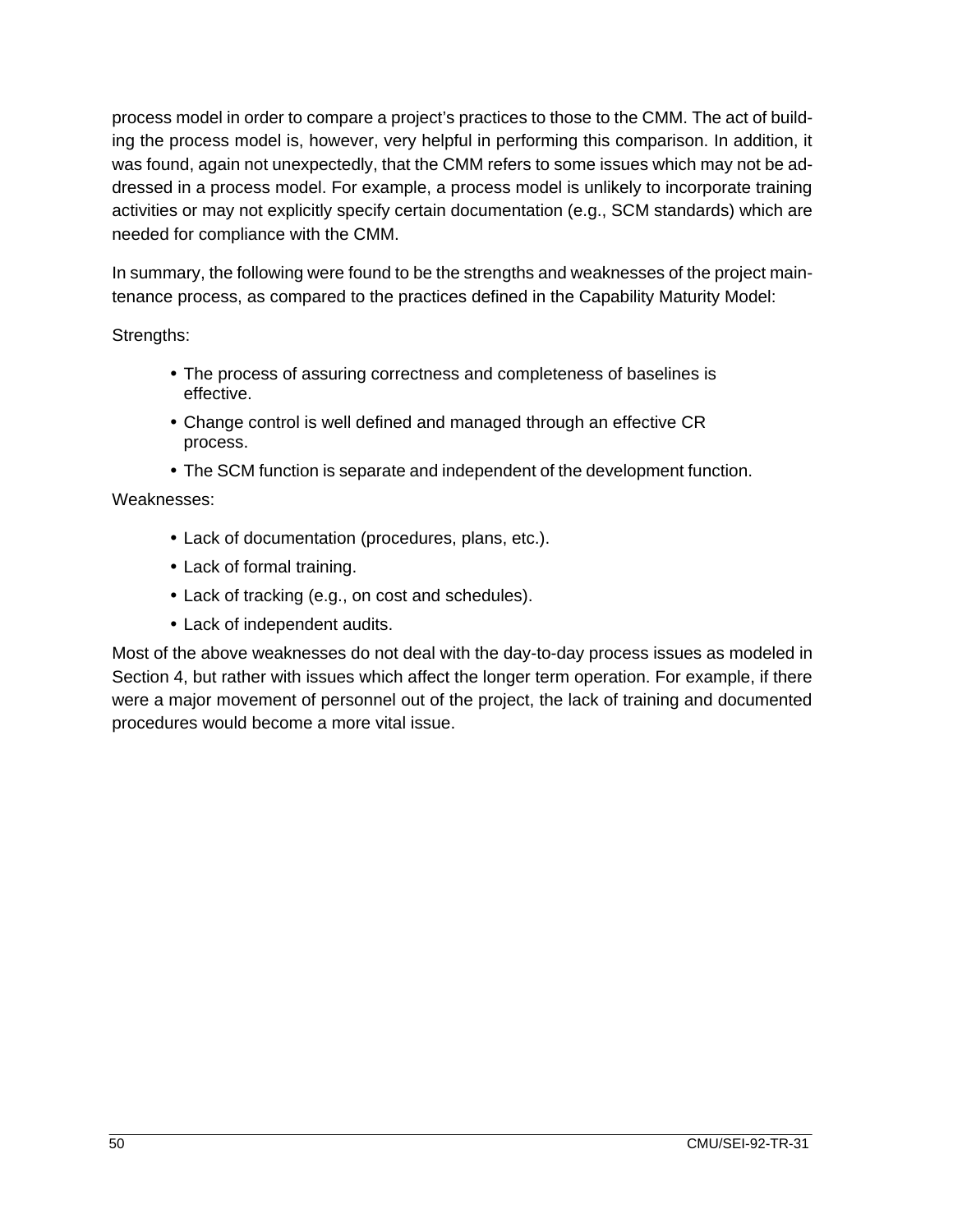## **7 Reusing Elements of the Project Software Process**

The process model defined in Section 4 provides a good testbed to explore some of the issues associated with process reuse, a topic of some relevance to this report. In designing a maintenance (or other) system to meet a specific set of requirements, it is unlikely that a design such as described in this report would be appropriate in its entirety. This suggests the possibility of using elements of the existing process as building blocks of a modified process. After discussing reuse in general, several concrete examples are described, providing some context. Note that the discussion deals with reuse of elements of an existing process which was not built with reuse in mind; it does not deal with the design of processes for reuse.

### **7.1 Reuse Building Blocks**

The project software process model has significant hierarchical structure (see Figure 4.1). At the start of the modeling effort, this structure was not clear. As a particular process diagram grew more complex, it became apparent that some of the modeling detail was better captured at a level below the current one. This situation occurred several times and resulted in a final model having six levels as can be seen in Figure 4.1. One challenge of this decomposing process was to identify the "best" architecture, one which minimized information flow between process diagrams, while it maximized information flow within each diagram.This not only helped with clarity, but also resulted in well defined functional units which mapped directly to the actual process. In summary, the major building blocks are:

- Level 1: define maintenance life cycle.
- Level 2: identify problem, review & approve CR, install modifications, perform CM activities, do external testing.
- Level 3: revise CR, do accounting checks, move files to CM repository, build by developers, build by CM group.
- Level 4: build process.
- Level 5: perform build.
- Level 6: cycle through sub-directories, execute make file.

Communication of information between the process diagrams occurs in two ways: through explicit links between diagrams, and through access of information from a "globally" define resource. In the former case, change request information and status (or condition) changes are the main examples, while in the latter case, information in the databases (data stores) is the most obvious example.

With respect to the levels, it is interesting to examine some qualitative differences. The top level (Level 1) represents a process diagram of the project's life cycle. For the intermediate levels, humans are the main active agents, although machine agents also operate. At the lowest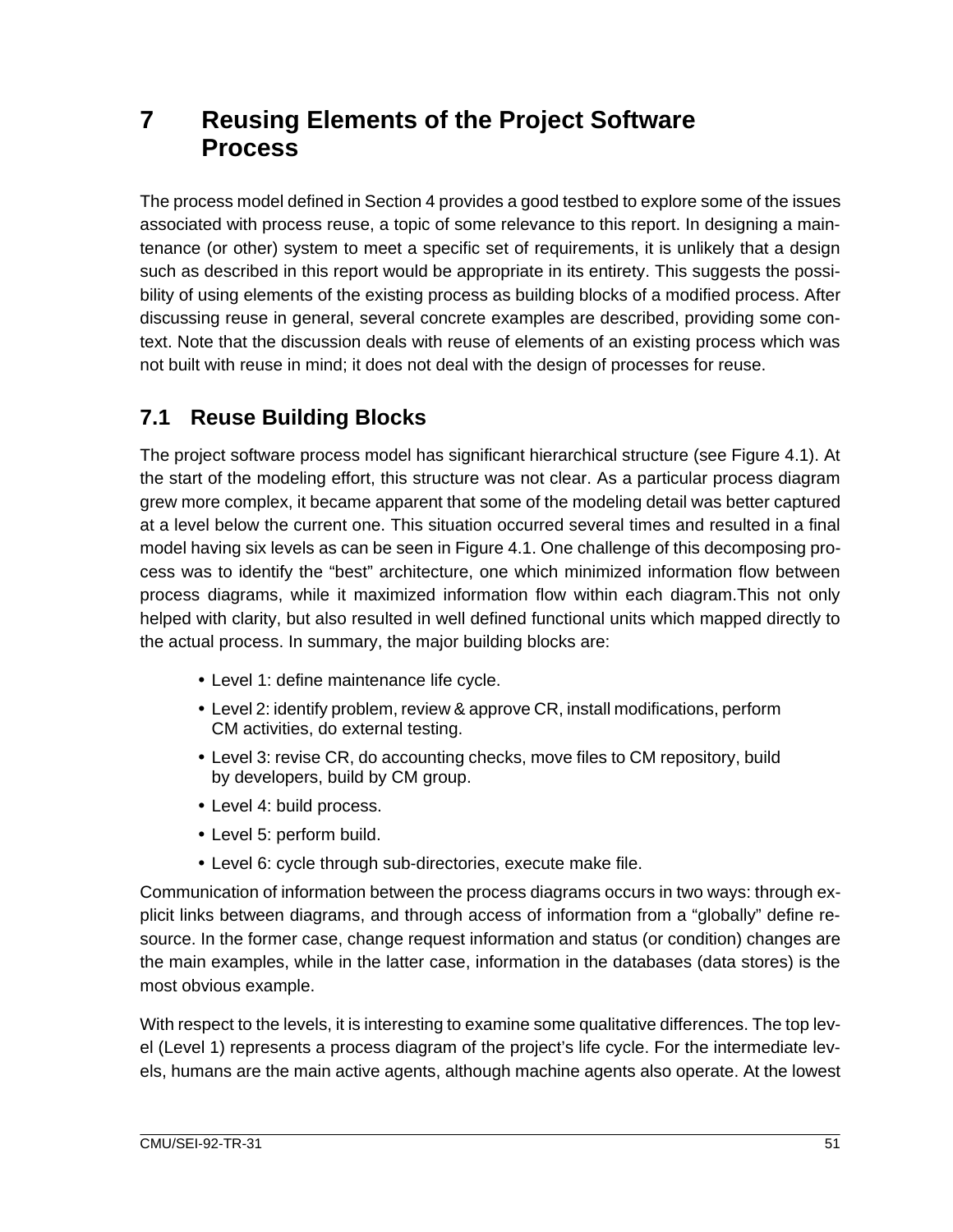level (Level 6), only machine agents operate, indicating that the associated sub-processes are entirely automated.

The change request is seen to be an important artifact at the top level, being the "glue" which holds to sub-processes together. It therefore seems that significant changes to the characteristics of the change request form could not be made without significant impact on the global process. Similarly, the architecture of the repository and the manner in which the data is stored using SCCS constraints the higher level CM process. However, so long as the new process maintains the conventions: 1) the inputs to and output from a reused building block are consistent with the project's conventions, and 2) the changes to the underlying repository are consistent with the project database conventions, then the new process can use the candidate building block (see Figure 7.1).



#### **7.2 Some Simple Reuse Examples**

To help illustrate issues on reuse, this subsection describes some simple reuse cases involving the project's sub-processes. The first example looks at modifying the project's software process in order to account for software development rather than software maintenance. This modification primarily involves modifying the "front end" of the project's process. To make this change, the three high-level activities *identify problem* and *review/approve CR* and *install* modifications (see Figure 4.2) must be removed and replaced with the activities shown in Figure 7.2. However, this is not a complete replacement, since the old review/approve CR process can be reused in the requirements and design areas. In addition, the develop S/W modules activity is virtually identical to the old install modifications activity, and hence can be reused. Only the *develop requirements* and *develop design* processes needs to be constructed. In this example, the chances of adapting the project process elements for reuse look good.

A second example of process reuse involves: building a maintenance system in which the basic project process is used, but which is supported by a different repository design such as CCC [Softool 91]. The turnkey version of CCC has a life cycle process model embedded in it,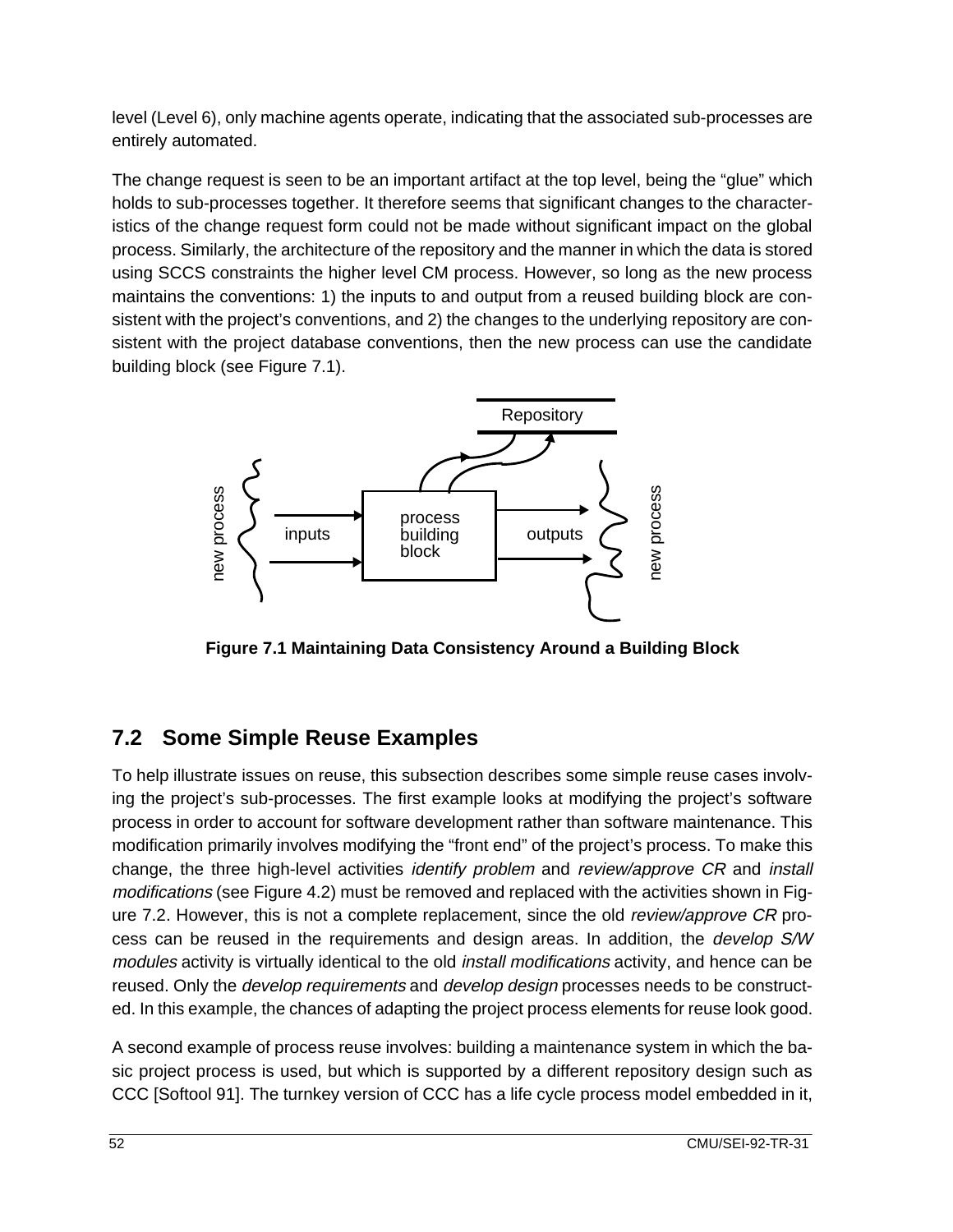

**Figure 7.2 Modifying the Front-End of the Project Process**

and, as with the project, its change request form is central to its operation. However, CCC has its own notion of project states, some of which are distinctly different from the project process states. At the top level, this difference may be a significant impediment in the use of CCC. In addition, the turnkey CCC may not be able to support CM over multiple platforms in the way the project was designed to do. Finally, in CCC, the test group is responsible for final approval of the software, not the CM group. On the positive side, with appropriate changes in CR status naming conventions, the sub-processes *identify problem* and *review/approve cycle* may be reusable. However, in most of the other cases, the sub-processes are tied too intimately to the structure and the distributed nature of the databases so that their re-use is questionable. Hence the chances of this adaptation being successful are low.

The final example of reuse involves stripping the repository out of the project environment and using it to support an entirely new process. The discussion here will not define the new process, but instead highlight some implications which result from the design of the project's repository. The project repository consists of multiple databases of identical structure, that is respectively, DEVEL, STAGE, BASE, and the CM repository. Each of these is designed to support a specific part of the project's life cycle. If this "life cycle" environment were to support another software process, much of the process "baggage" would have to be accepted also. However, the process constraints are imposed through the use of the multiple databases, not through the design of the database itself. (Each data base is tied to a different state in the project's process.) Thus, if only the basic design of the database were adopted, significant flexibility could be accommodated in the use of both the database structure and the accompanying build and compile script files in the new software process.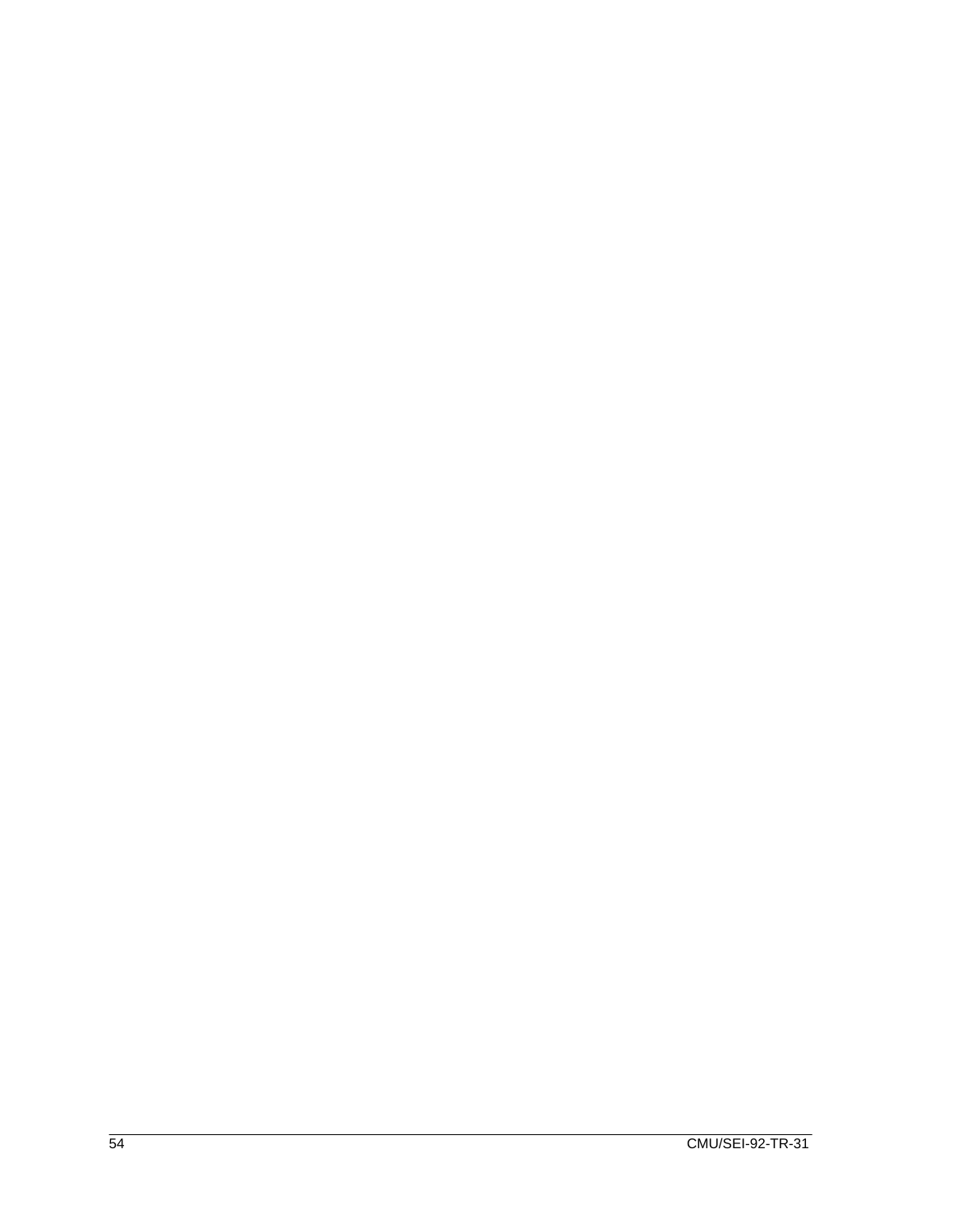## **8 Summary and Conclusions**

The maintenance project described in this document started out with a modest goa l: to support a Unix-based software environment on a small number of platforms. Over time, the demand for the project's products grew as more customers wished to usethem. This resulted in the need to support an increasing number of platforms, operating system variants, and files. In addition, new network technology was introduced and the distinction between terminals and host computers was blurred with the introduction of high performance workstations. Thus the project support group was forced to develop and implement an effective configuration control system for this increasingly complex operation and to work within a well-defined and understood process.

The CM system developed includes a number of significant elements: the change request form, the change control board, the independent CM and test groups, and the functionality provided by the automated build, compile, and install facilities. The change request form is the central document which ties the maintenance process together. All information about the status of modifications is incorporated into the CR; hence, this document provides a "paper trail" for tracking and auditing the progress of changes. The change control board reviews all proposed changes (using the CR), whether those changes are related to new requests, solution approaches, or implementations. The CCB is also responsible for final release of new revisions. The CM and external test functions have been separated from the development activity. This allows the developers to focus on development, while a dedicated CM group provides an objective basis for product quality. As a backup guarantee on product quality, the development group is also able to cross-check the files actually sent to the CM repository. Finally, much work was invested in building the scripts and compile files. These scripts and files allowed for a significant degree of automation of the compile, build, and install activities.

These changes to the process have resulted in many benefits. First, program managers can track the status of all pending changes, and also interact with and influence the decisions made by the developers. Second, the developers can trace individual items which make up a program. Third, customers have benefitted because much of the uncertainty about both versions of the program they are running, and the status of requested changes has been removed. Finally, the quality of the product has improved since the built-in checks minimize the likelihood of wrong file versions being accidentally incorporated into released software.

This report has defined the process in considerable detail, both through textual description and through a graphical process model. The graphical model turned out to be many layers deep, the top layer representing the overall "life cycle" of the maintenance process, and is dominated by the evolution of the change request. The focus of the lowest layer represented the completely automated build process where build scripts were the active agents. Between these extremes, both human and machine agents drive the process. This model added a degree of precision to the definition of the process which is difficult to capture in the textual description.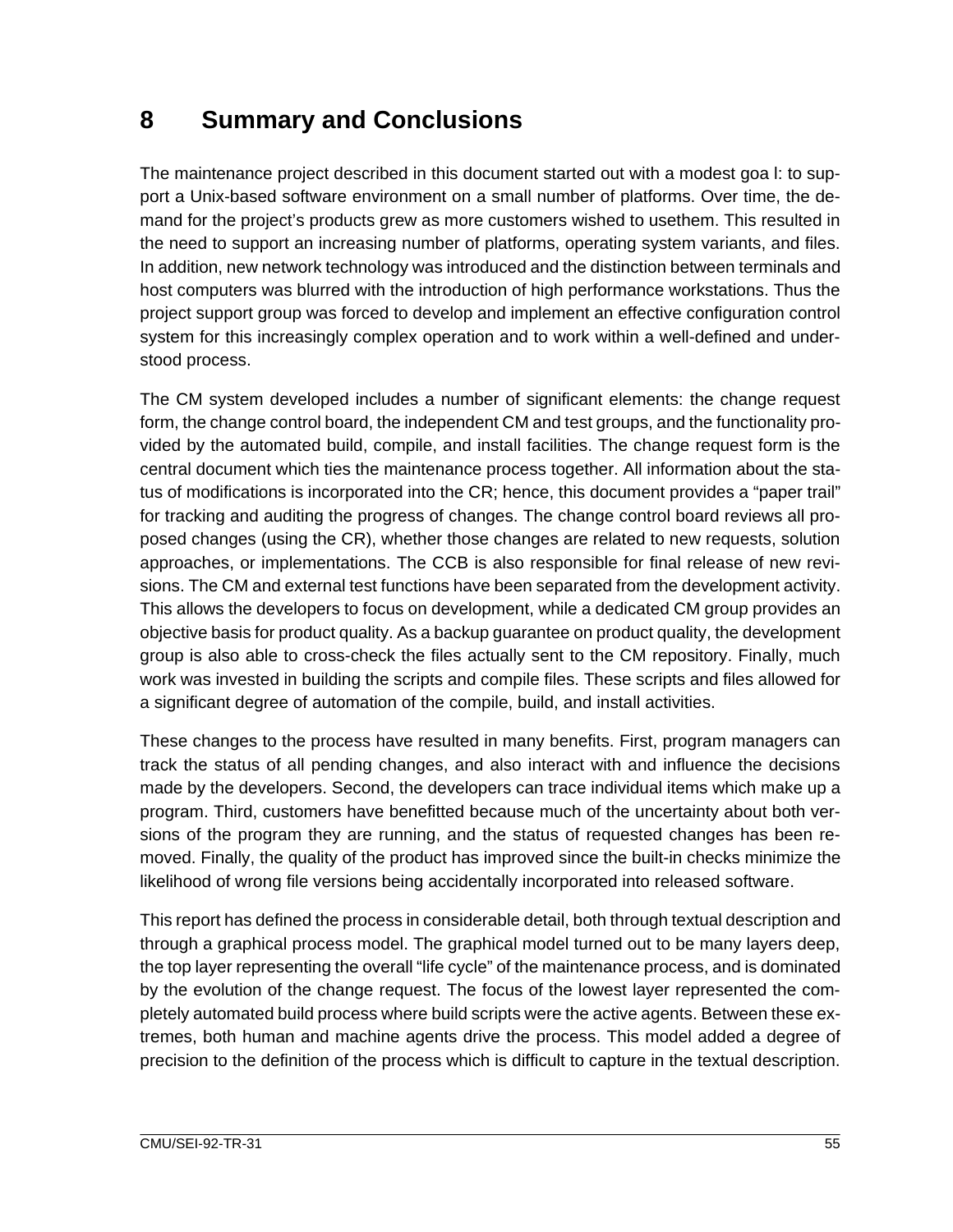Through the experience gained in operating this maintenance project, several improvements have been identified and are currently being incorporated. These include increasing the degree of automation of the build process, reducing the delays in the external test phase, and automating the CM audit. With the current system, the build for each platform must be performed individually, while with the anticipated system, builds will be performed automatically and simultaneously on all platforms. The current external test procedure involves a group who have other responsibilities besides testing project software. Consequently slow turn around occurs. A plan is being implemented to use other human resources to perform this test function. Finally, to improve the manual CM audit function, software is being developed to extract information from the CR form and through this, to automate the audit and installation procedures.

A comparison of the project's process against the CM practices of the Capability Maturity Model [Weber 91] was made. This comparison resulted in the identification of strengths and weaknesses in the existing process. These strengths and weaknesses are listed below.

Strengths:

- The process of assuring correctness and completeness of baselines is effective.
- Change control is well defined and managed through an effective CR process.
- The CM function is separate and independent of the development function

Weaknesses: :

- Lack of documentation (procedures, plans etc.).
- Lack of formal training.
- Lack of tracking (e.g. on cost and schedules).
- Lack of independent audits.

This profile of strengths and weaknesses indicates that the required operational aspects of the project's software process are very adequately addressed, while some issues related to, for example, higher management oversight, could be strengthened.

The final issue addressed was that of reuse. The model defined in Section 4 provides a breakdown of the project's process into relatively self-contained sub-processes which communicate with each other. three hypothetical examples were looked at in order to see if these sub-processes could be modified or rearranged to support other processes. These examples were: 1) modifying the process to account for front-end requirements and design phases, 2) replacing the software support environment with a commercial system such as CCC, and 3) porting the project's directory structure together with the build scripts and compile files to another software development process.The conclusions reached were that 1) and 3) might be achievable while 2) is unlikely to be successful.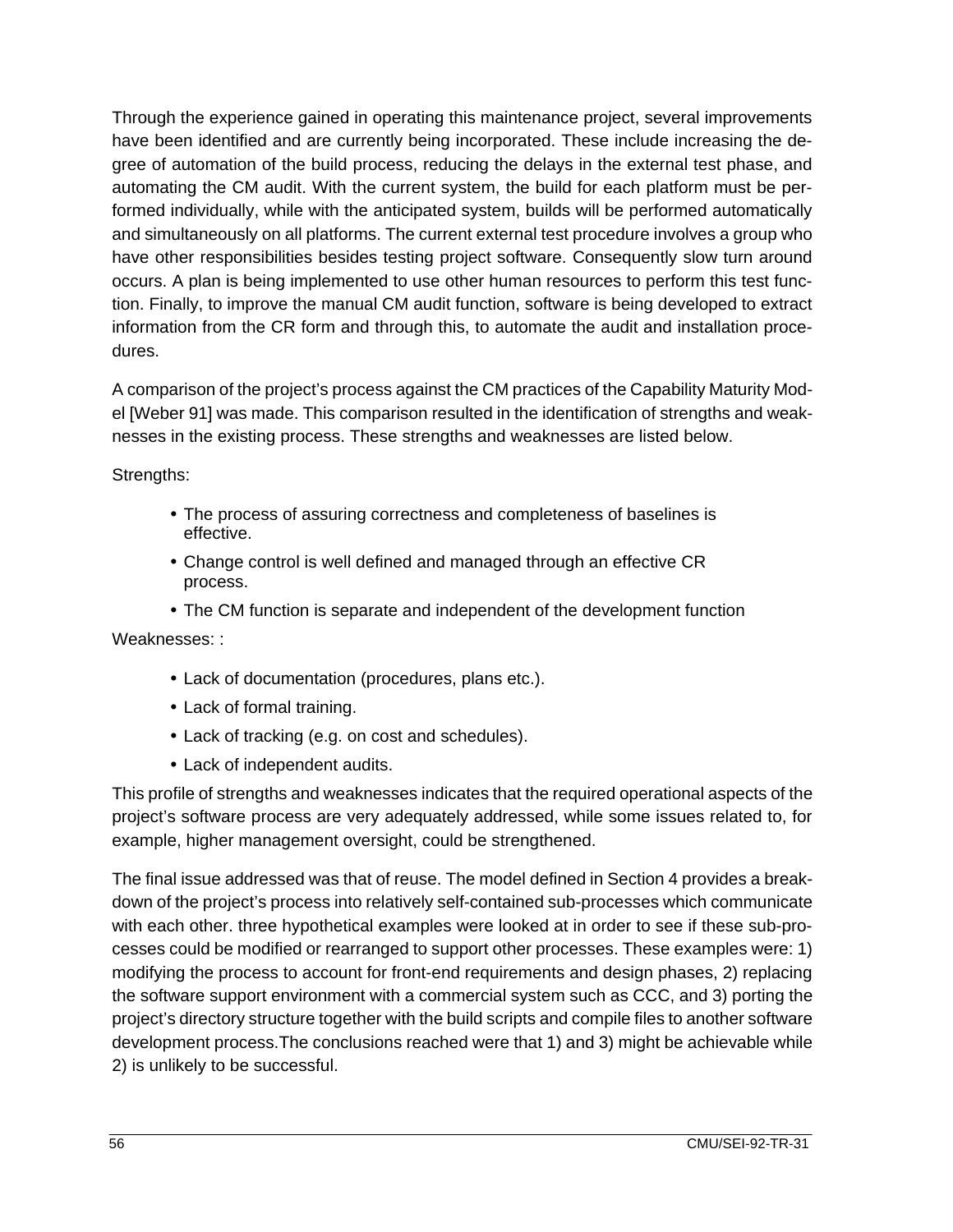# **Appendix A How to Read the Process Diagrams**

To understand the process diagrams in Section 4, this appendix provides a brief guide to the formalism. The appendix does not describe how to use the program, ProNet [Christie 92], which generated the diagrams.

The diagrams are based on a modified Entity-Relation model, in which the entities and relationships have defined types. Central to the approach is the entity type *activity*. Activities form "anchor points" to which other entities are attached. The other entity types are:

- **Products**. These can either be required to support an activity or be produced by an activity. Products must be the result of some activity being modeled; otherwise, it must be categorized as resource (see below).
- **Conditions**. These can either be required to initiate an activity or result from an activity.
- **Agents**. These are active entities (either human or otherwise) needed to support an activity. As defined here, agents are roles rather than role instances. (i.e., it is sufficient to specify *project chief* without specifying the project chief's name.)
- **Resources**. These are passive entities (produced externally to the system being modeled) required to support activities and they maybe transformed into products by the activity (e.g., a blank form).
- **Constraints**. These are policy restrictions imposed on the performance of an activity (e.g. a quality assurance constraint).
- **Junctions**. These are Boolean combinations of conditions, products, agents etc.(i.e. the existence or non-existence of a product, etc. is equivalent to a condition).
- **Aggregates**. These are combinations of entities differing in type. For example, a UNIX tree is an aggregate which is composed of files (type: product) and a directory structure (type: resource).

There is no finer-grained definition to the "agent" type. Agents can be humans or machines and the distinction between agent roles and physical agents is not made. However, given the nature of the model this lack of distinction does not lead to any obvious ambiguities.

Most relationships link the entities to the activities. Hence we have such relationships as:

{product} is entrance product for {activity}

{product} is exit product from {activity}

{agent} is required agent for {activity}

In general, products, conditions, resources, junctions and aggregates form inputs to and outputs from activities, while agents and constraints are required by activities.These relationships are all written in italics, and the information they contain allows the reader to identify the type of entity linked to the activity. The activities can be identified since they always have a shad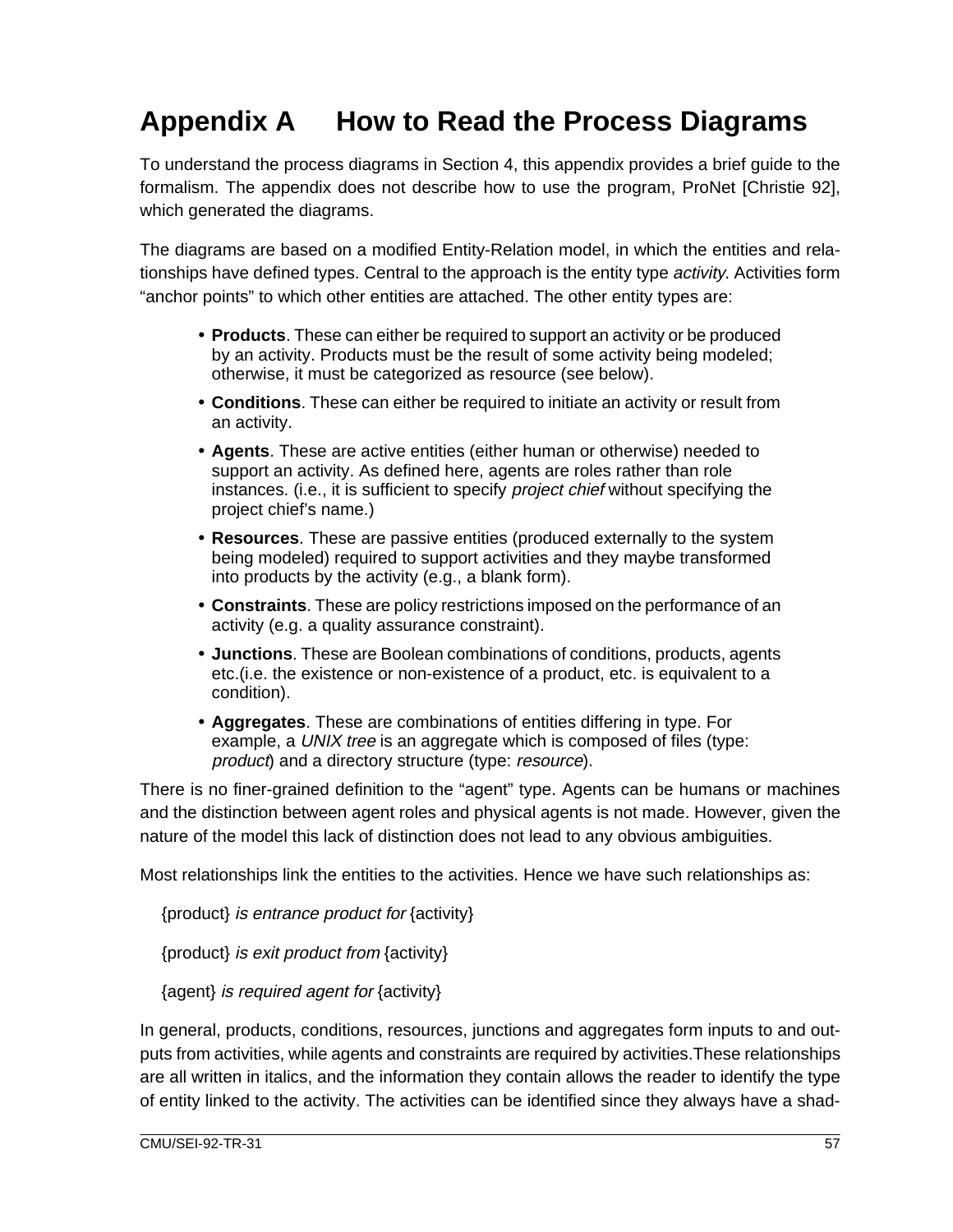owed box around the entity name. In addition, a small black dot is placed next to the entity at the end of the relationship. For example in the relationship "ABC is entrance product for XYZ", the dot would appear in the graphical relationship close to the box surrounding the activity XYZ. The above information is illustrated in Figure A.1



**Figure A.1 A Simple Process Diagram**

There is a second class of relationship having to do with generalization (inheritance) and aggregation relations. The generalization relations are is generalization of and is instance of, while the aggregation relations are *includes* and *is part of.* These relationships follow the same syntactic rules as the relations described above. However, there are some additional points to be noted. These relationships can connect activities with non-activity entities, as well as nonactivitiy entities with each other. With the generalization relations, only like entity types can be connected together (e.g., product  $X$  is part of product Y), while with the aggregation relation, arbitrary entity types can be connected.

Aggregation relations can be specified in two different ways. The first way is simply of the form: {activity} is part of {activity}. The second way is required in order to add hierarchical structure. For a process model of any size, there is a need to structure the model into higher and lower level diagrams, where the lower level diagrams act like components (or subroutines) to the higher level. In order to expand an entity into its constituent parts, the *is part of relation* is used. Most commonly (but not necessarily), an activity box in one diagram is expanded in another diagram in order to show detail. If the depth of a box framing an entity is doubled, then this indicates that a lower level diagram exists. As an example of this, see figure 4.2, which contains five activities, each of which is expanded (Figures 4.3 through 4.7).

The final class of relationships contains only one relationship type. This class is a "catch all" for entities which are related in ways that cannot be expressed by any of the pre-defined types. This custom relationship allows the modeler is define the relationship expression as arbitrary text. For example, a custom relationship used in Figure 4.6 is the word *replaces* . Custom relationships are used very sparingly since, as they do not have a pre-defined meaning, they could detract from the clarity of the model.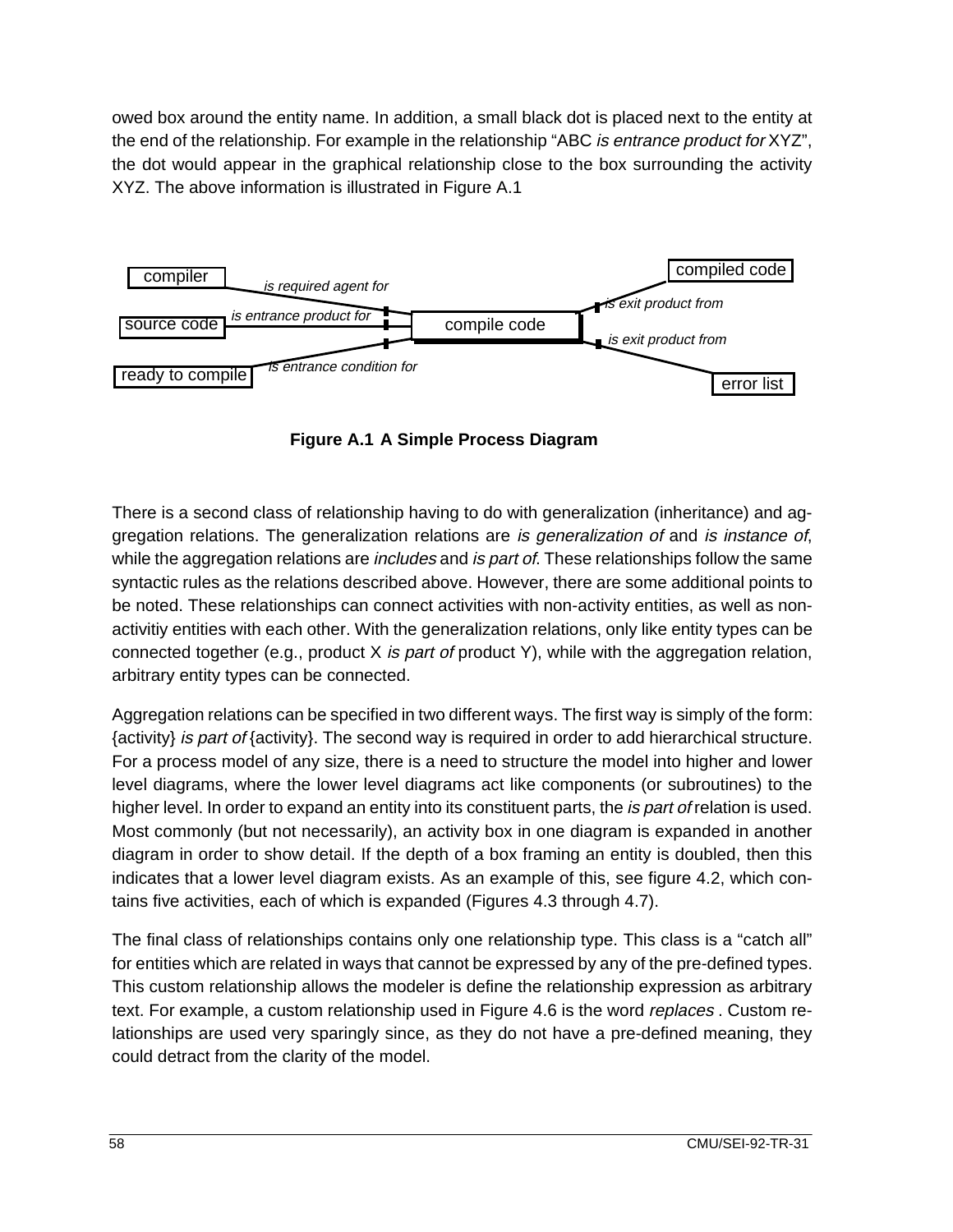One entity type, the *junction*, requires additional explanation. Before an activity can be initiated, a set of Boolean conditions (here called a composite) may have to be true. For example, if the Boolean composite (product A or (agent B and condition  $C$ )) is true, then activity X can start. In a similar vein, the activity X may generate as output (condition D or condition E).These relationships are represented diagrammatically as shown in Figure A.2.



**Figure A.2 An Example of Boolean Composites**

There are four types of junctions: convergent and divergent, conjunctive ("AND") and disjunctive ("OR"). In the picture, CO implies a convergent "OR", CA implies a convergent "AND" while DO implies a divergent "OR". The final type (not shown in the diagram) is a divergent "AND" (DA). Convergent nodes always precede activities, while divergent nodes always come after activities. It should be noted that, for multiple entities acting directly on an activity, it is assumed that these entities are all ANDed together. This is also true for multiple outputs from an activity.

Some final rules must be described in order to understand the process aspects of this modeling approach. Except through the generalization and aggregation relationships, activities never connect to other activities. For example, from a process point of view, an activity may produce a product as output. The existence of this product now allows a second activity to start. Thus, activities are activated only indirectly through the consequences of other activities (products available, conditions set to true, etc.), not through direct connections between activities. It is thus not appropriate to read the diagrams as flow charts.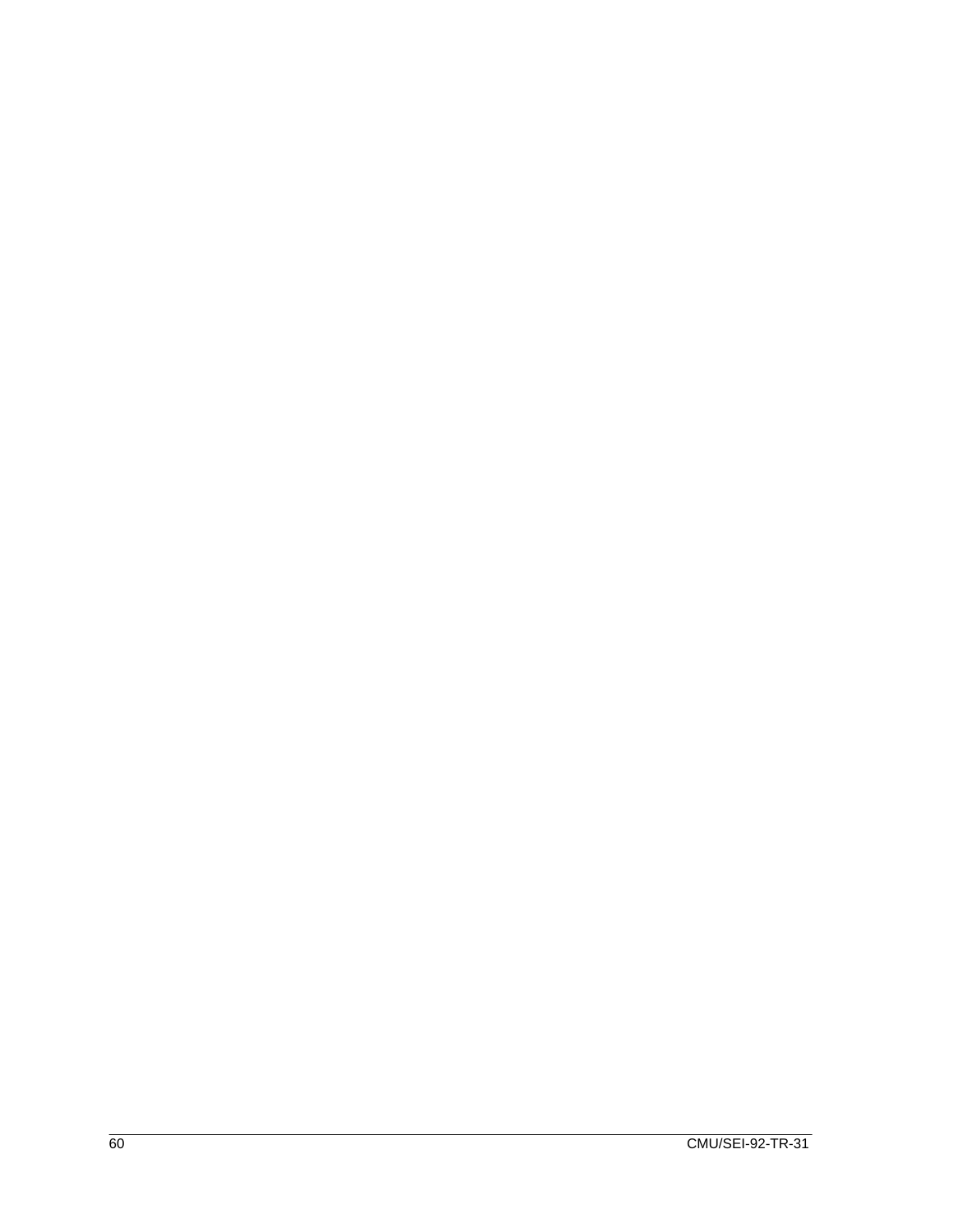# **Appendix B Unix Scripts for System Build**

This appendix contains a shortened version of the file "compile.env." This file is stored at the top of the tree and is used by the build scripts at each node of the tree to set platform dependent build parameters. The scripts which build and install the project software must be aware of the type of hardware and the software version of the operating system running on the platform. This is the only file that must be altered in order to build and install thesoftware on a particular platform. The platform is selected by using an editor to move the arrow (->) next to platform type. In this example the AT&T 3B15 running Unix version 2.2 has been selected.

```
#
# This file is read by the compile shell script. The version
# pointed to by the arrow is the version we will compile.
#
#
# this is the version for the AT&T 3B15
# running Unix 2.2
#
-)3B15_UNIX_2.2
#
# this is the version for the AT&T 3B15
# running Unix 3.1
#
3B15_UNIX_3.1
#
# this is the version for the scope 1000 80386 "b" and "c"
machines
# running SCO XENIX 2.3
#
SCO_386_2.3
#
# this is the version for the scope 1000 80386 "b" and "c"
# machines running SCO XENIX 3.2
#
SCO_386_3.2
.
.
.
.
.
#
# this is the version for the SUN 3
# running SunOS 4.0.3
#
SUN3_4.0.3
```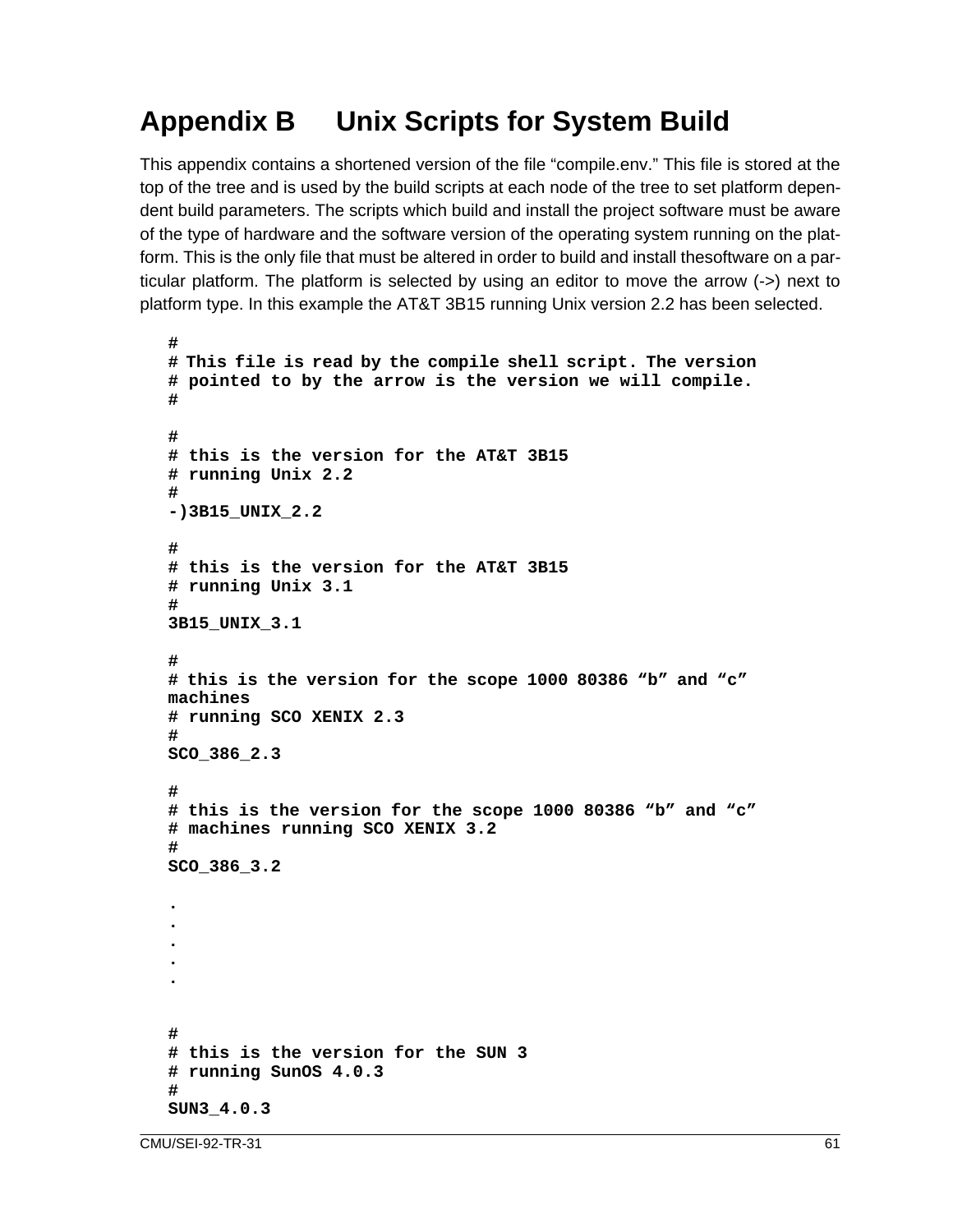**# # this is the version for the SUN 4 # running SunOS 4.0.3 # SUN4\_4.0.3**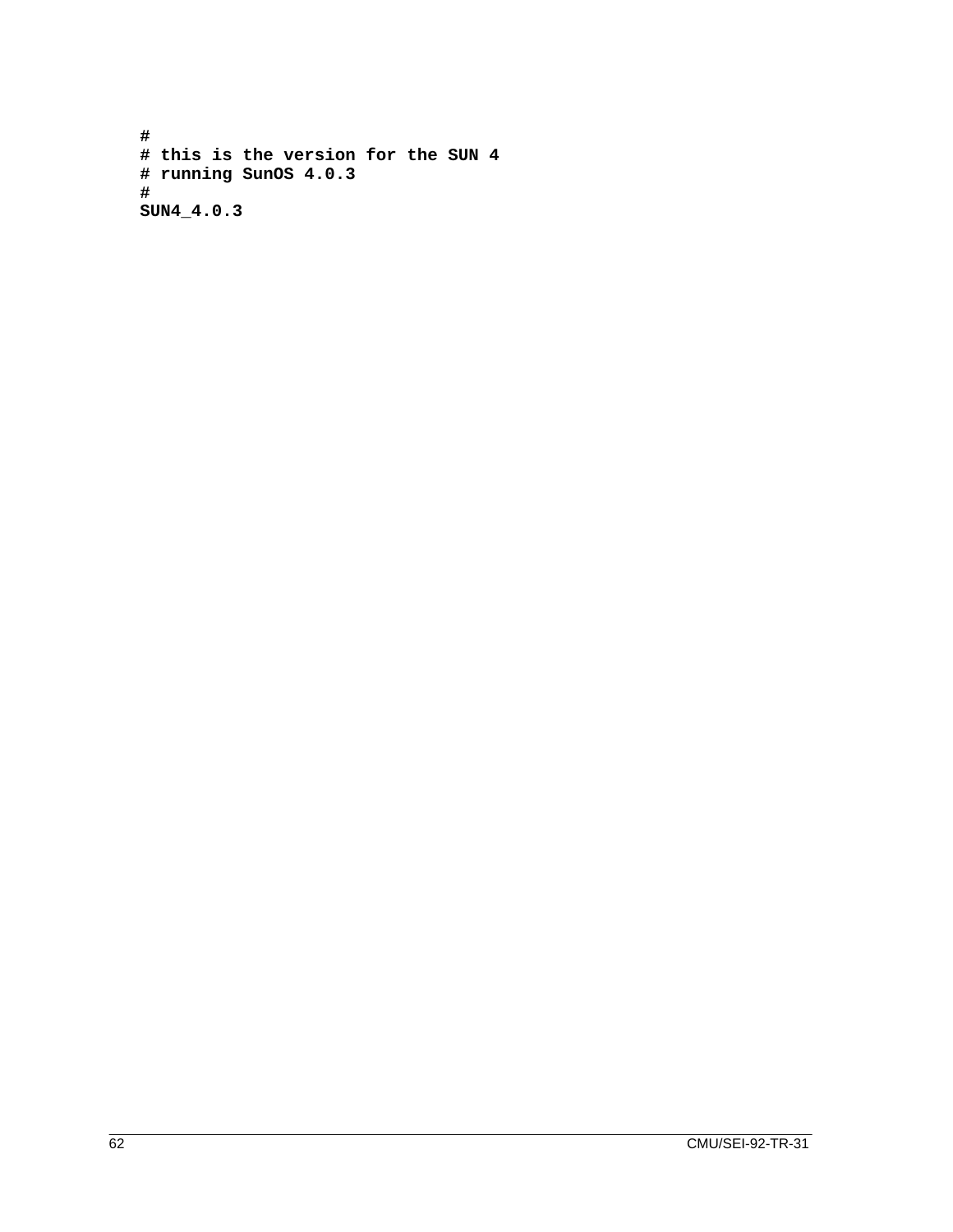## **Appendix C Sample Makefile**

Make files are description files used by the Unix *make* program. Makefiles are stored at each node of the project's source tree. Most of the actual work of building and installing the software is done by shell scripts stored with the makefiles at each node in the tree. Shell scripts are used to do most of the compile, build and install functions to avoid the maintenance problems associated with platform variations of make.

```
# %Z%USG %M% %I% %G% dist=%Q%
help:
     @echo "\tuse \"make all\" to ./compile link install"
     @echo "\tuse \"make file\" to ./compile link"
     @echo "\tuse \"make clean\" to remove *.o and file"
     @echo "\tuse \"make install\" to install file"
all: install clean
file : compile decl.h hlpdeclare.h errdeclare.h\
       file.o consts.o exist.o args.o subs1.o subs2.o
subs3.o
       @chmod +x compile
       @./compile link
.c.o :
       @chmod +x compile
      ./compile $*
clean:
       @chmod +x compile
       @./compile clean
install: file
       @chmod +x compile
       @./compile install
file.c:
       get SCCS/s.file.c
consts.c:
       get SCCS/s.consts.c
exist.c:
       get SCCS/s.exist.c
args.c: get SCCS/s.args.c
subs1.c:
       get SCCS/s.subs1.c
```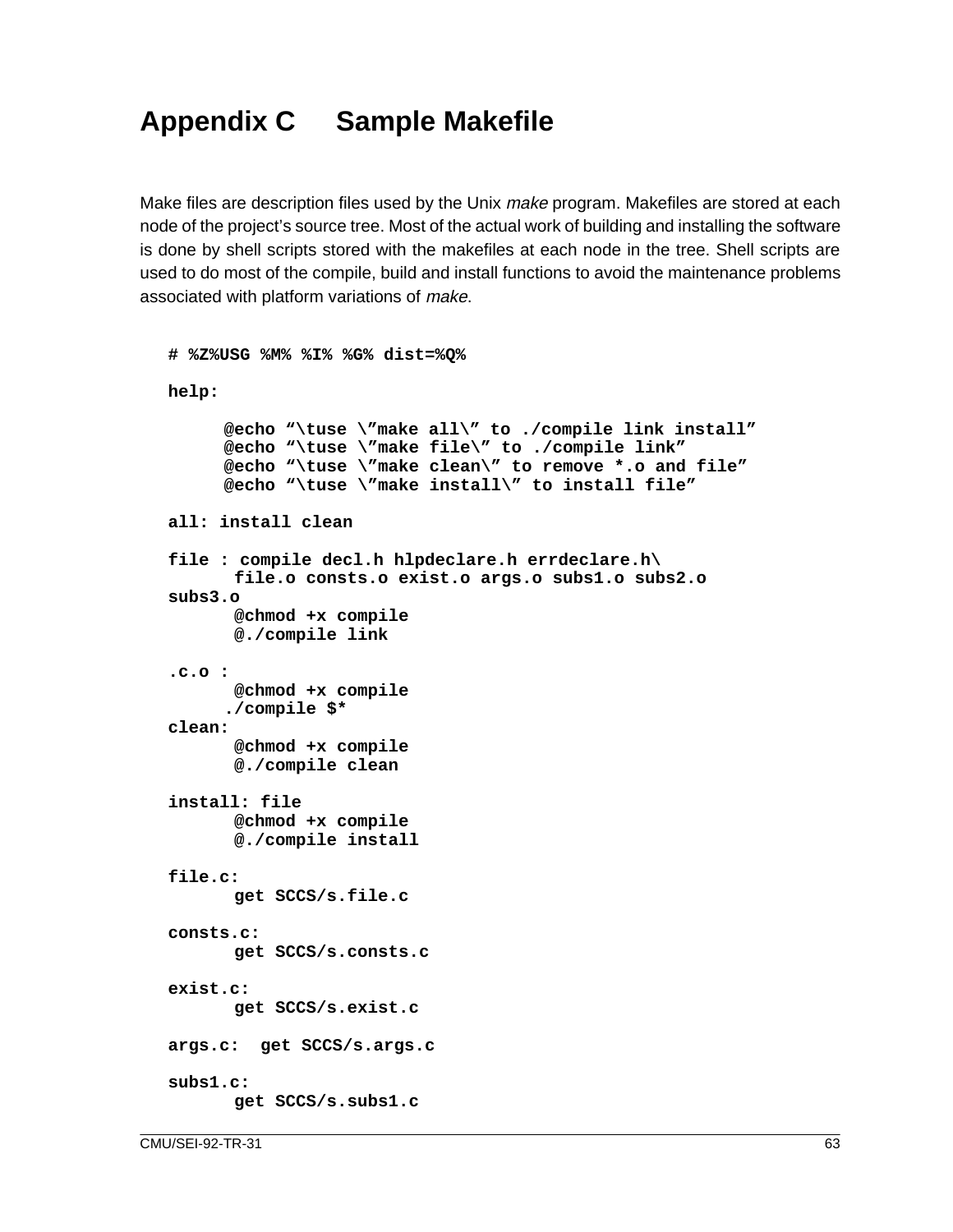```
subs2.c:
       get SCCS/s.subs2.c
subs3.c:
       get SCCS/s.subs3.c
decl.h:
       get SCCS/s.decl.h
errdeclare.h:
       get SCCS/s.errdeclare.h
hlpdeclare.h:
       get SCCS/s.hlpdeclare.h
compile:
       get SCCS/s.compile
```
 **chmod +x compile**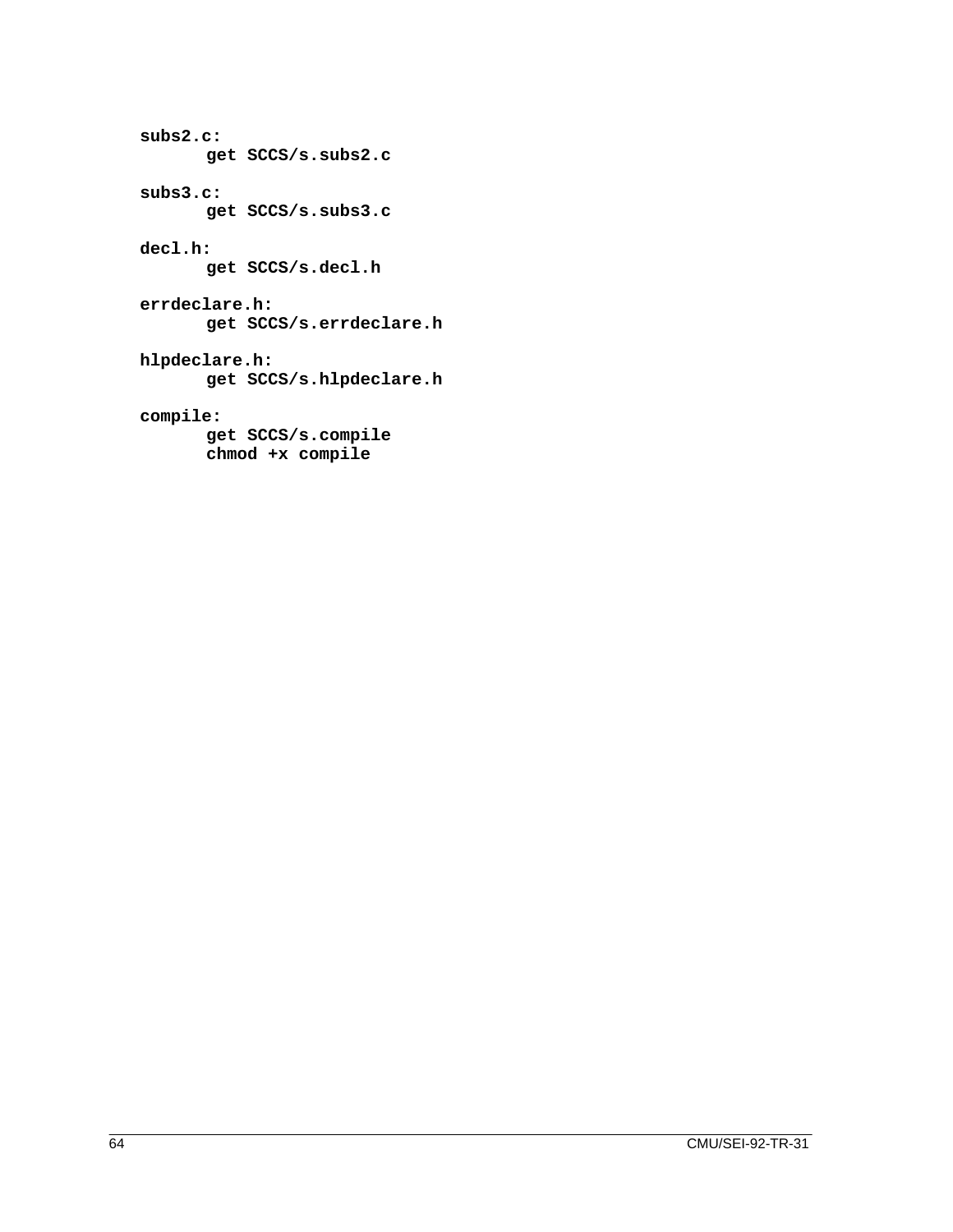# **Appendix D Sample Compile/Build/Install Script**

This is an example of a compile script which is stored at nodes within the tree. Compile scripts are executed by the makefiles at each node. The compile script determines the platform by consulting a file at the top of the tree; it then adjusts the compile, build, and install parameters and does the installation. This compile script builds and installs the program FILE.

```
#!/bin/sh
# @(#)USG compile 2.4 3/19/91 dist=
# compile
# This is a simplified example of a shell script which is
# responsible for compiling, linking and installing a
# program at one node in the tree. The script is executed
# by the makefile at the mode. The script accepts a set of
# parameters which can be keywords and/or module names. A
# data file (compile.env) at root of the tree is examined
# to determine the hardware/software platform on which the
# build is taking place.
#
# example: compile all link install clean
#
# Set var EXECUTABLE to the program file name
#
EXECUTABLE=FILE
#
# Set ALLMODULES to the list of modules included in the
# program
#
ALLMODULES="file consts exist args subs1 subs2 subs3"
# Check the compile.env file to determine the platform
case 'grep "^-)" ../compile.env' in
#
# Each section of the "case" statement sets the shell
# variables which will be used to compile, link and install
# the program. The platform type is defined in the
# "compile.env" file and must match a line in one of the
# sections of the case statement.
#
#
# AT&T 3B15 2.2
#
```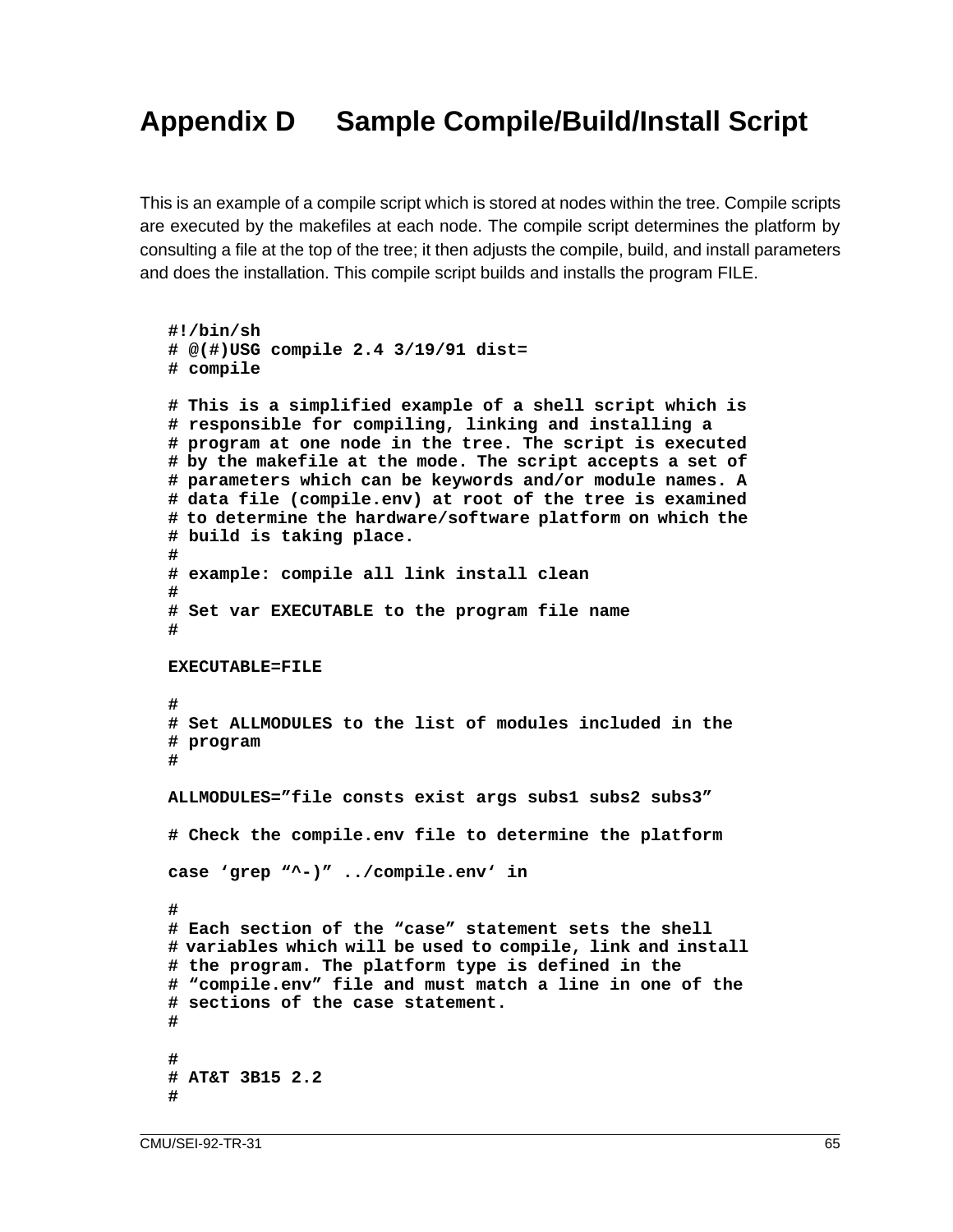```
 *3B15_UNIX_2.2 )
     CCFLAGS="-O -K sd"
     LDFLAGS=-lproject
     INCLUDE=
     TARGET=/usr/ptssexec
     MODES=700
     UID=project
     GID=emer
     ARCHIVE=
       LINKNAMES=
     ;;
#
# AT&T 3B15 and 3B2 3.x
#
  *3B15_UNIX_3.1 | \
  *3B15_UNIX_3.2_MLS | \
  *3B2_UNIX_3.1 | \
  *3B2_UNIX_3.2 | \
  *3B2_UNIX_3.2MLS )
     CCFLAGS="-O -K"
     LDFLAGS=-lproject
     INCLUDE=
     TARGET=/usr/ptssexec
     MODES=70
     UID=project
     GID=emer
     ARCHIVE=
     LINKNAMES=
  ;;
#
# SUN
#
  *SUN3_4.0.3)
     CC=/usr/5bin/cc
     CCFLAGS="-O -f8881"
     LDFLAGS="-lproject /usr/5lib/libc.a"
     INCLUDE=
     TARGET=/usr/ptssexec
     MODES=700
     UID=project
     GID=emer
     ARCHIVE=
     LINKNAMES=
     ;;
#
# SUN
#
 *SUN4_4.0.3 | \ \setminus *SUN386I_4.0.3 )
     CC=/usr/5bin/cc
     CCFLAGS="-O"
     LDFLAGS="-lproject /usr/5lib/libc.a"
     INCLUDE=
     TARGET=/usr/users/hms
```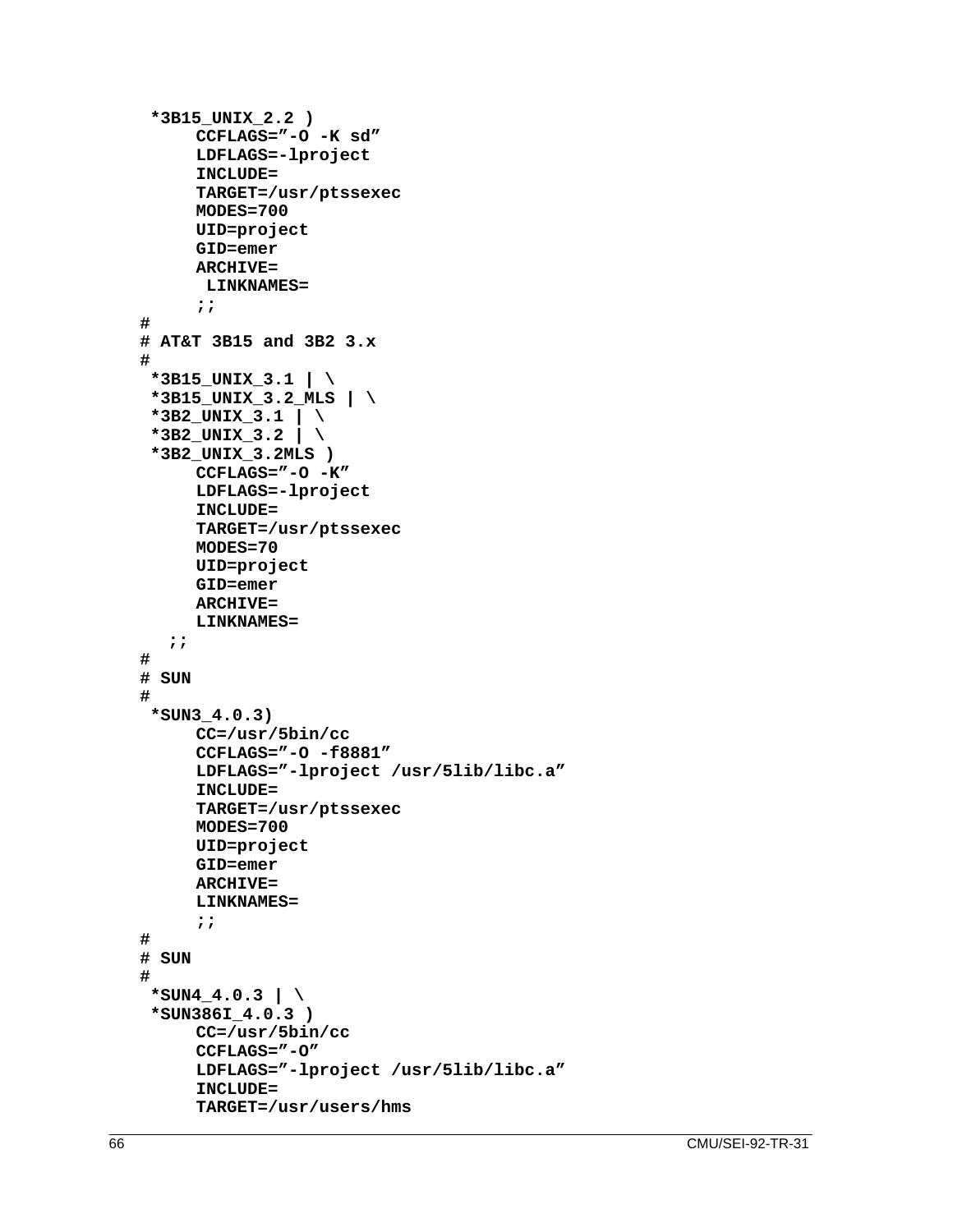```
MODES=700
     UID=project
     GID=emer
     ARCHIVE=
     LINKNAMES=
     ;;
#
# EASY DATA
#
 *SCO_386_2.3 | \
 *SCO_286_2.2 | \
  *PS2 )
     CCFLAGS="-Oat -DPCAT"
     LDFLAGS=-lproject
     INCLUDE=
     TARGET=/usr/ptssexec
     MODES=700
     UID=project
     GID=emer
     ARCHIVE=
     LINKNAMES=
     ;;
#
# EASY DATA
#
  *SCO_386_3.2 )
     CCFLAGS="-Oat -DSCO_UNIX"
     LDFLAGS=-lproject
     INCLUDE=
     TARGET=/usr/ptssexec
     MODES=700
     UID=project
     GID=emer
     ARCHIVE=
     LINKNAMES=
     ;;
#
# Many of the platform descriptions were removed from here
# to simplify the example.
#
#
# ERROR - specified platform (in compil.env) does not have
# a matching entry in the CASE statement!
#
  *)
     echo "Can't identify the machine. Exiting."
     exit 1
     ;;
esac
#
# Check the input parameters to determine what must be
```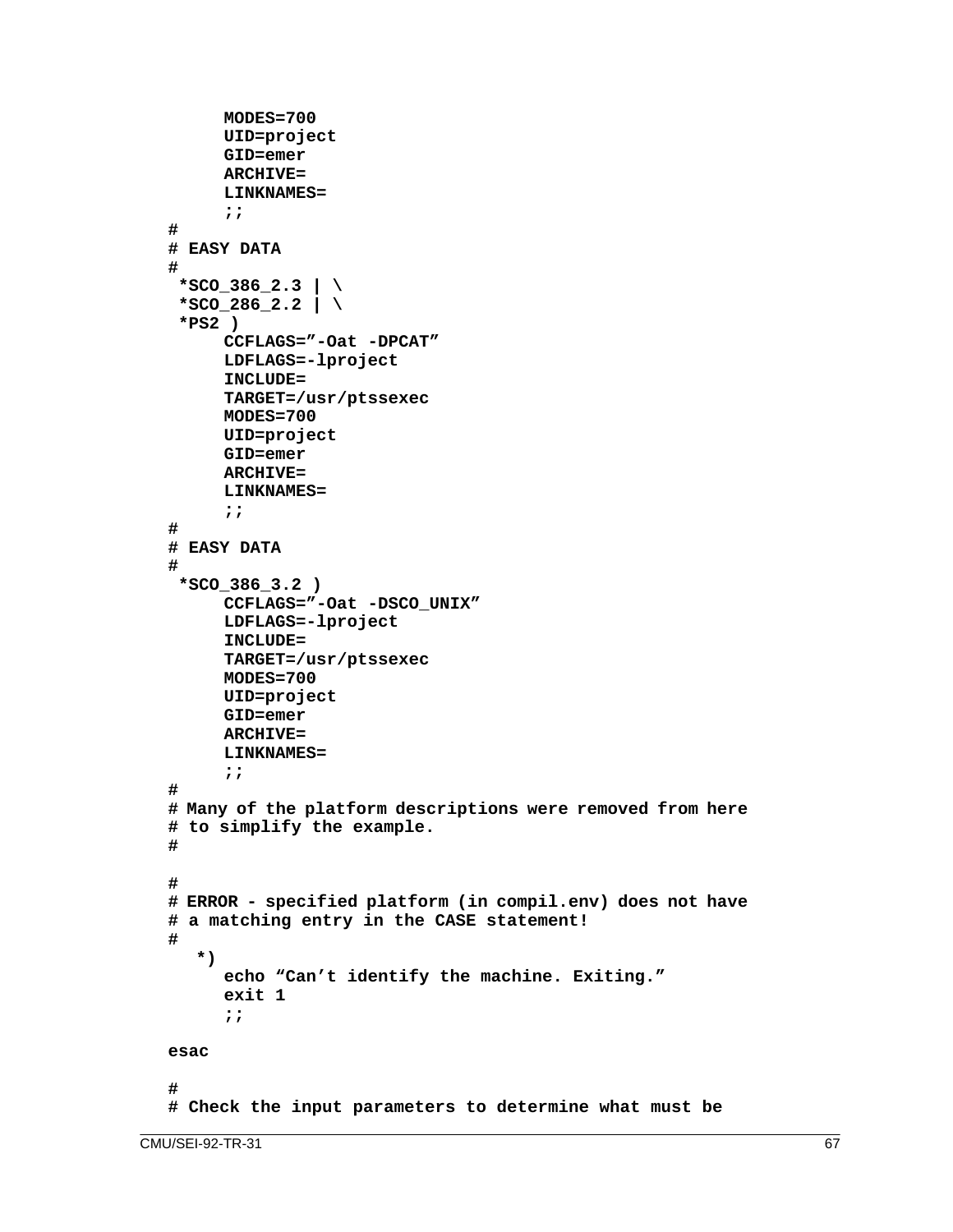```
# done. Possible values in the parameter list are: all,
# link, install, clean or the names of specific modules to
# compile.
#
if [ -z "${1}" ]
then
  CPCUNITS=${ALLMODULES}
else
   CPCUNITS=${*}
fi
if [ "\frac{5}{1}" = "all" ]
then
  CPCUNITS=${ALLMODULES}
  shift
  CPCUNITS="${CPCUNITS} ${*}"
fi
OBJ=
cd 'dirname ${0}'
#
# If the compiler was not specified, then make it "cc"
#
if [ -z "${CC}" ]
then
  CC=cc
fi
#
# Process the parameter list, set flags for LINK, INSTALL
# or CLEAN and try to copile everthing else.
#
for FILE in ${CPCUNITS}
  do
   case ${FILE} in
     link)
        LINK=1
        continue
        ;;
      install)
        INSTALL=1
        continue
        ;;
     clean)
        CLEAN=1
        continue
        ;;
     * )
        echo "${CC} -c ${CCFLAGS} ${INCLUDE}${FILE}.c"
```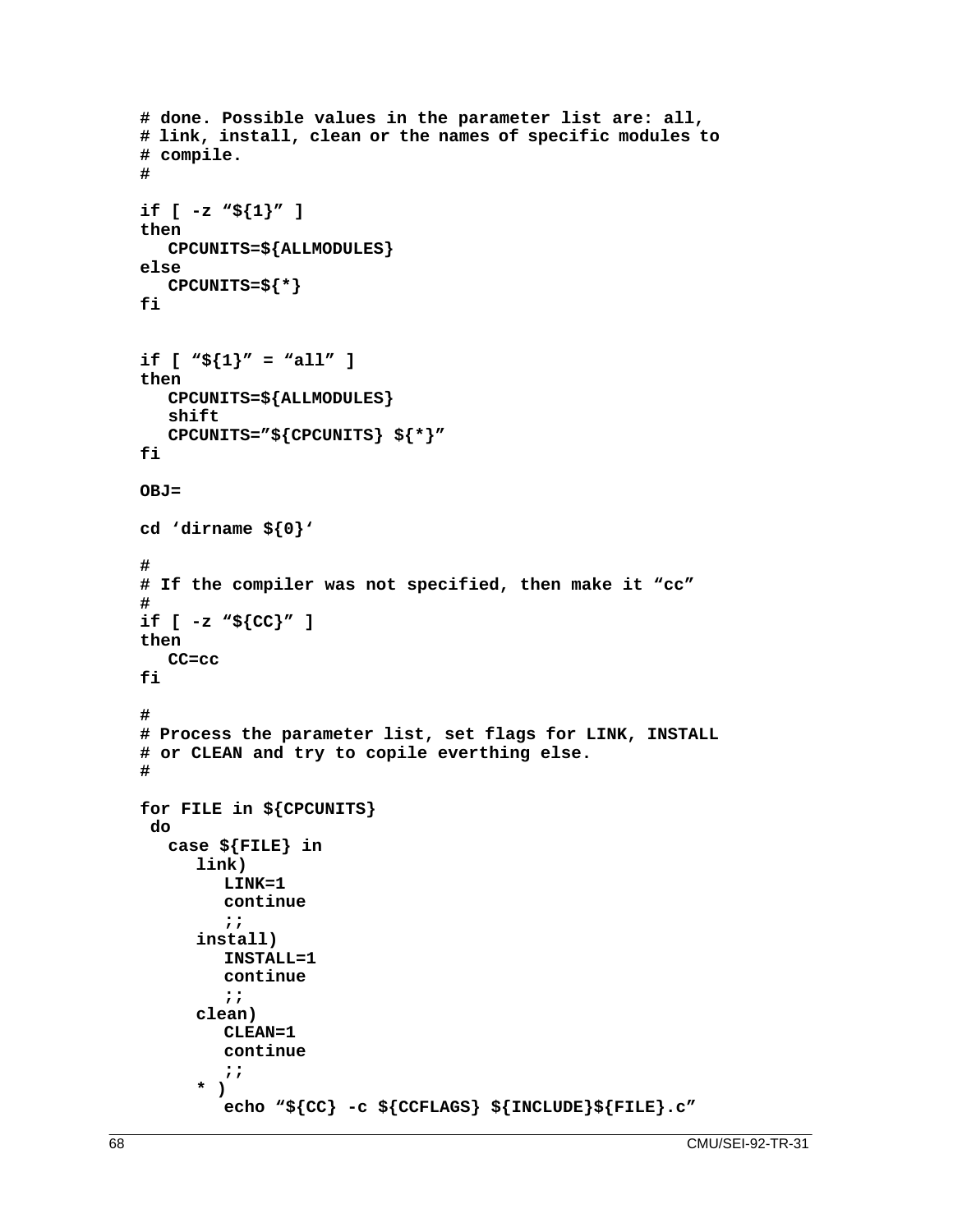```
${CC} -c ${CCFLAGS} ${INCLUDE} ${FILE}.c
        if [ ! ${?} -eq 0 ]
           then
              exit 1
        fi
        OBJ="${OBJ} ${FILE}.o"
        ;;
    esac
 done
#
# If the OBJ list is empty (not constructed by the compile
# step) then make the OBJ list for ALLMODULES.
#
if [ ! "${OBJ}" ]
then
 for FILE in ${ALLMODULES}
 do
  OBJ="${OBJ} ${FILE}.o"
 done
fi
#
# Do either a link or an archive based on whether or not
# the shell variable EXECUTABLE contains an executable
# name.
#
if [ "${LINK}" = "1" ]
then
 if [ -z "${EXECUTABLE}" ]
  then
  echo "Archiving ${TARGET}/${ARCHIVE} ${OBJ}"
  /usr/localbin/archive rv ${TARGET}/${ARCHIVE} ${OBJ}
  if [ ! ${?} -eq 0 ]
  then
     exit 1
  fi
 else
  echo "Linking cc ${OBJ} ${LDFLAGS} -o ${EXECUTABLE}"
  cc ${OBJ} ${LDFLAGS} -o ${EXECUTABLE}
  if [ ! ${?} -eq 0 ]
  then
     exit 1
  fi
 fi
fi
```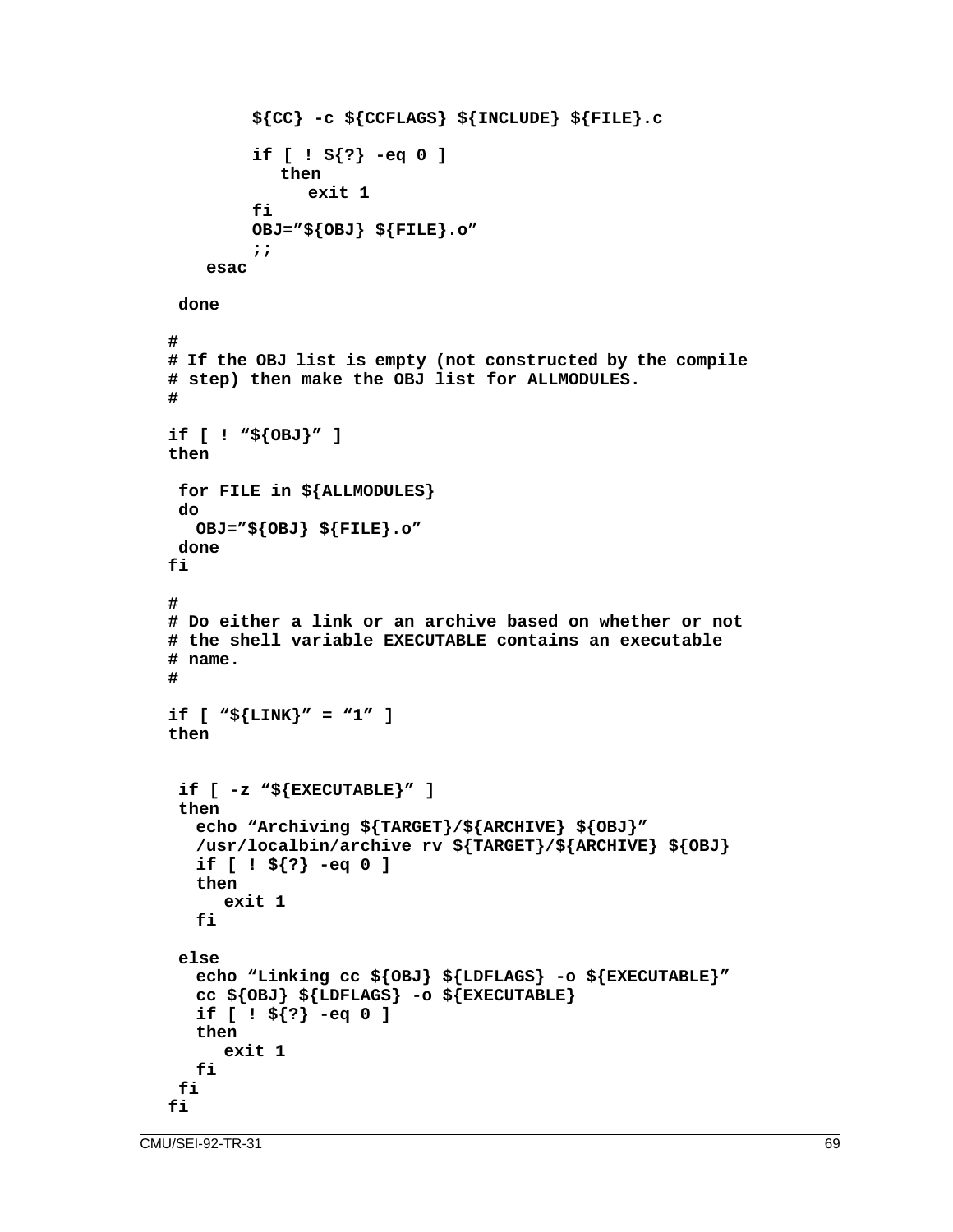```
#
# Install the program if specified and if EXECUTABLE
# contains an executable name. Otherwise, install the
# program in an archive (usually libproject.a).
#
if [ "${INSTALL}" = "1" ]
then
  echo "Installing"
  if [ -z "${EXECUTABLE}" ]
  then
  echo "Archiving ${TARGET}/${ARCHIVE} ${OBJ}"
  /usr/localbin/archive rv ${TARGET}/${ARCHIVE} ${OBJ}
  if [ ! ${?} -eq 0 ]
  then
     exit 1
  fi
  else
  rm -f ${TARGET}/${EXECUTABLE}
  for FILE in ${LINKNAMES}
  do
     rm -f ${FILE}
  done
  cp ${EXECUTABLE} ${TARGET}/${EXECUTABLE}
  if [ ! ${?} -eq 0 ]
  then
     exit 1
  fi
# on some platforms "chown" must be executed as a
# priviledged (su) program?!
  chown ${UID} ${TARGET}/${EXECUTABLE}
  chgrp ${GID} ${TARGET}/${EXECUTABLE}
  chmod ${MODES} ${TARGET}/${EXECUTABLE}
  ls -l ${TARGET}/${EXECUTABLE}
  for FILE in ${LINKNAMES}
  do
     echo "linking ${TARGET}/${EXECUTABLE} ${FILE}"
     ln ${TARGET}/${EXECUTABLE} ${FILE}
  done
 fi
fi
#
# Clean out the .o files and the executable
#
if [ "${CLEAN}" = "1" ]
then
 echo "Cleaning"
 rm -f *.o
 rm -f ${EXECUTABLE}
fi
```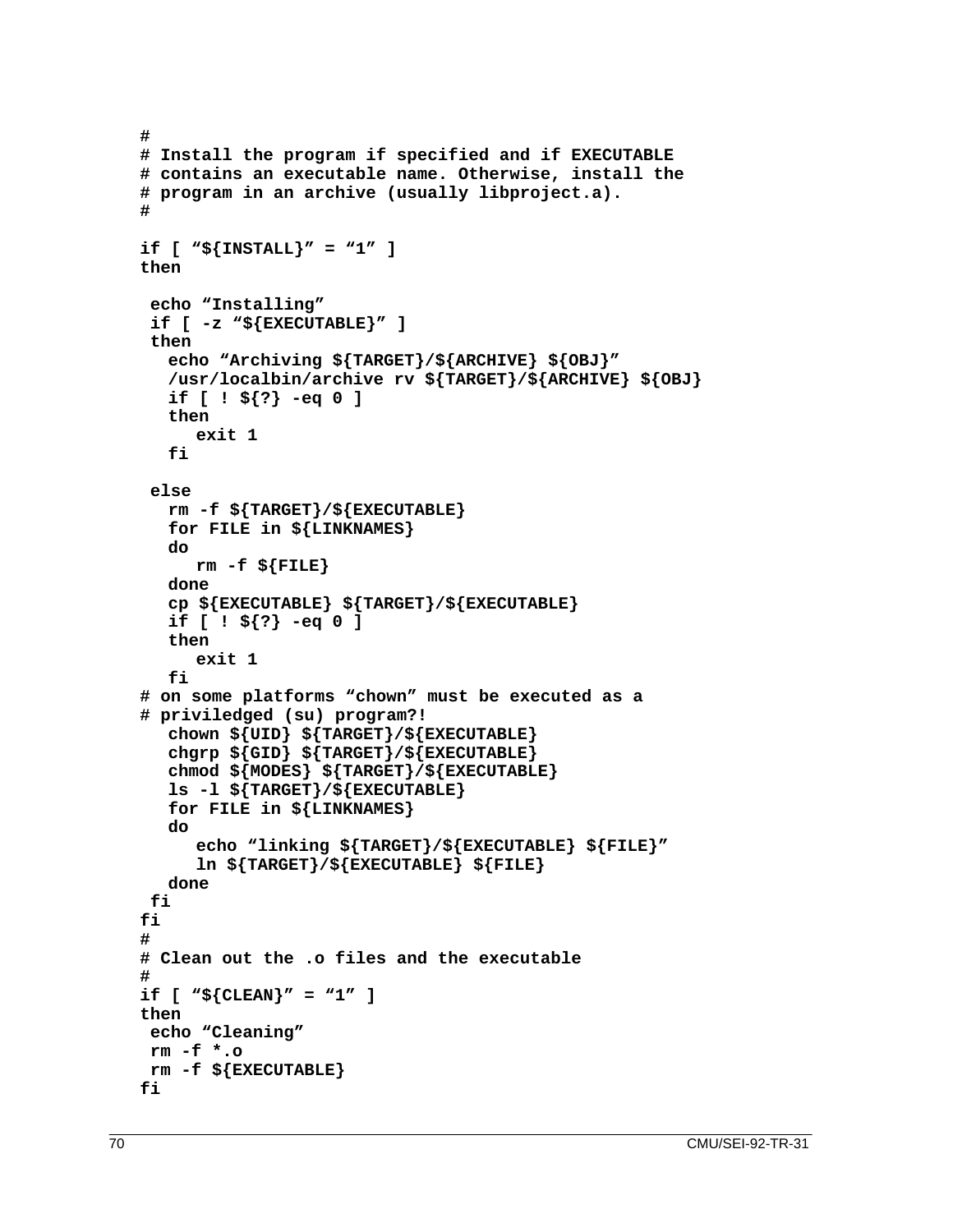## **Appendix E CCB Change Request Form**

### **=======CCB REPORT ID #nnnn========**

**(nnnn is inserted automatically by CCBNEW program)**

**CREATED BY:**

**(This field is automatically filled when CCBNEW is run, the program inserts the user's name and a time stamp.)**

**MODIFIED BY:**

**(This field is automatically filled when CCBOLD nnnn is run and will be repeated as many times as necessary.)**

#### **SUBJECT:**

**(Short one line description of problem or update request.)**

#### **PROBLEM DESCRIPTION:**

**(Description of the symptoms and circumstances surrounding the failure or a request for a new feature.)**

#### **ANY PREVIOUS CCB REFERENCES:**

**(Usually empty but may be filled in by the developer. Provides a cross reference to related CCB items.)**

**GENERAL DESCRIPTION OF CHANGE:**

**(Non-technical description of the changes made. This field provides input to the non-technical members of the CCB board.)**

#### **LIST OF OS RELEASES AFFECTED:**

**(Machines and operating system versions that the change must be applied to.)**

#### **MANUAL PAGE CREATED/MODIFIED:**

**(Formal manual pages affected by the changes and the location of the updated manual pages.)**

**LIST OF SOURCES CHANGED WITH SCCS DELTAS:**

**(Pathnames to the new SCCS files including the SCCS delta numbers of the changes.)**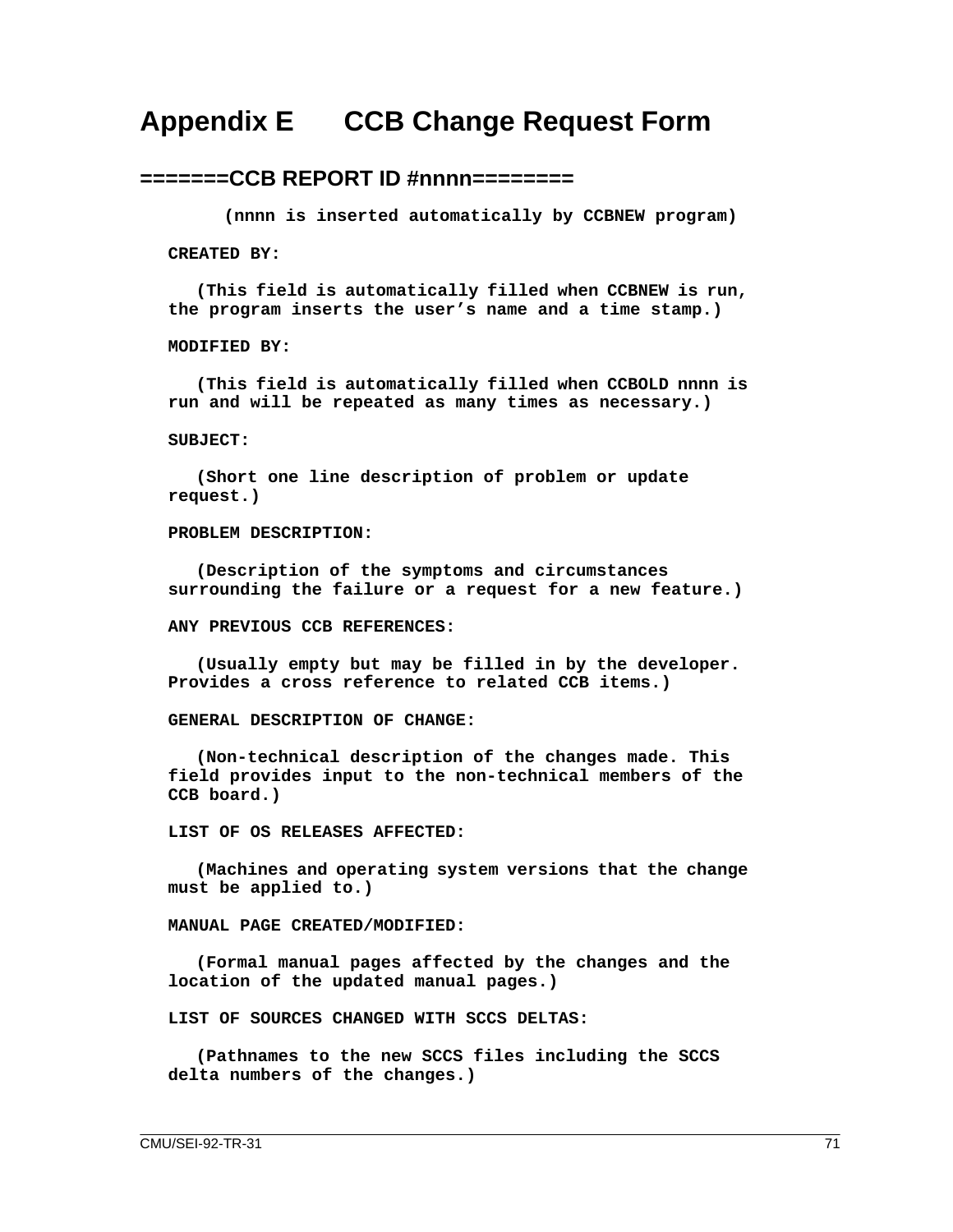**DETAILS OF CHANGES MADE (IF APPROPIATE):**

**(Technical description of what was changed. This section might contain small code segments and is primarily aimed at developers who may make follow up changes to the same items.)**

**TEST HISTORY AND SCENARIO FOR CHANGES:**

**(When, how and on what platforms were the changes tested. The test team will use these notes to develop test scenarios for the next release.)**

**LIST OF INSTALLED MODULES CHANGED:**

**(List of executable affected by the change. The list may be long if the changes were made to one of the library modules.)**

**ANY NON-STANDARD INSTALLATION PROCEDURES:**

**(Anything that involves more than "make install". This would include network changes, OS changes or anything that might require a reboot to install etc.)**

**ANY DOCS FOR RELEASE NOTES:**

**(This information will be included in the release notes with the next major release. They are used to alert system administrators and users to changes that affect the way executables behave or to document new features that have been added since the last release.)**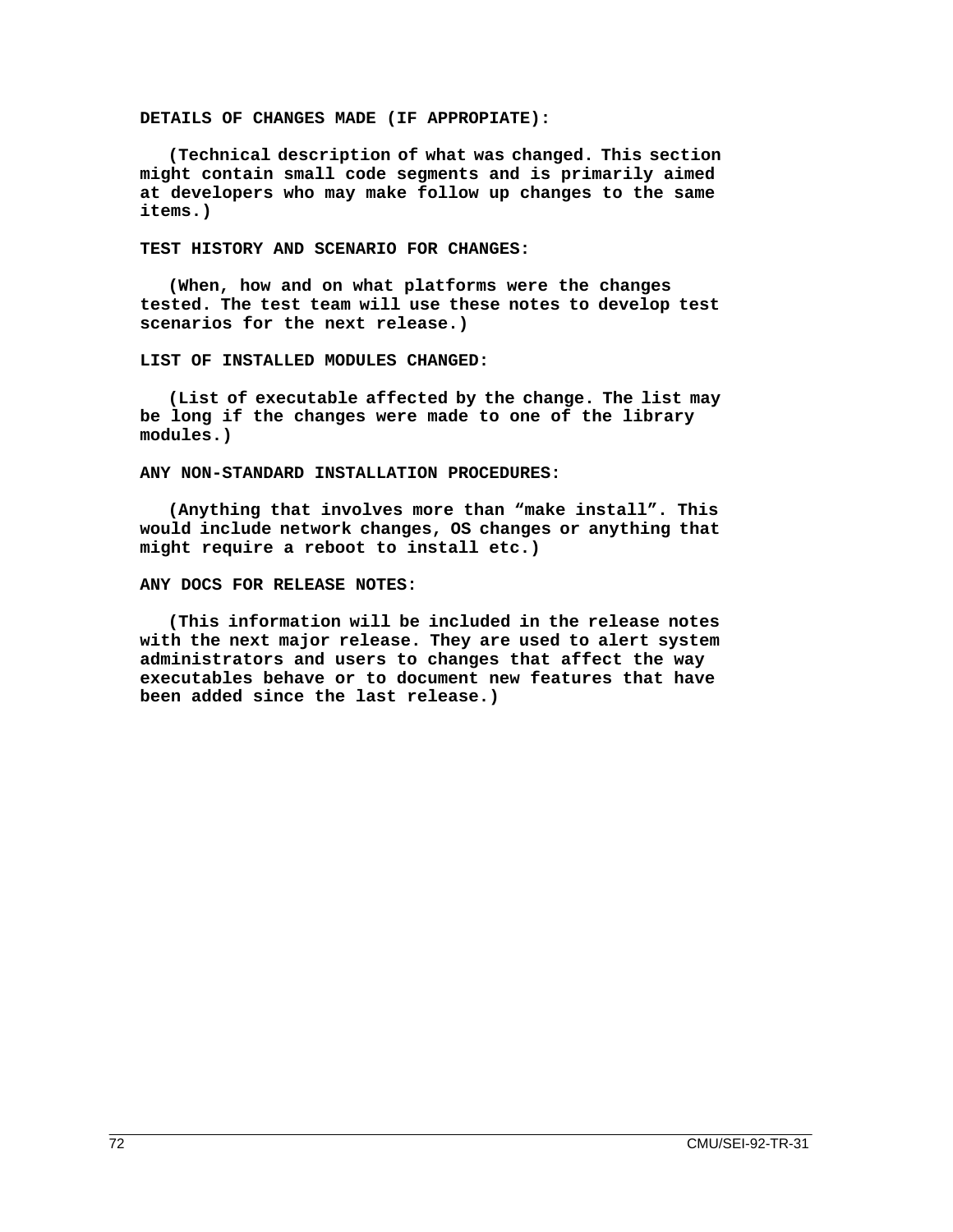# **Appendix F Example of an Initialized CR Form**

This is an example of a completed CR form. Several of the fields have been changed to support automatic processing of the CM auditing functions.

**================ CCBID #1743 ================**

**CREATED: by radavis on Wed Nov 20 19:01:13 GMT 1991**

**SUBJECT: eth\_load and proj\_getty for Sun OS, DGUX**

**PRODUCT: project**

**PROGRAMMER: radavis**

**PROBLEM DESCRIPTION:**

 **For the Sun, eth\_load needs changing to know about GUL, and also about "rotaring". For the Data General, the programs needs an initial port.**

 **On the Data General, proj\_getty requires a tricky adaptation. You can't open the slave side of a pseudo tty on the Aviion unless the controller side is already open. The solution proposed here is to have proj\_getty hold up, in an infinite sleep, until eth\_load awakens it after opening the controller. Proj\_getty registers his pid in /project/gettypids and locks same (so eth\_load will know the proj\_getty is still alive).**

**The network part of the code is hard to read because of excessive #ifdefs. These have now been encapsulated into the module "proj\_list".**

**::::::::::**

**ANY PREVIOUS CCB REFERENCES:**

**::::::::::**

**GENERAL DESCRIPTION OF CHANGE:**

**Add GUL to Sun version. Add rotaring to Sun version. Add proj\_getty sleep, eth\_load wakeup trick for DGUX version. Hack out most of the network calls and replace with proj\_list.**

**::::::::::**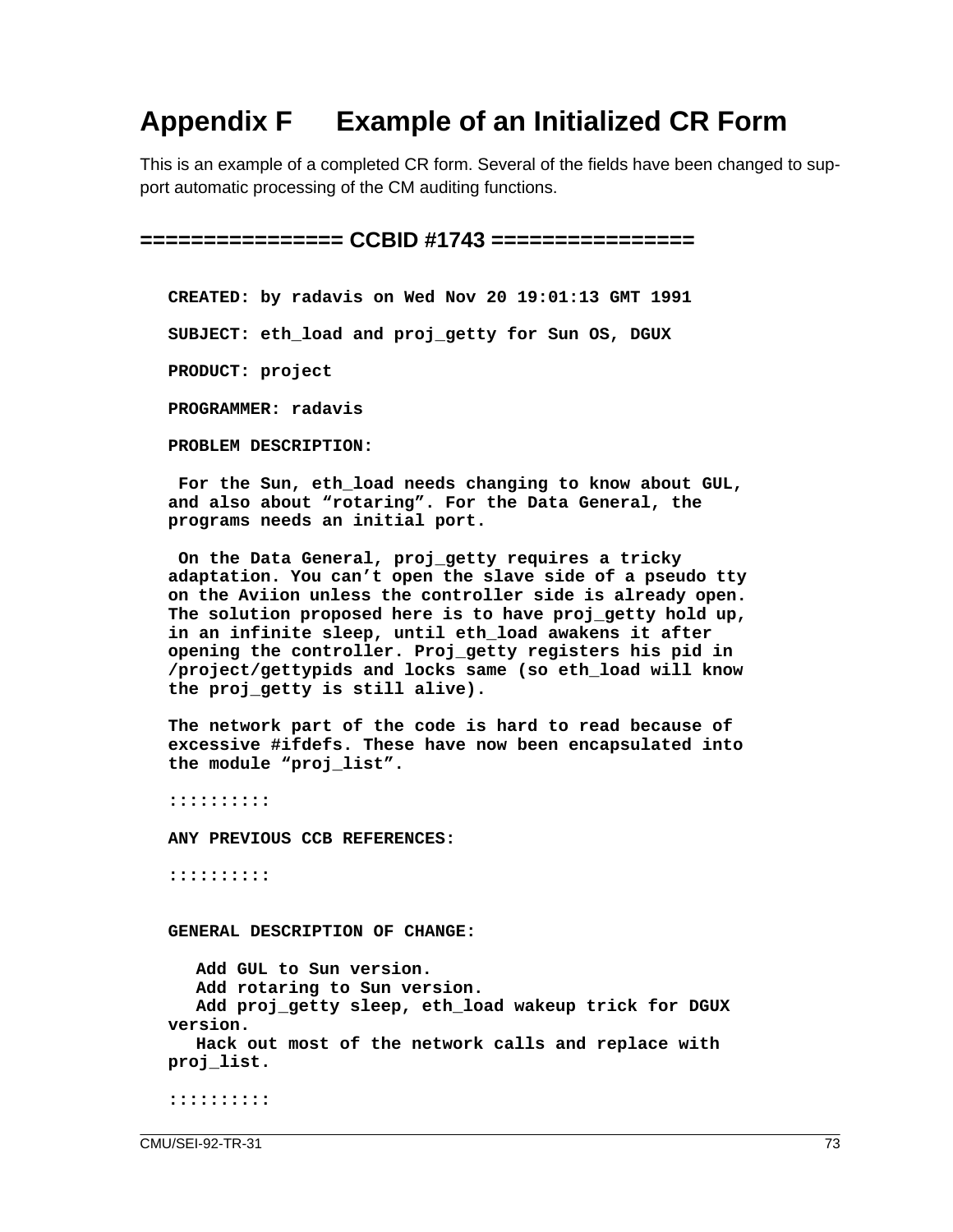**LIST OF MACHINE MODELS, OS RELEASES AFFECTED: Sun OS DGUX :::::::::: MANUAL PAGE CREATED/MODIFIED (Yes/No/Not-Applicable) ::::::::::: LIST OF SOURCE MODULES CHANGED: u SYS/eth\_load/SCCS/s.eth\_load.c 2.10 u SYS/proj\_getty/SCCS/s.proj\_getty.c 2.3 :::::::::: DETAILS OF CHANGES MADE (if appropriate): 1. "@(#)SHAREDPORTS defined -- eth\_load.c" SCCS string added if SHAREDPORTS #ifdef is true. 2. Module changed to key off standard project/define.h GUL define vice GRAND\_UNIFIED\_LOGIN. 3. Use LIKE43SOCKETS define instead of TLISOCKCOMP. 4. Ported to DGUX. 5. Implemented rotaring on the Sun. (Needed #ifdef for Sun OS 4 locking bug.) 6. Turn off catcher for SIGCLD during network socket close. If the network close is interrupted it doesn't complete properly. 7. Added logic to sense the projterm "panic" character, to increase the liklihood eth\_load will exit when projterm goes away and KEEP\_ALIVE doesn't work. 8. Add logic to awaken proj\_getty under DGUX. :::::::::: TEST HISTORY & SCENARIO FOR THIS CHANGE: Tested by daily use on Quark, Fillet and Quasar. :::::::::: LIST OF INSTALLED MODULES CHANGED: /usr/localbin/eth\_load /usr/localbin/proj\_getty :::::::::: ANY NON\_STANDARD INSTALLATION PROCEDURES: :::::::::: ANY DOCUMENTATION FOR THE RELEASE NOTES:**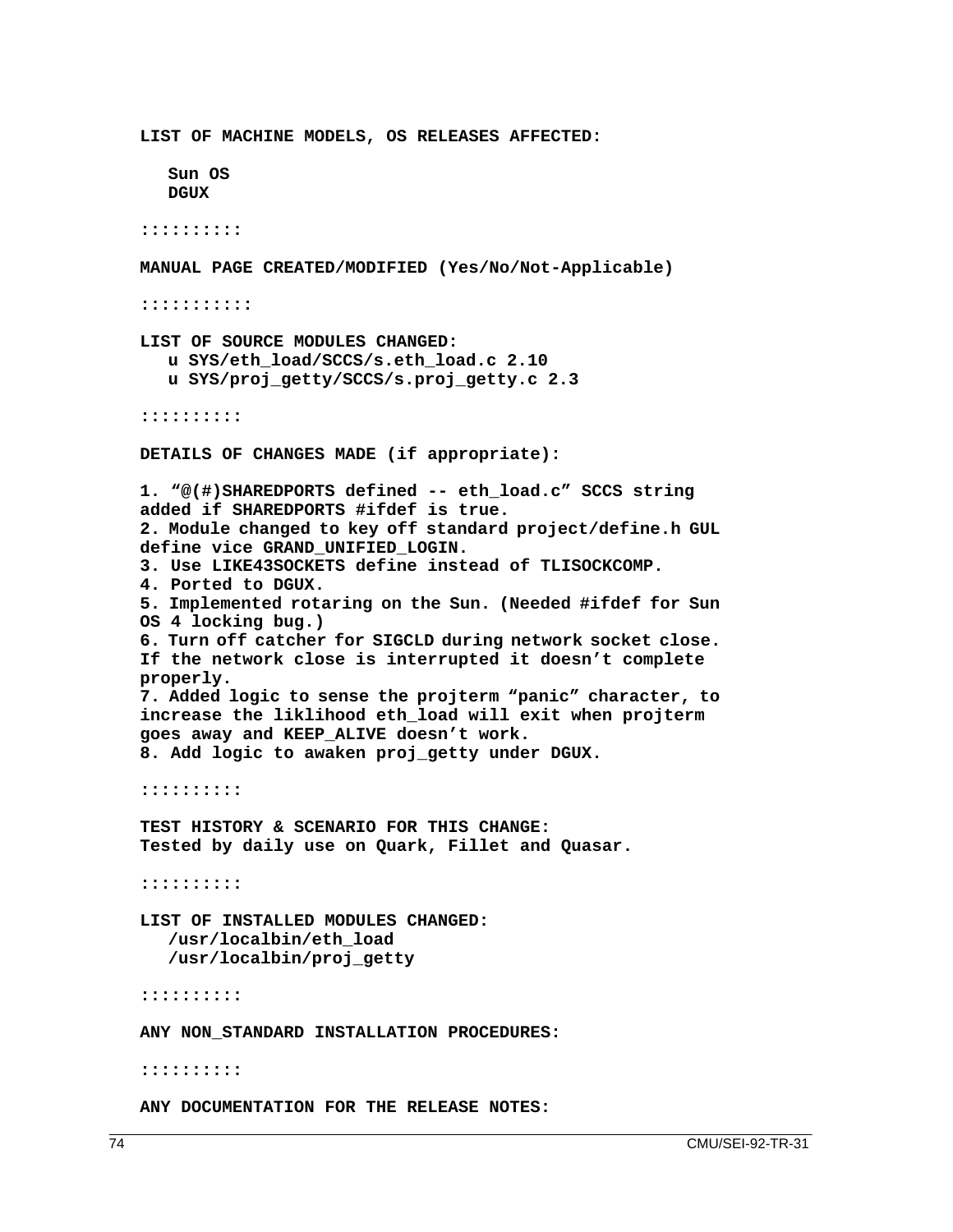### **::::::::::**

```
)From: MINUTES/ccb1126
  #1743 eth_load and proj_getty for Sun OS, DGUX : All OK :
  status=INC_project
```